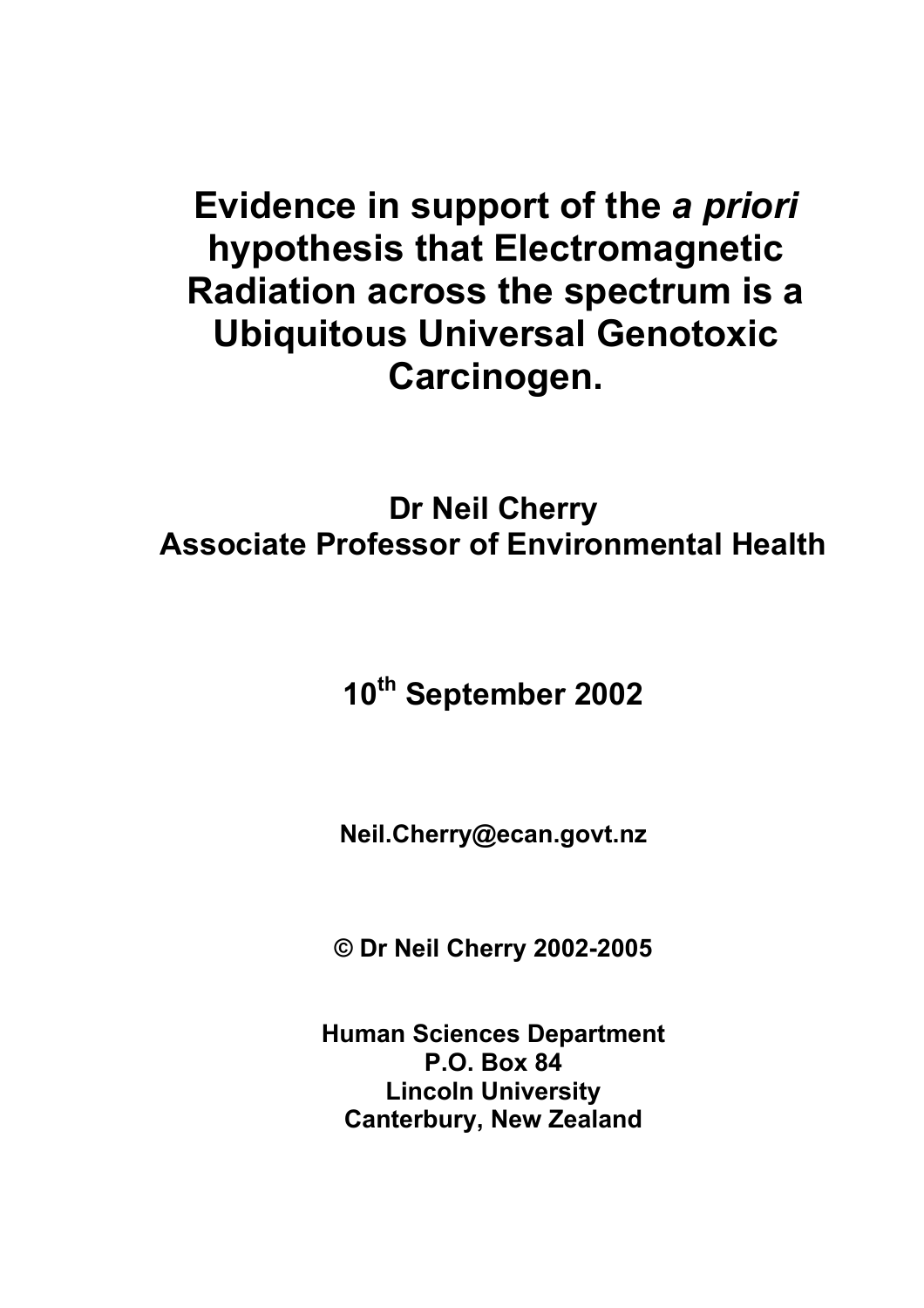## **Evidence to support the** *a priori* **hypothesis that Electromagnetic Radiation across the spectrum is a Ubiquitous Universal Genotoxic Carcinogen.**

**Dr Neil Cherry Lincoln University New Zealand** 

### **Ischia Island Congress, 20-21 October 2001**

### **© Dr Neil Cherry, 2001-2005**

#### **Abstract:**

By October 2001 Dr Cherry had concluded that there was very strong evidence that electromagnetic radiation across the spectrum is a Ubiquitous Universal Genotoxic Carcinogen. The evidence is strong from multiple independent studies showing that from extremely low-frequency to microwave radiation signals and fields damage DNA. Epidemiological studies confirm this by showing that increased cancer in many body organs because the whole body is exposed, from residential studies from power ELF frequencies and radio frequencies causing increased cancer rates and from a large body of studies showing cardiac, reproductive and neurological health effects.

#### **Introduction:**

Cancer rates have risen progressively and significantly over last century in developed countries, Figure 1 and 2. It is important to identify if there are any avoidable environmental factors that could significantly reduce the cancer rate if exposure can be reduced.



Figure 1: Historical trends in leukaemia mortality for several groups and countries, Fraumeni, and Miller (1966), left, and Burnet (1958), right.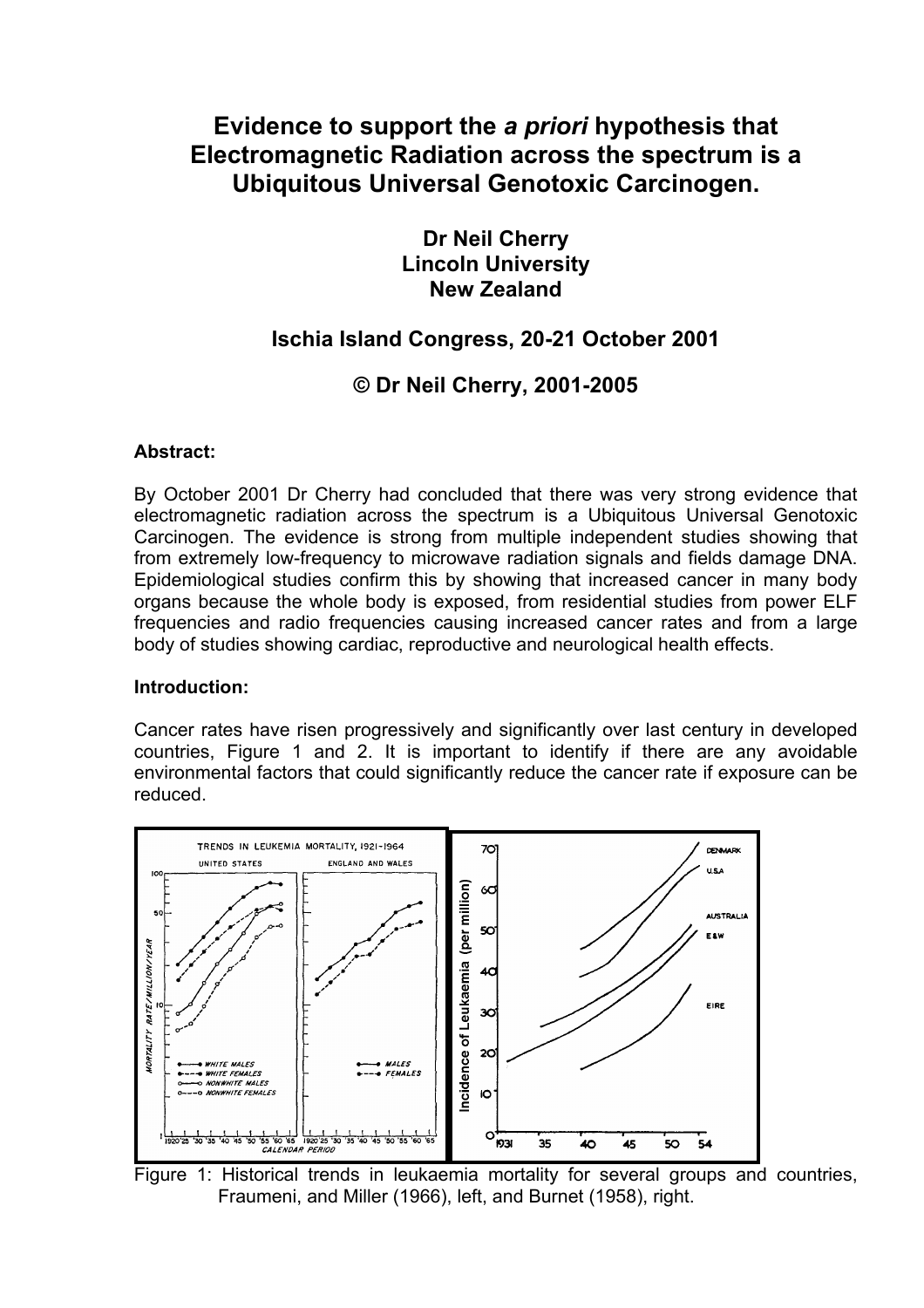

Figure 2: Trend in leukaemia mortality with time for England and Wales for 5-year agegroups by sex, from 1911-1959, Court-Brown and Hill (1961).

We now know that the dominant and primary cause of this cancer increase is the residential electromagnetic fields when houses are connected to residential electricity supplies, Kraut et al. (1994) and Milham and Ossiander (2001). They point out that the fields initiating this cancer were very low because the main early usage of electrical energy was for radio, lights and irons. Heating and cooking were still using wood and coal burning stoves for several decades. Figure 3 shows the dose-response increase in the indicative early childhood cancer, Acute Lymphoblastic Leukaemia (ALL) which was not occurring in young children with the 2-4 year age peak prior to 1900, Figure 4.



Figure 3: Childhood leukaemia mortality rates for all races 1928-32, by percent of residential electrification and age of death, Milham and Ossiander (2001).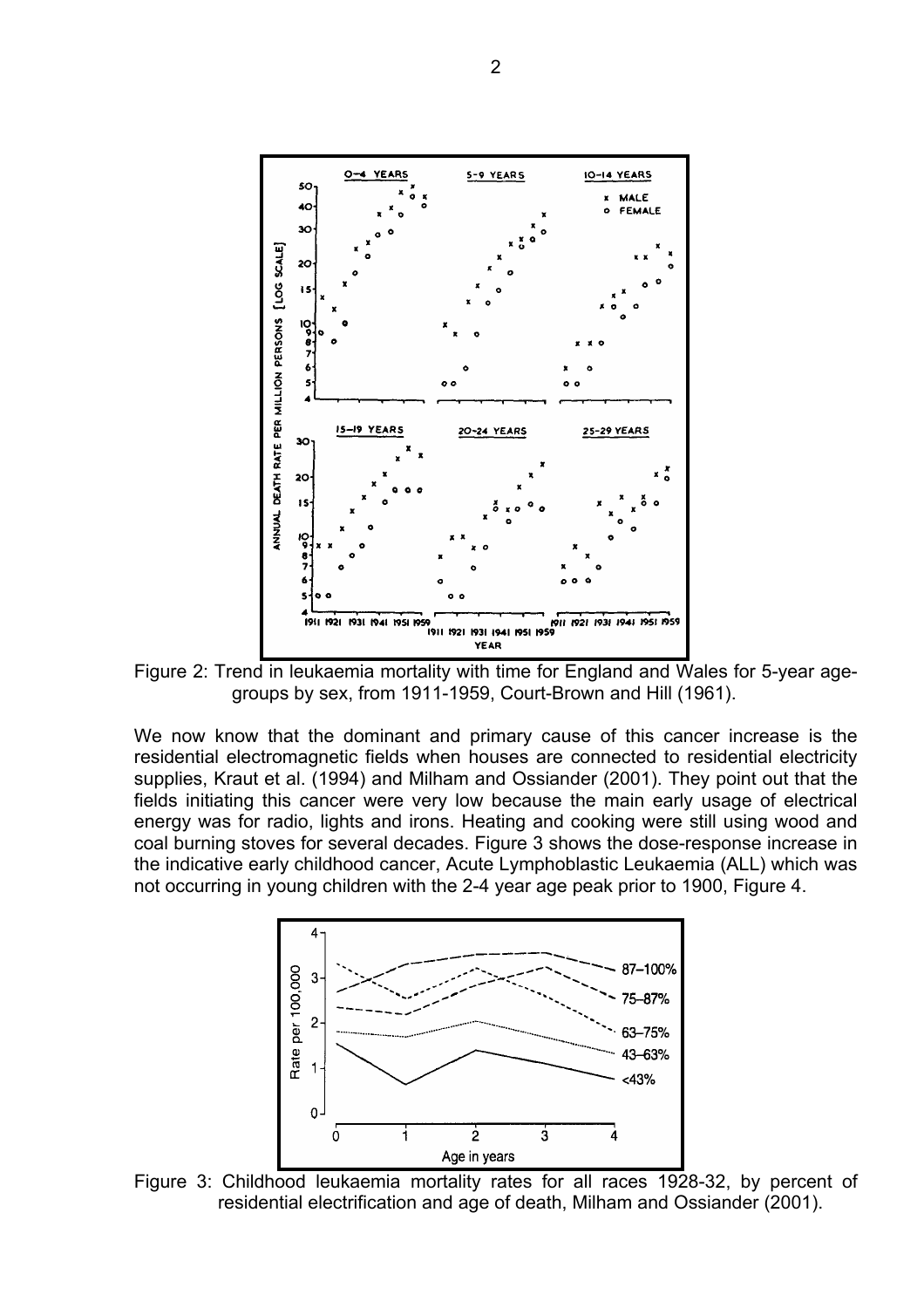The cancer increase of very young children from the exposure to residential electricity generated fields was independently confirmed by Kraut et al. (1994).



Figure 4: Age-specific death rates from leukaemia under the age of 30 years, by sex in England and Wales, 1945-1959, Court-Brown and Hill (1961).

#### **Chromosome damage from ELF exposure:**

The well established biological mechanism of ELF cancer causation is the genotoxicity of the ELF fields. That is, they directly damage the DNA as is shown by chromosome aberrations, micronuclei formation and DNA strand breakage.

El Nahas and Oraby (1989) observed significant dose-response dependent micronuclei increase in 50 Hz exposed mice somatic cells. Elevated CAs have been recorded in a number of workers in electrical occupations. In Sweden Nordenson et al. (1988) found significant CA in 400 kV-substation workers and with 50 Hz exposures to peripheral human lymphocytes, Nordenson et al. (1984) and human amniotic cells, Nordenson et al. (1994). Significant CA in human lymphocytes exposed to 50 Hz fields are also reported by Rosenthal and Obe (1989), Khalil and Qassem (1991), Garcia-Sagredo and Monteagudo (1991), Valjus et al. (1993) and Skyberg et al. (1993). Skyberg et al. collected their samples from high-voltage laboratory cable splicers and Valjus et al. from power linesmen. Other studies showing ELF associated CAs include Cook and Morris (1981), Cohen et al. (1986 a,b), Lisiewicz (1993), and Timchenko and Ianchevskaia (1995). This currently involves 14 studies.

#### **ELF Exposure and DNA strand breakage:**

Four independent laboratories have also published data on ELF induced DNA strand breaks confirming that ELF EMR damages DNA strands; Lai and Singh (1997a), Svedenstal et al. (1999a,b), Phillips et al. (1998a), and Ahuja et al. (1997, 1999). Lai and Singh (1997a) also demonstrate the involvement of free radicals and the protective effect of melatonin. With the evidence above that EMR reduces melatonin this confirms that reduced melatonin causes higher concentrations of free radicals which produce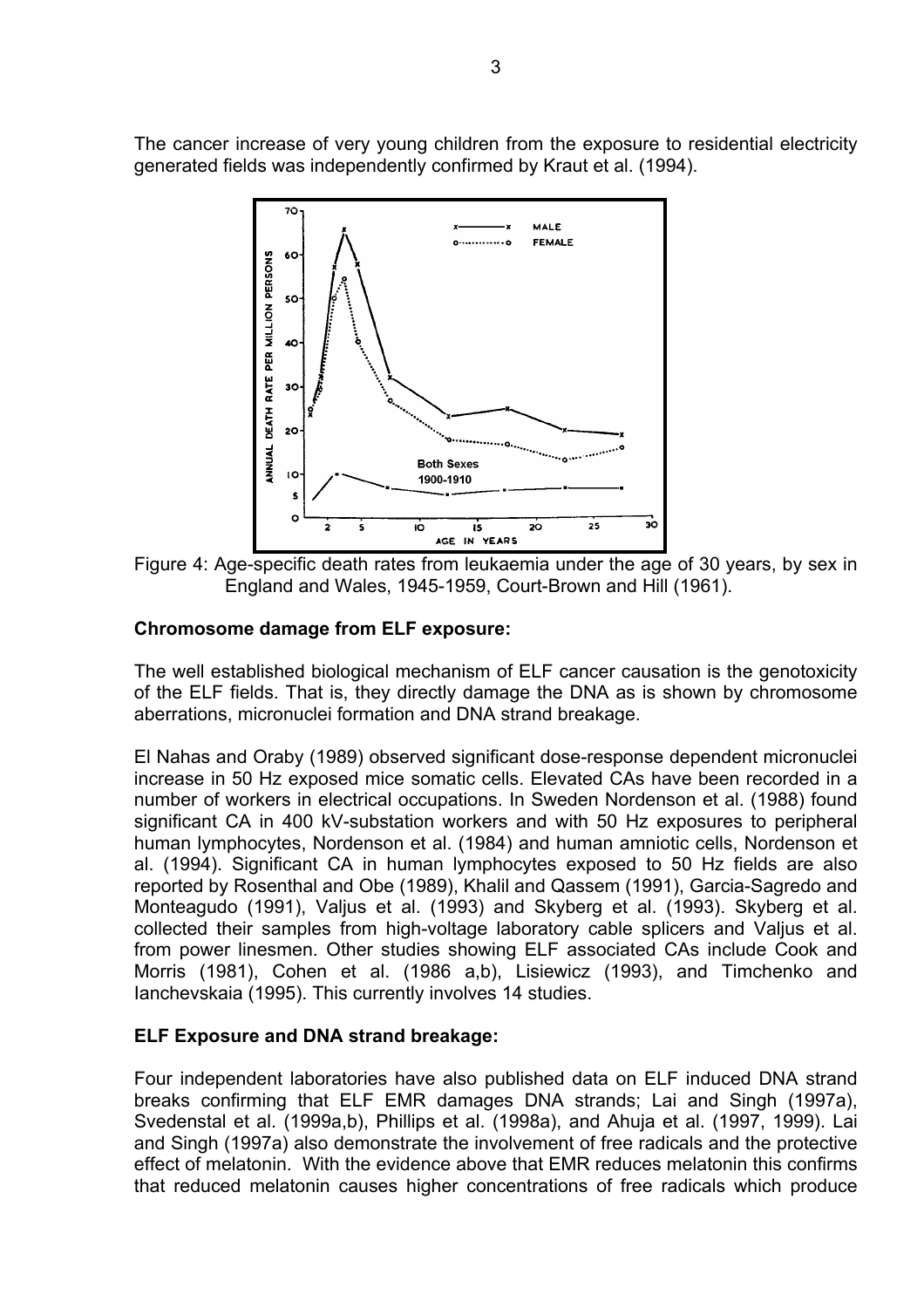more DNA strand breaks from EMR exposure from ELF to RF/MW frequencies. Increased DNA strand breaks will result in increased chromosome aberrations.

Svedenstal et al. (1999a) installed a cage of mice under some high voltage powerlines at a field strength of  $8\mu$ T. Their DNA-strand breakage was compared with a group of sham exposed mice, Figure 5.



Figure 5: Comet assay assessed DNA strand breakage from the brains of mice chronically exposed to the magnetic field under a high voltage powerline, compared to a sham exposed group, Svedenstal et al. (1999a).

Figure 5 shows that after 32 days of exposure to a very low intensity, 8µT, magnetic field there was significant (p<0.001) DNA-strand breakage in brain cells.

An example of a dose-response is given by Ahuja et al. (1999).



Figure 6: Comet tail length difference in before and after blood samples of peripheral blood leukocytes from human male subjects exposed to ELF magnetic fields of varying intensities for 1 hr, Ahuja et al. (1999).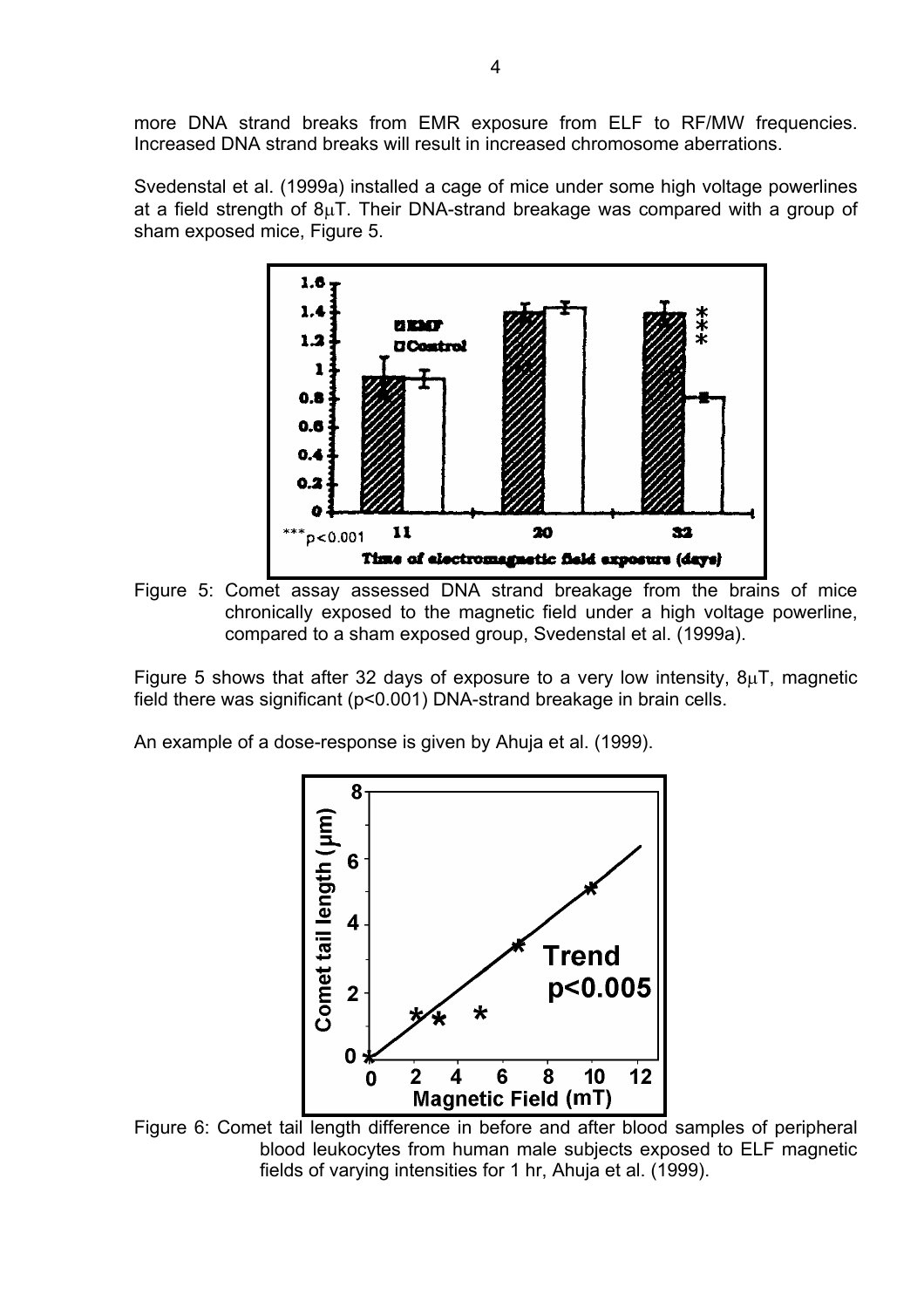A dose-response is supportive of a causal effect, Hill (1965). When backed by other studies it is confirmed to be causal.

Li and Chow (2001) showed that 50 Hz, 1.2 mT magnetic fields found that E Coli. cells:

#### "**that without protection of heat shock response, magnetic field exposure indeed induced DNA degradation and this deleterious effect could be diminished by the presence of an antioxidant, Trolox C. In our in vitro test, we also showed that the magnetic field could potentiate the activity of oxidant radicals."**

Thus acute high exposure and chronic low exposure to 50/60 Hz magnetic fields causes significant Chromosome Aberrations, Micronuclei Formation and DNA-strand breakage in multiple, independent laboratories. This is classically sufficient to conclude that there is a causal effect. This robustly supports the hypothesis that ELF electromagnetic fields are a Universal Genotoxic Carcinogen.

#### **Other Biological EMF/EMR Mechanisms:**

Carcinogens are important toxic substances that act in at least one of several ways to enhance genetic damage of cells or to reduce the repair of cells by altering the cell-tocell communication, Li et al. (1999), altering the cellular calcium ion homeostasis, Fanelli et al. (1999), reducing melatonin, Reiter (1994).

The cell-to-cell communication, for example through gap-junctions, is a vital part of the checking process to detect genetically damaged cells and to initiate apoptosis (programmed cell death). Enhanced cell death is associated with a total process called premature aging. Increased cancer rates also occur with age, particularly over 65 years.

The cellular ion concentration plays a central role in the cell's decision as to whether to survive to become a neoplastic cancer cell or to initiate apoptosis. Elevated cellular calcium ions favour cellular survival and cancer formation.

Melatonin is a highly potent free radical scavenger. Hence any substance that reduces the melatonin allows naturally occurring free radicals to produce more DNA damage, leading to greater cell death and cancer cell formation.

EMR induced alteration of cellular calcium ion homeostasis is a well-established effect, Blackman (1990). Melatonin reduction from EMR/EMF exposure has been observed in multiple independent studies, for example Arnetz and Berg (1996), Burch et al. (1997,1998,1999a,b, 2000), Davis (1997), Graham et al. (1994, 2000), Karasek et al. (1998), Juutilainen et al. (2000), Pfluger and Minder (1996) and Wilson et al. (1990).

#### **Genotoxic Carcinogens:**

A genotoxic agent is a toxic substance that causes direct damage to the cellular DNA molecule, causes chromosome aberrations, micronuclei formation, DNA strand breakage and altered genetic activity. Because genotoxic agents damage the DNA in individual cells, producing damage cell-by-cell, there is no safe threshold. The only truly safe exposure level is zero exposure.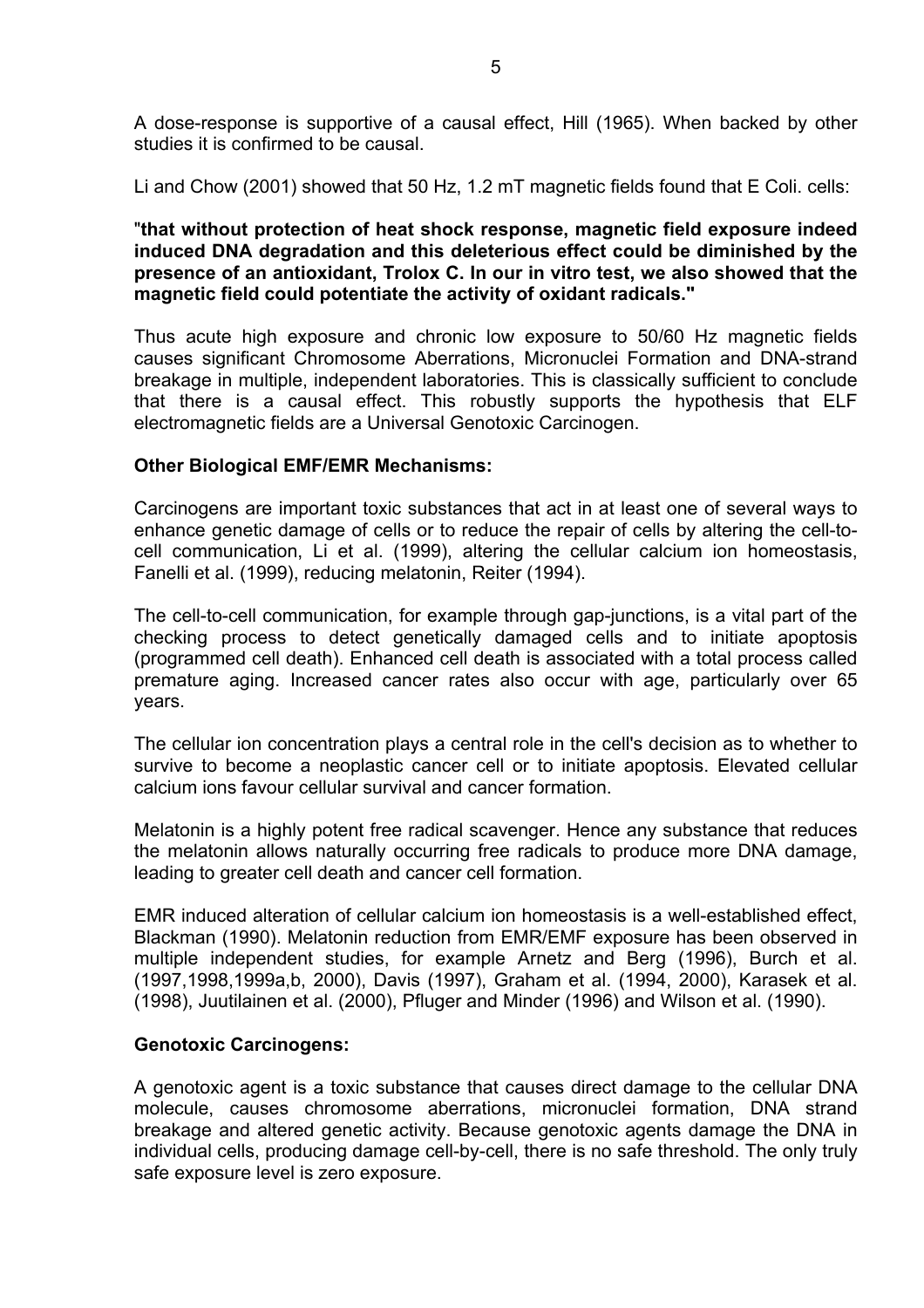#### **Health Implications Corollary:**

A universal genotoxic substance damages cells and advances the aging process across most organs of the body, including neurological, cardiac and reproductive effects.

#### **Specific vs Universal Carcinogen:**

Some substances target particular body organs. For example radiative iodine is a carcinogen that becomes concentrated in the thyroid gland through natural processes, producing higher rates of thyroid cancer. Air pollution fine particles and smoking produce lung damage and lung cancer.

Other toxic substances can expose the whole body and if they are genotoxic they will damage the cellular genetic material in any cell in the body. This can potentially produce cancer and premature aging across the whole body. Some organs might have greater susceptibility because of their natural activity, lack of repair or frequency of damage.

For example ELF electromagnetic fields induce electric currents to flow through the body to earth, particularly through electrical circuits, such as the brain and central nervous system or water dominated conductors such as the brain, blood and bone marrow.

Electromagnetic Radiation propagates through space at the speed of light. It is attracted to an aerial and induces a current in a receiver that flows to earth. The induced currents are much stronger than for ELF fields, their strength being inversely proportional to the dielectric constant. The dielectric constant declines significantly with increasing RF/MW carrier frequency, Vignati and Giuliani (1997). The increase in induced current from a unit field from 50Hz to 50 MHz is about 1 million times higher.

Hence both ELF fields and RF/MW radiation expose the whole body to induced currents flowing to earth. Sensitive organs include the brain and Central Nervous System, producing Brain/CNS cancer and lymphoma and leukaemia from cancers in the lymphoid system, blood and bone marrow. All other organs are susceptible to cancer. If melatonin reduction is also involved then the breast, fetus and testes would be particularly vulnerable. The latency time from the initiation to the detection of cancer ranges typically from 5 to 40 years. For early childhood cancer to occur, damage is likely to start in the fetal stage within the womb. Cancer can develop faster in young children because of their reduced melatonin and lack of immune system competence. Sperm and ovary damage can pass cancer on to the newborn children.

#### **Genotoxic Implications for a Ubiquitous Agent:**

A ubiquitous agent is one that exposes every person in a society where the agent is generated. A ubiquitous genotoxic agent will enhance cancer and other associated health effects in the general population, raising the background incidence rates to mask the effects of occupational exposure. This results in significant under reporting of occupational effects and inappropriate dismissal of evidence because of misunderstood scientific integration of all knowledge and the ignorance of the agent's genotoxicity.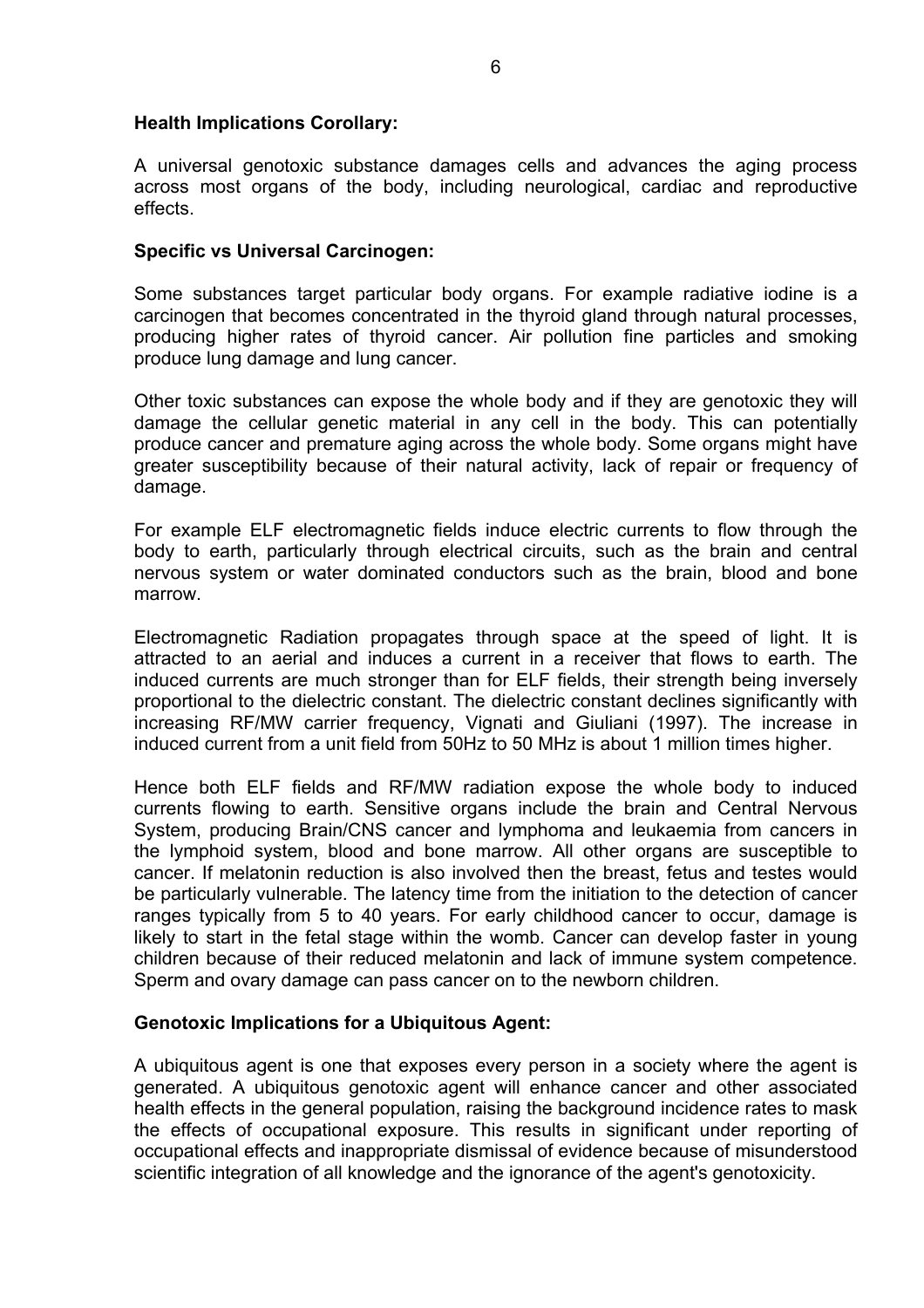#### **History of ELF and RF/MW Exposures of the Population:**

If electromagnetic radiation across the spectrum is a Universal Genotoxic Carcinogen, then a high proportion of the rising cancer rates of the  $20<sup>th</sup>$  century are attributable to the electrical wiring of homes, electrical, electronic, communication, computing technologies and telecommunication technologies. The electric wiring of homes provided the majority of the ELF exposure rise of the population prior to 1950. Prior to the second world war and in the period following the war radio and TV systems have exposed the general population to rising RF intensities. Computers have enhanced this exposure and the mobile telephone system has significantly raised the general population exposure to microwaves from base stations and the mobile phone users' heads and bodies to levels previously received by radar exposed workers, primarily because of the close proximity of the phone's antenna.

#### **Epidemiological Studies:**

Epidemiological studies are the primary human tool for identifying the effect of disease agents in human populations. They are strong and direct evidence of human health effects. Consistency, strength of association, dose-response relationship and dealing with confounders are important aspects of the science of epidemiology.

The strongest direct proof of cause and effect comes from dose-response relationships that show that a higher exposure to an agent produces a higher disease rate, for an agent that has a known plausible mechanism, in the context of other multiple independent studies showing elevated and significantly elevated disease rates with residential and/or occupational exposures to the agent. Strength of association, through statistical significance and the size of the Odds or Risk Ratio, also adds strong support for a cause and effect relationship.

#### **Healthy Worker Effect:**

Because employed workers are on average much younger than the average whole population, and because many employment situations require a level of health and fitness, especially in uniformed public service groups such as the police, fire fighters and the military, there is a well understood and accepted Healthy Worker Effect. Beaglehole, Bonita and Kjellstrom (1993) describe this as "an important selection bias", because the "working population has a lower total morbidity and mortality than the population as a whole". They also state that "rates among health workers are 70-90% of those in the general population." In fact in some circumstances that involve younger than average workers the rates can be lower than 40-50% of the general population.

#### **Summary of the Epidemiological Evidence:**

The first published residential epidemiological study of childhood cancer was Wertheimer and Leeper (1979). The first RF/MW residential study showing increased cancer was Lester and Moore (1982). Both of these studies reported dose-response relationships in residential cancer rates. The first published chromosome damage study was in the journal Nature in 1959, Heller and Teixeira-Pinto (1959).

An early occupational observation was in a letter to a journal by Dr Milton Zaret who reported that in a group of 18 radar exposed workers, 2 had astrocytomas, Zaret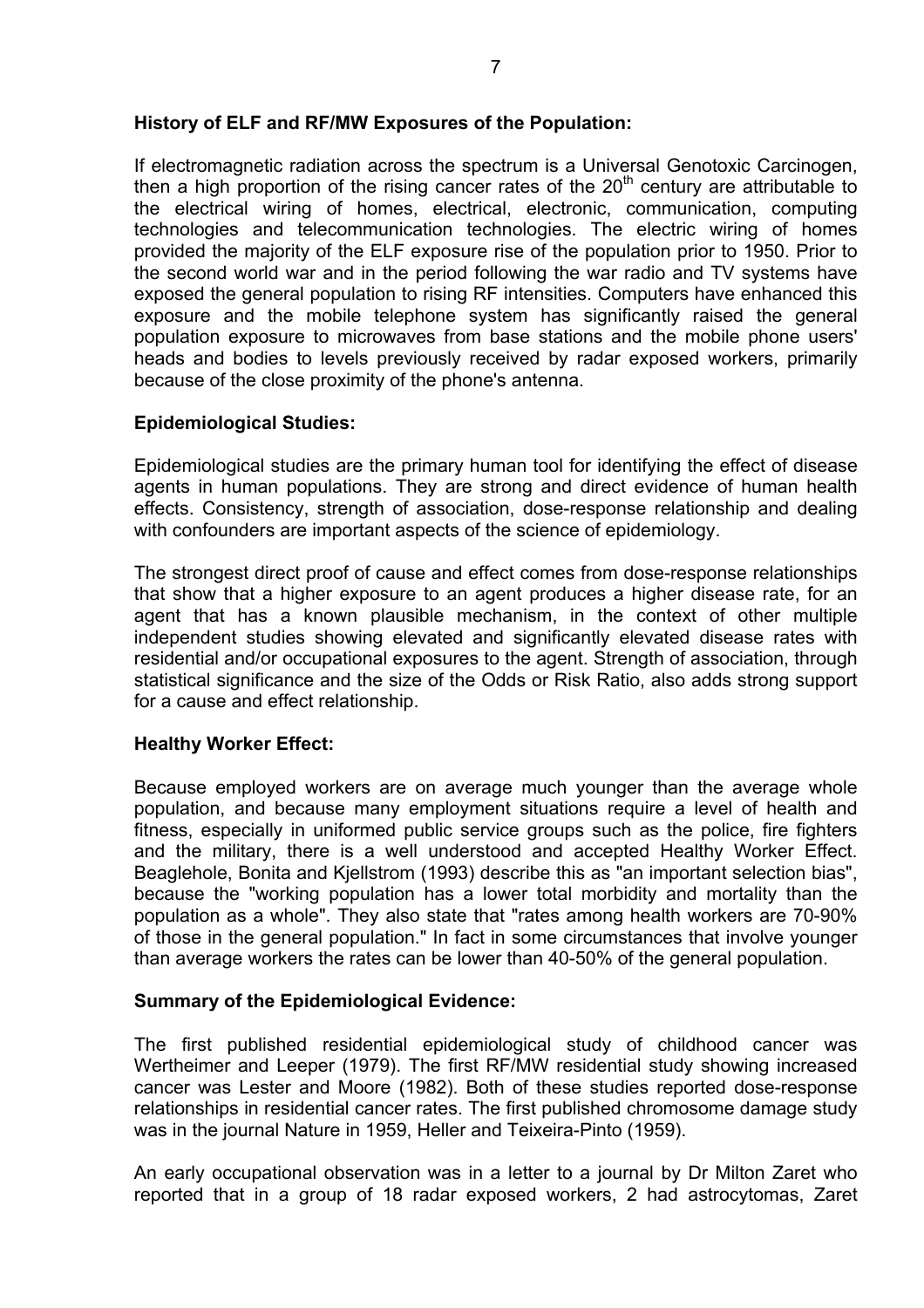(1977). Compared with the astrocytoma rate in the average young male population of the US in the 1960-70 period:

#### **RR = 482.6 (45.8-5085), p<0.00005**

Theriault et al. (1994) studied electric utility workers and found an astrocytoma rate for the whole working group of :

#### **OR = 28.48 (1.76-461.3)**

Together these 5 studies form a strong and consistent pattern for a universal genotoxic carcinogen with residential studies showing dose-response relationships at very low mean exposure levels and occupational studies showing highly significant much higher specific rates for brain cancer, with RF/MW producing much higher rates than ELF exposure.

Brain/CNS Cancer Studies:

Across the spectrum there are at least 76 studies showing elevated brain/CNS cancer in EMR/EMF exposed populations, with elevated brain cancer in over 202 individual groups. Dose-response relationships so far have been shown in 21 studies, Cherry (2001a). This is my evidence in the Dr Christopher Newman cellphone brain cancer case presented in August this year in Baltimore.

#### **Leukaemia Studies:**

A totally independent team of Swedish medical scientists, reviewed almost 100 epidemiological papers published up to July 1994, Hardell et al. (1995). They state:

*We concluded that there are possible associations between:* 

- *(i) an increased risk of leukaemia in children and the existence of, or distance to, power lines in the vicinity of their residence,*
- *(ii) an increased risk of chronic lymphatic leukaemia and occupational exposure to low frequency electromagnetic fields and,*
- *(iii) an increased risk of breast cancer, malignant melanoma of the skin, nervous system tumours, non-Hodgkin lymphoma, acute lymphatic leukaemia or acute myeloid leukaemia and certain occupations.*

Many more studies have now been published to strengthen these conclusions.

Milham and Ossiander (2001) investigated a bio-indicator cancer in very young children, Acute Lymphoblastic Leukaemia (ALL). They showed that ALL is time sequence, geographically and dose-response related to the residential electric wiring. The ALL was initiated by very low exposure of mothers and children to extremely low frequency fields less than 1 mG. The early childhood leukaemia (ALL) is increased by a factor of 7-8 in the period 1900-1959, in parallel with all other age groups <40 years as reported by Brown and Doll (1960).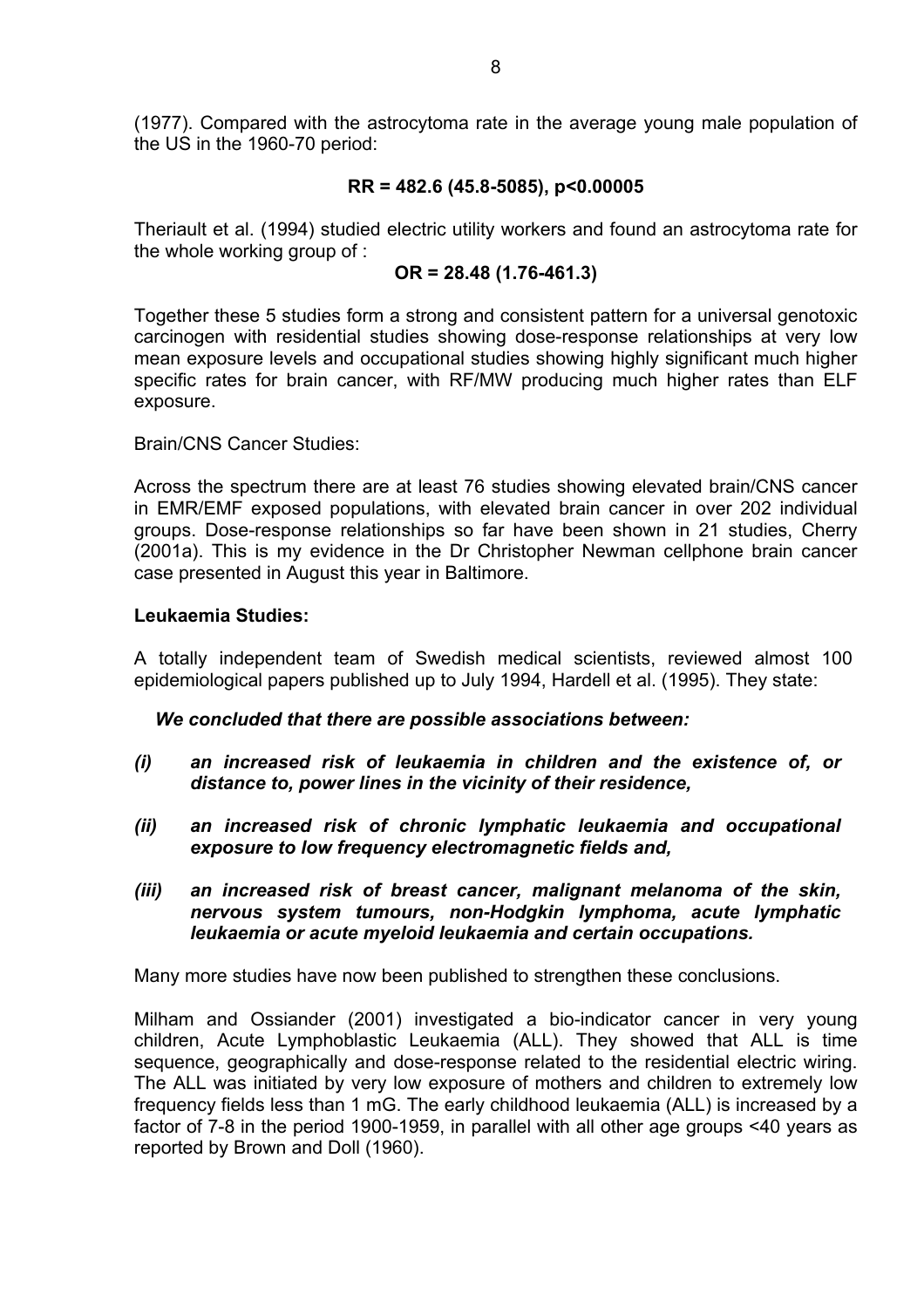Milham and Ossiander reviewed about 100 occupational studies and 40 residential studies of the ELF-cancer association. They found that of the approximately 500 separate risk ratios, for every one that showed a reduction in cancer there were 6 that showed an increase in cancer, i.e. about 430 groups have elevated cancer from ELF exposure. The majority of these studies involve leukaemia. None of these studies make adjustments for the Healthy Worker Effect. An adjustment for a 70% effect would make most of the reduced rates increased rates. If the Ubiquitous Genotoxic Effect was taken into account it would make all of the rates much greater than 1.

For childhood cancer there have been published over 10 studies showing doseresponse relationships.

#### **Breast Cancer:**

The first published occupational study of breast cancer in electrical workers was Demers et al. (1991), for male breast cancer. To date there have been 3 studies, with 5 groups showing elevated male breast cancer and 3 with significant elevation.

There have now been at least 10 papers published on female breast cancer from EMR/EMF exposure. They show 35 groups with elevated female breast cancer and 18 with significantly elevated breast cancer.

There have been a relatively small number of published studies on RF/MW exposure in large groups that are able to investigate cancer across many body organs. One published review, Elwood (1999) is shown in summary form in table 1 below.

This table was used by Elwood to claim that the data was "weak and inconsistent" for the association between RF/MW exposure and cancer. Under cross-examination in a cellphone base station appeal case in Adelaide, Australia, I asked the Commissioner hearing the case, if he would look at Table 1 and ask the question "Does it show that RF/MW exposure enhanced the cancer rate across many organs in the body in multiple independently published studies?"

The Commissioner's response after considering the table was: "I thought this paper was peer reviewed". This clearly expressed his doubts about the validity of Professor Elwood's conclusions. The cellphone company's response was to withdraw their appeal and seek an alternative site.

Table 2 summarizes a set of studies on leukaemia from RF/MW exposure. This shows an ecological dose-response relationship supporting the a priori hypothesis that EMR is a Universal Genotoxic Carcinogen.

Table 3 summarizes similar and other studies cited by Elwood (1999). This shows that there are other studies supporting the Universal aspect of the Hypothesis with increased cancer across many body organs.

The Danish study on cellphone use and cancer, Johansen et al. (2001), was a cohort study comparing the cancer rates for cellphone users with the general population. This results in many rates in the range 60-70%, consistent with the Health Worker Effect applying to cellphone users. The study group included 67% of cellphone users who had used their phones for 2 years or less. The a priori hypothesis was that cellphone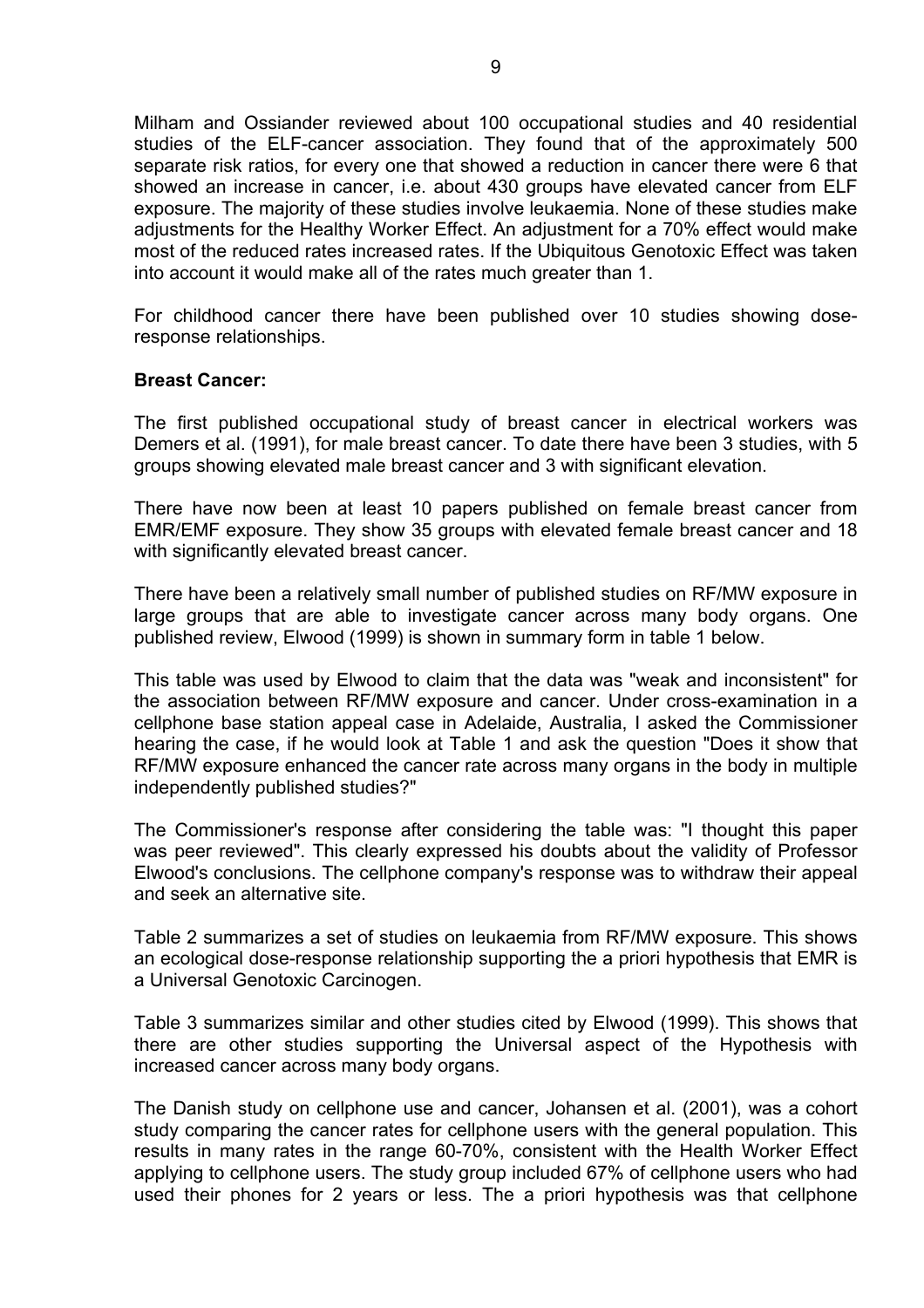produced cancer. A single direction effect. However, a two-tailed significance test was applied (inappropriately). This doubles the p-value. Adjusting for this would place many of the ratios above the significance threshold. Johansen et al's table 2 (Table 4 below) shows that the male rates are much lower than the female rates, largely because of the Healthy Worker Effect (HWE). Dividing by 0.7 to adjust for a 70% HWE, elevates most of the cancer rates.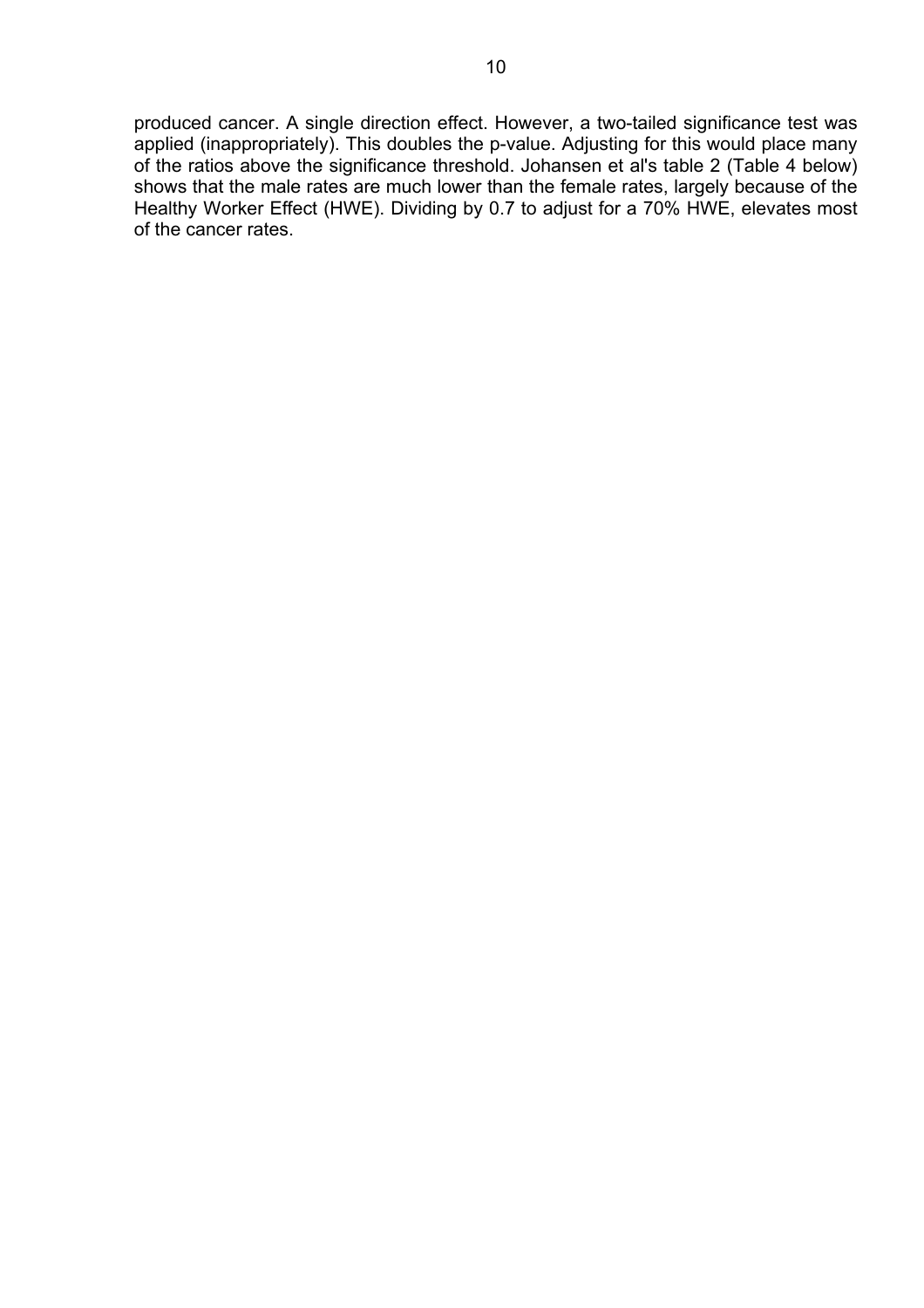**Table 1.** Radiofrequency emissions and cancers: occupational studies and study of amateur radio operators. (Elwood (1999))

Occupational/amateur radio operator studies

|                                             | Polish military      | U.S. Navy                                 | U.S. amateur<br>radio operators  | Norwegian female<br>ship radio operators     | Canada/France<br>electric utility workers |
|---------------------------------------------|----------------------|-------------------------------------------|----------------------------------|----------------------------------------------|-------------------------------------------|
| Study characteristics<br>Exposure           | RF/microwave         | Microwave (radar)                         | Radio operation                  | Radio operation                              | <b>PEMF</b>                               |
| Ascertainment                               | Service records      | Service records                           | Radio operators                  | Employment records                           | Employment                                |
| Exposed group                               | Military, male       | Military, male                            | license records<br>Amateur radio | field measurements<br>Radio operators        | records<br>Electric utility               |
| Frequency, MHz                              | 150-3500             |                                           | operators, male<br>$0.4 - 25$    | on ships, female<br>5-20, possibly up to 300 | workers                                   |
| Outcome data                                | Incidence            | Mortality                                 | Morality                         | Incidence                                    | Incidence                                 |
| Exposed group for RR values                 |                      |                                           | Hazard no, 5001 + -              |                                              | $\geq$ 90th percentile                    |
| Outcome                                     |                      |                                           |                                  |                                              |                                           |
| Total deaths, all causes                    |                      | 7.23 (0.98-1.52)                          | $0.71(0.69-0.74)$                |                                              |                                           |
| All cancer                                  | 2.07 (1.12-3.58)     | 1.44 (0.96-2.07)                          | $0.89(0.82-0.95)$                | $1.2(1.0-1.41)$                              | $1.39(1.05-1.85)$                         |
| Lymphatic and hematopoetic6.31 (3.12-14.32) |                      | 1.64 (0.70-3.25)                          | $1.23(0.99-1.52)$                | $-0.96(0.48-1.90)$                           |                                           |
| All leukemia                                |                      |                                           | $1.24(0.87 - i.72)$              | $1.1(0.1-4.1)$                               | $0.80(0.19-3.36)$                         |
| Acute myeloid leukemia                      | 8.62 (3.54-13.67)    |                                           | 1.76 (1.03-2.85)                 | $-1.02(0.08-13.04)$                          |                                           |
| Acute lymphatic leukemia                    | 5.75 (1.22-18.16)    | $\overline{\phantom{a}}$                  | 1.20 (0,26-3.81)                 | $ -$                                         |                                           |
| Acute nonlymphoid                           |                      |                                           | $ -$                             | 1.91 (0.19-19.39)                            |                                           |
| Chronic myeloid leukemia                    | 13.90 (6.72-22.12) - |                                           | $0.86(0.17 - 2.50)$              |                                              |                                           |
| Chronic lymphatic leukemia 3.68 (1.45-5.18) |                      |                                           | $1.09(0.40-2.38)$                | $-2.98(0.21-41.57)$                          |                                           |
| Hodgkin disease                             | 2.96 (1.32-4,37)     |                                           | $1.23(0.40-2.88)$                |                                              | 1.33 (0.23-7.68)                          |
| Non-Hodgkin lymphoma                        | 5.82 (2.11-9.74)     | $\qquad \qquad \blacksquare$              | $ -$                             | $1.80(0.62 - 5.25)$                          |                                           |
| Lymphoma/lymphosarcoma 5.82 (2.11-9.74)     |                      |                                           | $0.47(0.15-1.1)$                 | $1.3(0.4-2.9)$                               |                                           |
| Other lymphatic                             |                      |                                           | 1.62 (1.17-2.1 61)               |                                              |                                           |
| Lung                                        |                      |                                           | $-1.2(0.4-2.7)$                  | $3.11(1.60-6.04)$                            |                                           |
| Larynx/Lung                                 | $1.06(0.72 - 1.56)$  |                                           |                                  |                                              |                                           |
| Respiratory tract                           |                      | 2.20 (1.05-4.06)                          | $0.66(0.58-0.76)$                |                                              |                                           |
| Other respiratory                           |                      |                                           | $ -$                             | 1.20 (0.13-11.28)                            |                                           |
| Oral cavity                                 | $0.71(0.42 - 1.32)$  | $\overline{\phantom{a}}$<br>$\frac{1}{2}$ | $ -$                             |                                              |                                           |
| Pharynx                                     | $1.08(0.82 - 1.24)$  |                                           |                                  |                                              |                                           |
| Lip oral cavity, pharynx<br>Esophagus       |                      |                                           | $1.13(0.71-1.72)$                | 4.98 (0.73-34.0)                             |                                           |
| Stomach                                     |                      |                                           | $1.02(0.68-1.45)$                | $0.4(0.1-2.0)$                               | 2.16 (0.22-20.88)                         |
| Esophagus, stomach                          | 3.24                 |                                           | $ -$                             |                                              |                                           |
| Colon                                       |                      |                                           | $1.11(0.89-1.37)$                | $1.3(0.6-2.6)$                               | 1.35 (0.43-4.19)                          |
| Rectum                                      |                      |                                           | $0.77(0.42-1.29)$                | $1.8(0.7-3.9)$                               | $1.54(0.42 - 5.61)$                       |
| Colorectal                                  | $3.19(1.54-6.18)$    |                                           |                                  |                                              |                                           |
| Digestive organs                            |                      | $0.78(0.15-2.31)$                         |                                  |                                              |                                           |
| Liver                                       |                      |                                           | $0.65(0.33 - 1.17)$              |                                              |                                           |
| Pancreas                                    |                      |                                           | $0.64(0.42-0.94)$                | $0.6(0.0-3.5)$                               |                                           |
| liver, pancreas                             | $1.47(0.76-1.56)$    |                                           |                                  |                                              |                                           |
| Other gastrointestinal                      |                      |                                           |                                  |                                              | 1.47 (0.47-4.54)                          |
| Prostate                                    |                      |                                           | 1.14 10.90-1.42)                 | $\overline{\phantom{a}}$                     | $0.78(0.23 - 2.56)$                       |
| Kidney                                      |                      |                                           | $0.94(0.57-1.48)$                | $1.6(0.3-4.8)$                               |                                           |
| Kidney, prostate                            | $0.86(0.54-1.67)$    |                                           |                                  |                                              |                                           |
| Bladder                                     |                      |                                           | $0.66(0.38-1.08)$                | $0.6(0.0-3.6)$                               |                                           |
| Urinary tract<br>Female breast              |                      |                                           |                                  | $1.5(1.1-2.0)$                               | 1,02 (0.34-3.07)                          |
| Cervix                                      |                      |                                           |                                  | $1.0(0.6-1.7)$                               |                                           |
| Uterus (endometrium)                        |                      |                                           |                                  | $1.9(1.0-3.2)$                               |                                           |
| Ovary                                       |                      |                                           |                                  | $0.8(0.3-1.6)$                               |                                           |
| Bone                                        | $0.67(0.36-1.42)$    |                                           |                                  |                                              |                                           |
| Skin                                        | $1.67(0.92 - 4.13)$  |                                           |                                  |                                              |                                           |
| Melanoma                                    |                      |                                           |                                  | $0.9(0.4-1.7)$                               | $0.31(0.03-2.82)$                         |
| Thyroid                                     | 1.54 (0.82-2.59)     |                                           |                                  |                                              |                                           |
| Multiple myelcma                            | 0                    |                                           |                                  |                                              | $0.20(0.03-1.39)$                         |
| Brain/nervous system                        | $1.91(1.08-3.47)$    |                                           | 1.39 (0.93-2.00)                 | $1.0(0.3-2.3)$                               | 1.90 (0.48-7.58)                          |
| Other astrocytoma                           |                      |                                           |                                  |                                              | 6.26 (0.30-132.2)                         |
| Brain, glioblastoma                         |                      |                                           |                                  |                                              | $0.57(0.08-3.91)$                         |
| Other cancers                               |                      | 1.17 (0.50-2.32)                          |                                  | $0.7(0.3-1.3)$                               |                                           |

Polish Military, Szmigielski (1996), U.S. Navy, Robinette et al. (1980), US Amateur radio operators, Milham (1988), Norwegian female radio operators, Tynes et al. (1996) and Canada/France electric utility workers, Armstrong et al. (1994).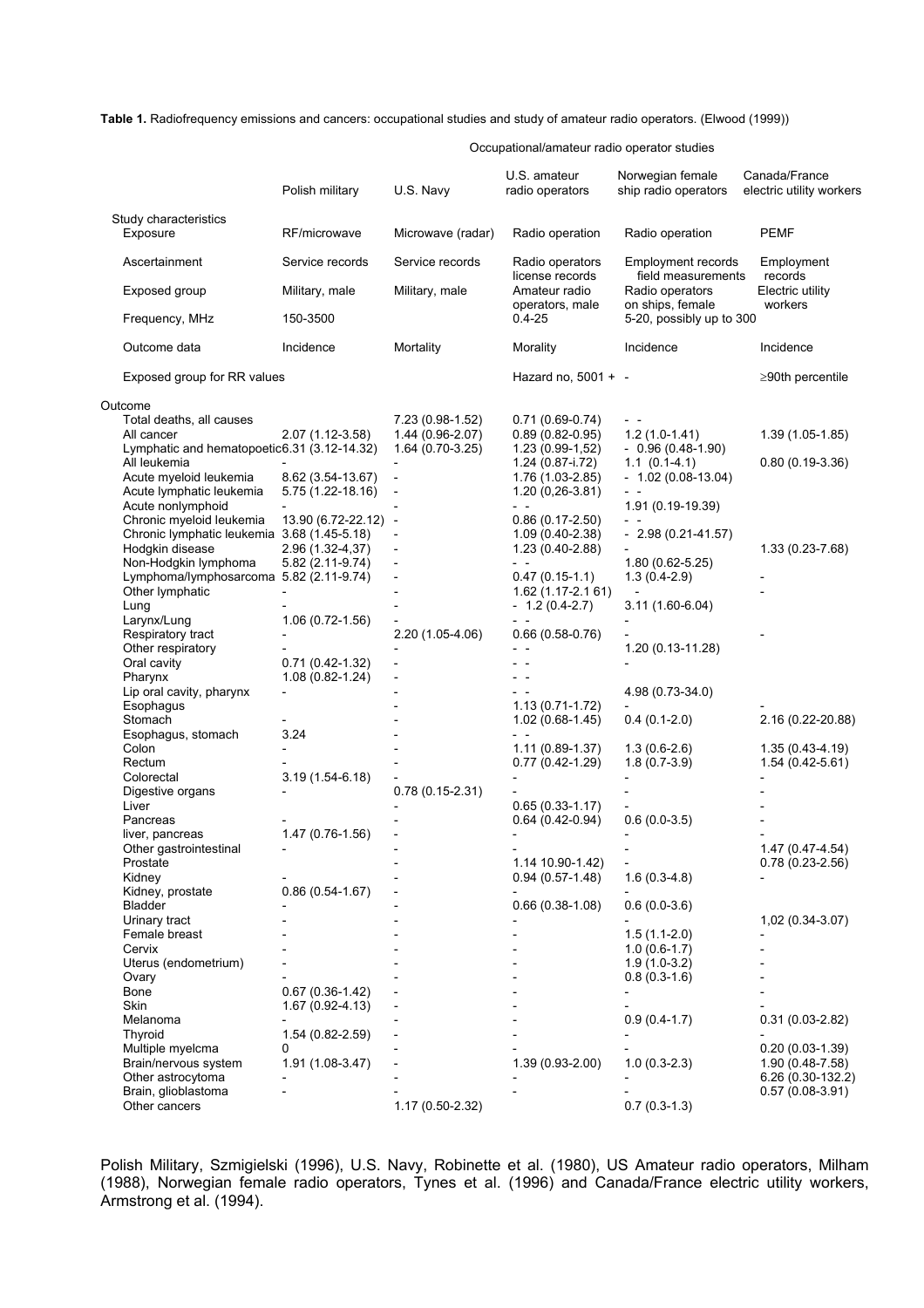|                                                    | or incidence, ranked by probable RF/MW exposure category. |                      |                                                                   |                                       |                                                                       |  |  |  |  |  |  |
|----------------------------------------------------|-----------------------------------------------------------|----------------------|-------------------------------------------------------------------|---------------------------------------|-----------------------------------------------------------------------|--|--|--|--|--|--|
| Study                                              | Reference                                                 | Exposure<br>Category | Leukaemia<br><b>Type</b>                                          | <b>Risk</b><br>Ratio                  | 95% Confidence<br>Interval                                            |  |  |  |  |  |  |
| <b>Polish Military</b><br>(Mortality)              | Szmigielski (1996)                                        | High                 | <b>ALL</b><br><b>CML</b><br><b>CLL</b><br><b>AML</b><br>All Leuk. | 5.75<br>13.90<br>3.68<br>8.62<br>6.31 | 1.22-18.16<br>6.72-22.12<br>$1.45 - 5.18$<br>3.54-13.67<br>3.12-14.32 |  |  |  |  |  |  |
| Korean War<br>Radar Exposure (Mortality)           | Robinette et al. (1980) High                              | AT/ET                | Leuk/Lymp                                                         | 2.22                                  | 1.02-4.81                                                             |  |  |  |  |  |  |
| Radio and TV<br>Repairmen                          | Milham (1985)                                             | Moderate             | Acute Leuk. 3.44<br>Leuk.                                         | 1.76                                  |                                                                       |  |  |  |  |  |  |
| Amateur Radio Milham (1988)<br>(Mortality)         |                                                           | Moderate             | <b>AML</b>                                                        | 1.79                                  | 1.03-2.85                                                             |  |  |  |  |  |  |
| <b>UK Sutton</b><br>Coldfield <= 2km               | Dolk et al. (1997a)                                       | Moderate             | Leuk                                                              | 1.83                                  | $1.22 - 2.74$                                                         |  |  |  |  |  |  |
| North Sydney<br><b>TV/FM</b> towers<br>(Mortality) | Hocking et al.(1996)                                      | Low                  | All Leuk.<br>ALL+CLL<br>AML+CML<br><b>Other Leuk</b>              | 1.17<br>1.39<br>1.01<br>1.57          | $0.96 - 1.43$<br>1.00-1.92<br>$0.82 - 1.24$<br>1.01-2.46              |  |  |  |  |  |  |
| <b>UK TV/FM</b><br>(Incidence)                     | Dolk et al. (1997b)                                       | Low                  | Adult Leuk.                                                       | 1.03                                  | 1.00-1.07                                                             |  |  |  |  |  |  |

Note: ALL : Acute Lymphatic Leukemia; CLL: Chronic Lymphatic Leukaemia; AML Acute Myeloid Leukaemia; CML: Chronic Myeloid Leukaemia; and All Leuk.: All Adult Leukaemia.

| Table 2: A summary of epidemiological studies involving adult leukaemia mortality |                                                           |  |  |
|-----------------------------------------------------------------------------------|-----------------------------------------------------------|--|--|
|                                                                                   | or incidence, ranked by probable RF/MW exposure category. |  |  |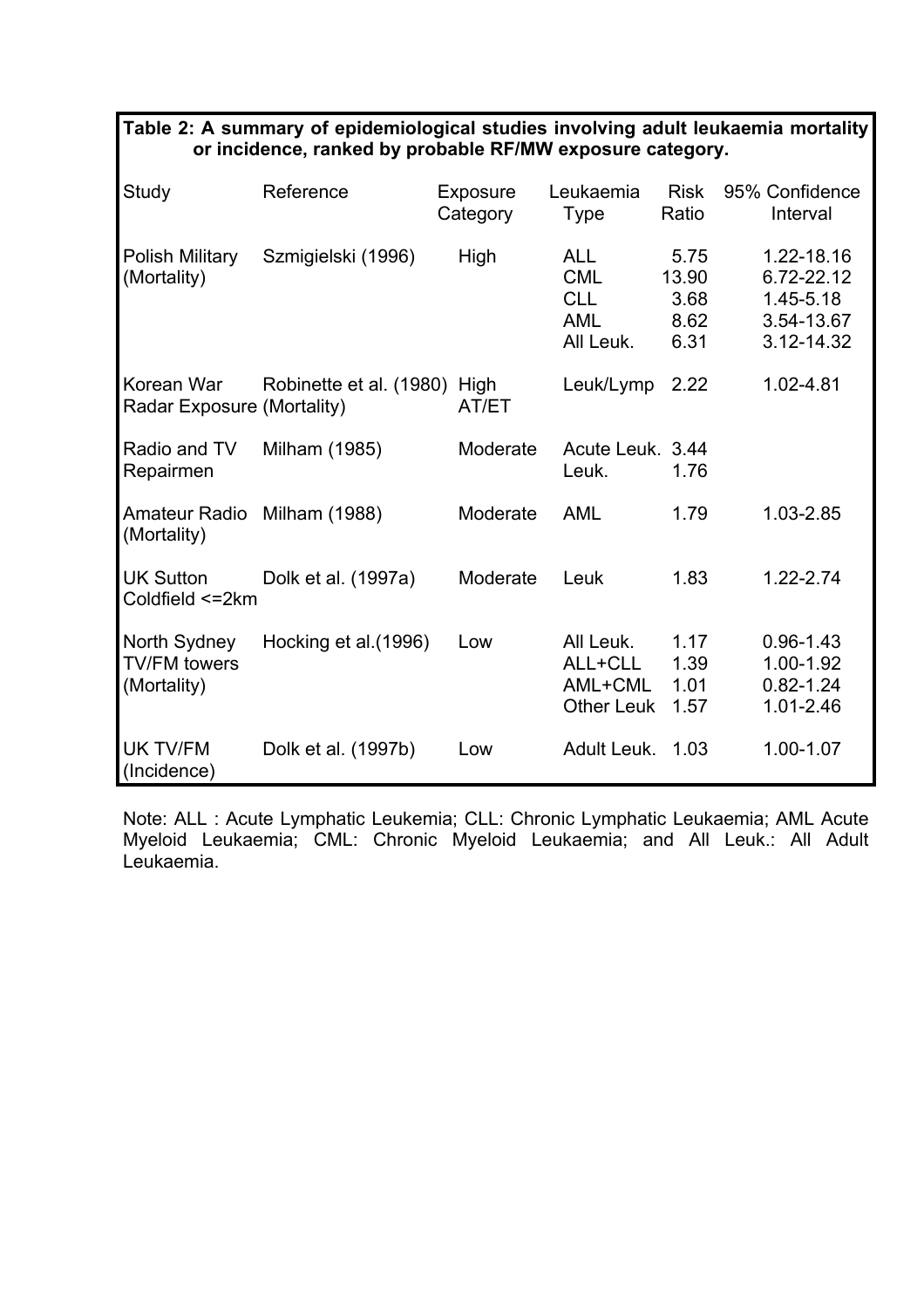| Table 3: Summary of all site cancers from Robinette et al. (1980), using AT/ET<br>except for Brain cancer (FT/ET), Milham (1988), Szmigielski (1996) and for |           |            |              |              |              |
|--------------------------------------------------------------------------------------------------------------------------------------------------------------|-----------|------------|--------------|--------------|--------------|
| Dolk (1997a,b) using the maximum and/or significant result in the radial                                                                                     |           |            |              |              |              |
| patterns.                                                                                                                                                    |           |            |              |              |              |
|                                                                                                                                                              | Robinette | Milham     | Szmigielski  | Dolk(a)      | Dolk(b)      |
| <b>Exposure Regime</b>                                                                                                                                       | RF/MW     | Mixed      | <b>RF/MW</b> | <b>RF/MW</b> | <b>RF/MW</b> |
|                                                                                                                                                              | High      | Mod.       | High         | Low          | Low          |
| Relationship                                                                                                                                                 | <b>RR</b> | <b>PMR</b> | <b>RR</b>    | O/E          | O/E          |
| Sample Size(N)                                                                                                                                               | 202       | 2649       | 55,500       | 17409        | 13372        |
|                                                                                                                                                              |           |            |              |              |              |
| Symptoms<br>All Malignant Neoplasms                                                                                                                          | 1.66*     | 106**      | $2.07*$      | $1.20*$      |              |
| <b>Esophageal and Stomach</b>                                                                                                                                |           |            | $3.24***$    |              |              |
| <b>Respiratory Tract, Lung</b>                                                                                                                               | 1.75      | $114**$    | 1.06         |              |              |
| Colorectal/ bladder (1)                                                                                                                                      |           |            | $3.19**$     | 1.36/1.76    | 1.10         |
| Liver, pancreas                                                                                                                                              |           | $117*$     | 1.47         |              |              |
| Skin, Melanoma                                                                                                                                               | 2.66      |            | $1.67*$      | $2.39*$      | 1.11         |
| <b>Thyroid</b>                                                                                                                                               |           |            | 1.54         |              |              |
| Brain, CNS (2)                                                                                                                                               | 2.39      | $143**$    | $1.91*$      | 1.31         | 1.06         |
| Leukaemia                                                                                                                                                    | $2.22*$   | $136*$     | $6.31***$    | $1.74*$      | 1.15         |
| Non-Hodgkins Lymphoma                                                                                                                                        |           | $164**$    | 5.82***      | $1.30*$      |              |
| Acute Leukaemia (Lympho)                                                                                                                                     |           | 162**      | $5.75*$      | 3.57         | 1.04         |
| Acute Myeloblastic Leuk.                                                                                                                                     |           |            | 8.62***      | 1.02         | 1.17         |
| Chronic Myelocytic Leuk.                                                                                                                                     |           |            | 13.90***     | 1.23         |              |
| Chronic Lymphoblastic Leuk                                                                                                                                   |           |            | $3.68**$     | $2.56*$      | 1.20         |
| p-values: * < 0.05; ** < 0.01; *** < 0.001                                                                                                                   |           |            |              |              |              |

Note (1): Colorectal for Szmigielski and the left Dolk(a) and bladder for the right Dolk(a) and Dolk(b). Note (2): In Milham 16 of the unspecified neoplasms were brain tumors that have been added to this group.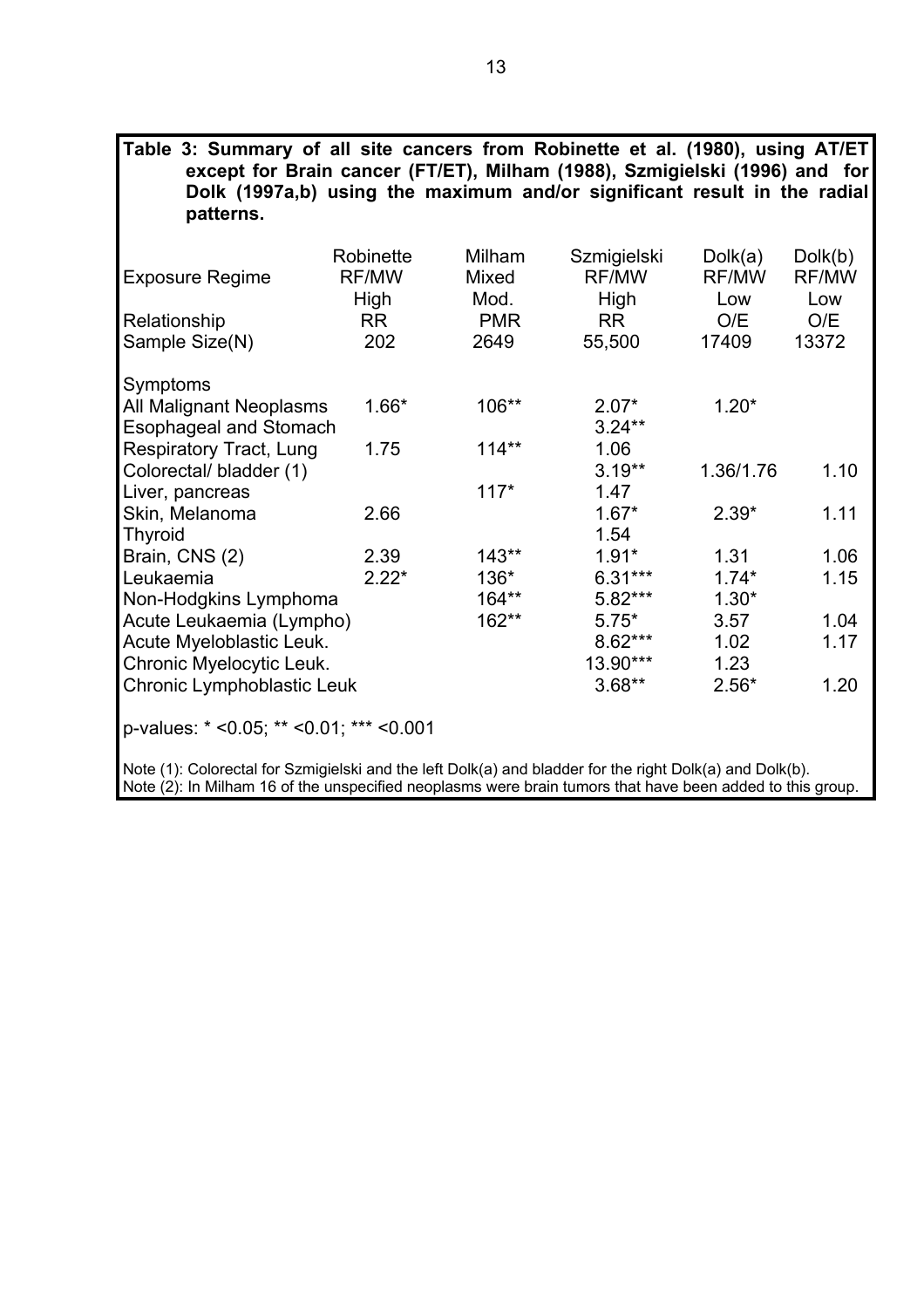|                                     | Men                 |               |                          |                  |                |          |                          | Women            |  |  |  |
|-------------------------------------|---------------------|---------------|--------------------------|------------------|----------------|----------|--------------------------|------------------|--|--|--|
| Site of cancer (ICD-7)‡             | Obs                 | Exp           | SIR                      | 95% CI           | Obs            | Exp      | SIR                      | 95% CI           |  |  |  |
| All cancers (140--205)              | 2876                | 3327.6        | 0.86                     | 0.83 to 0.90     | 515            | 497.6    | 1.03                     | $0.95$ to $1.13$ |  |  |  |
| Brain, nervous system (193)         | $-135$              | 142.8         | 0.95                     | $0.79$ to $1.12$ | 19             | 18.5     | 1.03                     | $0.62$ to $1.61$ |  |  |  |
| Salivary glands (142)               | $\boldsymbol{\eta}$ | 9.0           | 0.78                     | $0.31$ to $1.60$ | 0              | 0.7      | $\rightarrow$            |                  |  |  |  |
| Leukemia (204)                      | 77                  | 79.6          | 0.97                     | $0.76$ to $1.21$ | $\overline{7}$ | 6.6      | 1.07                     | $0.43$ to $2.20$ |  |  |  |
| Other cancers                       |                     |               |                          |                  |                |          |                          |                  |  |  |  |
| Pharynx (145-148)                   | 32                  | 51.5          | 0.62                     | 0.42 to 0.88     | 4              | 1.7      | 2.43                     | $0.65$ to $6.22$ |  |  |  |
| Esophagus (150)                     | 42                  | 57.1          | 0.74                     | 0.53 to 0.99     | 3              | 2.0      | 1.53                     | $0.31$ to $4.46$ |  |  |  |
| Stomach (151)                       | 63                  | 81.2          | 0.78                     | $0.60$ to $0.99$ | 2              | 4.5      | 0.45                     | 0.05 to 1.61     |  |  |  |
| Colon (153)                         | 190                 | 199.4         | 0.95                     | $0.82$ to $1.10$ | 22             | 22.7     | 0.97                     | $0.61$ to $1.47$ |  |  |  |
| Rectum (154)                        | 133                 | 133.1         | 1.00                     | $0.84$ to $1.18$ | 12             | 10.6     | 1.13                     | 0.58 to 1.98     |  |  |  |
| Liver (155)                         | 18                  | 29.8          | 0.60                     | $0.36$ to $0.96$ | $\overline{a}$ | 2.0      | 1.00                     | $0.11$ to $3.61$ |  |  |  |
| Pancreas (157)                      | 57                  | 69.1          | 0.82                     | $0.62$ to $1.07$ | 5              | 6.9      | 0.73                     | $0.23$ to $1.70$ |  |  |  |
| Larynx (161)                        | 53                  | 65.3          | 0.81                     | 0.61 to 1.06     | $\overline{a}$ | 1.6      | 1.24                     | $0.14$ to $4.48$ |  |  |  |
| Lung (162)                          | 301                 | 460.7         | 0.65                     | 0.58 to 0.73     | 34             | 39.1     | 0.87                     | $0.60$ to $1.22$ |  |  |  |
| Breast (170)                        | 5                   | 5.0           | 0.99                     | 0.32 to 2.32     | 152            | 141.3    | 1.08                     | 0.91 to 1.26     |  |  |  |
| Cervix uteri (171)                  | $\cdots$            | $\frac{1}{2}$ | -                        | ---              | 37             | 27.5     | 1.34                     | 0.95 to 1.85     |  |  |  |
| Corpus uteri (172)                  |                     | -             |                          | ----             | 18             | 17.6     | 1.02                     | $0.60$ to $1.61$ |  |  |  |
| Ovary (175)                         | -----               | ——            | $\overline{\phantom{a}}$ |                  | 24             | 22.0     | 1.09                     | 0.70 to 1.62     |  |  |  |
| Prostate (177)                      | 159                 | 175.6         | 0.91                     | 0.77 to 1.06     | —- .           |          | $\cdots$                 |                  |  |  |  |
| Testis (178)                        | 187                 | 166.6         | 1.12                     | 0.97 to 1.30     | ---            | $\ldots$ |                          | ---              |  |  |  |
| Kidney (180)                        | 104                 | 101.3         | 1.03                     | 0.84 to 1.24     | 7              | 6.7      | 1.01                     | 0.42 to 2.15     |  |  |  |
| Bladder (181)                       | 233                 | 239.3         | 0.97                     | 0.85 to 1.11     | 12             | 9.0      | 1.34                     | 0.69 to 2.33     |  |  |  |
| Melanoma (190)                      | 123                 | 142.7         | 0.86                     | 0.72 to 1.03     | 21             | 26.3     | 0.80                     | 0.49 to 1.22     |  |  |  |
| Other skin (191)                    | 567                 | 614.8         | 0.92                     | $0.85$ to $1.00$ | 79             | 79.1     | 1.00                     | 0.79 to 1.24     |  |  |  |
| Eye(192)                            | 8                   | 12.4          | 0.65                     | 0.28 to 1.27     | 0              | 1.1      | $\overline{\phantom{a}}$ |                  |  |  |  |
| Thyroid (194)                       | 13                  | 12.9          | 1.01                     | 0.54 to 1.72     | $\downarrow$   | 4.4      | 0.92                     | 0.25 to 2.35     |  |  |  |
| Non-Hodgkin's lymphoma<br>(200.202) | 109                 | 116.7         | 0.93                     | 0.77 to 1.13     | Ħ              | 10.6     | 1.04                     | 0.52 to 1.86     |  |  |  |
| Hodgkin's lymphoma (201)            | 27                  | 30.6          | 0.88                     | 0.58 to 1.29     | 3              | 2.6      | 1.18                     | $0.24$ to $3.43$ |  |  |  |
| Other and unspecified cancers       | 233                 | 331.1         | 0.70                     | 0.62 to 0.80     | 35             | 32.7     | 1.07                     | $0.75$ to $1.5$  |  |  |  |

| Table 4: Johansen et al. (2001) table 2 for a cohort study of cellphone users in |  |  |  |  |  |  |
|----------------------------------------------------------------------------------|--|--|--|--|--|--|
| Denmark.                                                                         |  |  |  |  |  |  |

 $\dot{\tau}$ ICD-7 = International Classification of Diseases, 7th revision. NMT = Nordic Mobile Telephone System; GSM = General System for Global Telecommunications.

Johansen et al's Table 2 shows that with a very little cellphone use, with the use of a high cancer reference group and a 2-tailed test, there are several elevated cancers approaching significance. For example: Testicular cancer SIR = 1.12, 95%CI: 0.97-1.30, Cervical cancer, SIR = 1.34, 95%CI: 0.95-1.85, Female Pharynx cancer, SIR 2.43, 95%CI: 0.65-6.22, Esophagus cancer,  $SIR = 1.53$ ,  $95\%CI: 0.31-4.46$  and female breast cancer, SIR = 1.08, 95%CI: 0.91-1.26.

Johansen et al. also claims that they found no dose-response relationships. When they compared the brain cancer rate in digital phone users they found that the rate was 0.7 for those using their phones for a year or less. This documents the level of the Health Worker Effect. The following table shows the original and the adjusted rates.

Cell phone users in Denmark, incidence of gliomas associated with digital phone use duration, Johansen et al. (2001)

| Duration of digital subscription |     | $<$ 1 yr | 1-2yrs | ≥3 yrs        |
|----------------------------------|-----|----------|--------|---------------|
| Relative to reference group SIR  |     | 0.7      | 0.9    | $1.2^{\circ}$ |
| Relative to <1 yr group          | RR. | 1.0      | 1.29   | 1.71          |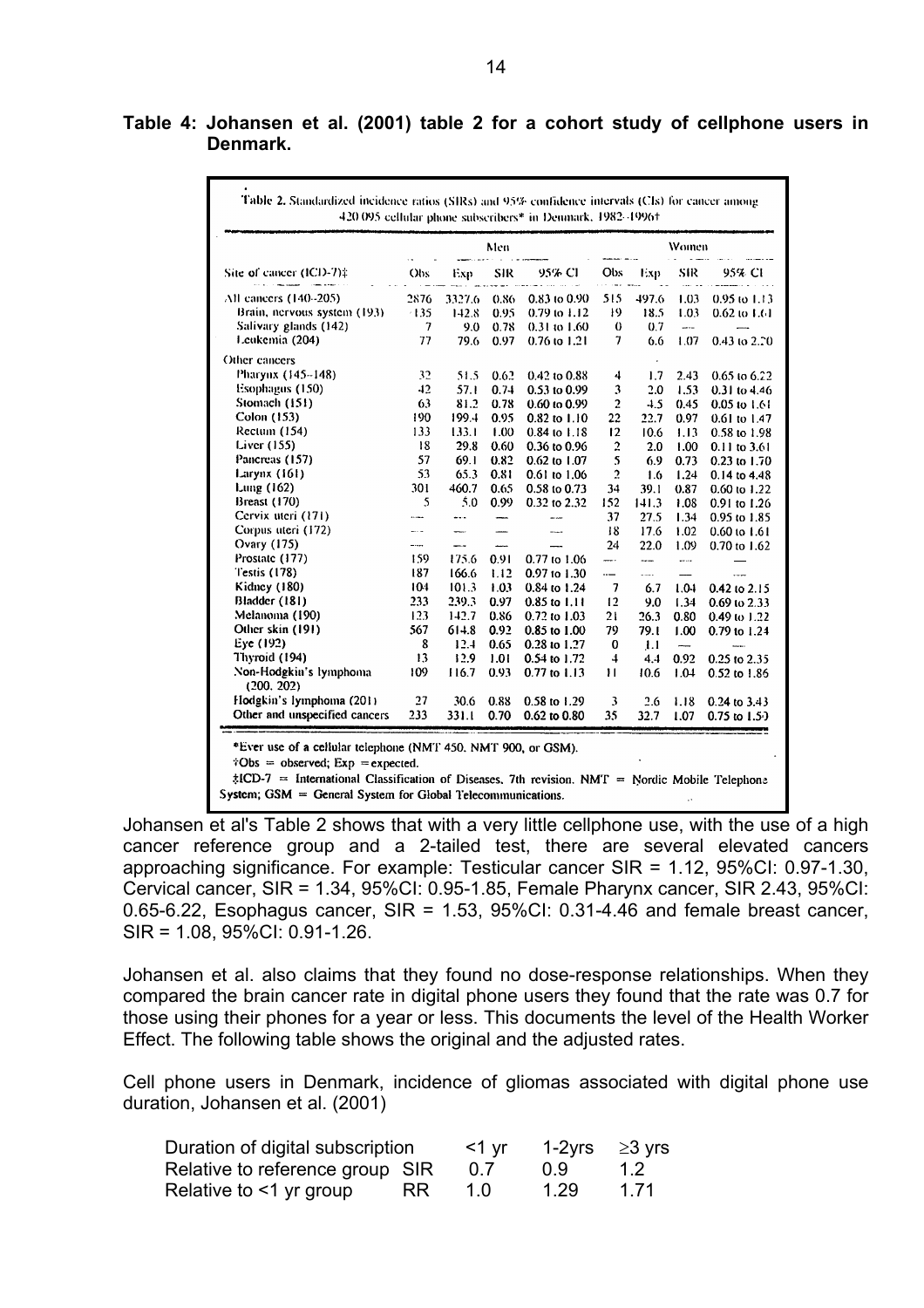**This strongly supports the hypothesis and included cell phone usage, as would be expected.** 

## **Evidence of EMR Genotoxicity:**

#### **Introduction:**

There is no doubt that chromosome aberrations cause cancer.

Smerhovsky et al. (2001) studied a large group of miners who had been exposed to radon. They found that a 1% increase in chromosome aberrations resulted in a 64 % increase in the incidence of cancer, p<0.0001.

#### **Earlier published statement:**

Direct evidence that EMR induces significant increases in chromosome damage, with significant dose response relationships, is evidence of a causal effect when replicated or extended by independent laboratories.

Baranski and Czerski (1976) wrote a book on the biological effects of microwaves based on studies published up to that time. In their section on Chromosome and possible genetic effects, they open with the statement:

**"Chromosome aberrations and mitotic abnormalities may be induced, at least under certain conditions and in certain cell types, by exposure to microwave or radiofrequency fields. This is a well-established fact, as several reports from at least five independent laboratories exist".** 

Baranski and Czerski note some uncertainties about exposure conditions. Also that in some experiments no temperature increases were observed. The evidence available in 2001 is much stronger and confirms that the genetic damage effects occur at non-thermal levels of RF/MW exposure and they do not require heat to be involved for DNA damage to occur.

The following evidence on RF/MW and ELF genotoxicity was first presented in my paper that I was invited to present to the conference at the European Parliament on June  $29<sup>th</sup>$ , 2000.

#### **Chromosome damage from RF/MW exposure:**

The first identified study that showed that pulsed RF radiation cause significant chromosome aberrations was Heller and Teixeira-Pinto (1959). Garlic roots were exposed to 27 MHz pulsed at 80 to 180 Hz. for 5 min and then they were examined 24 hrs later. The concluded that this RF signal mimicked the chromosomal aberration produced by ionizing radiation and c-mitotic substances. No increased temperature was observed.

Blood samples were taken from the staff of the U.S. Embassy in Moscow. They had been chronically exposed to a low intensity radar signal. Significant increases in chromosome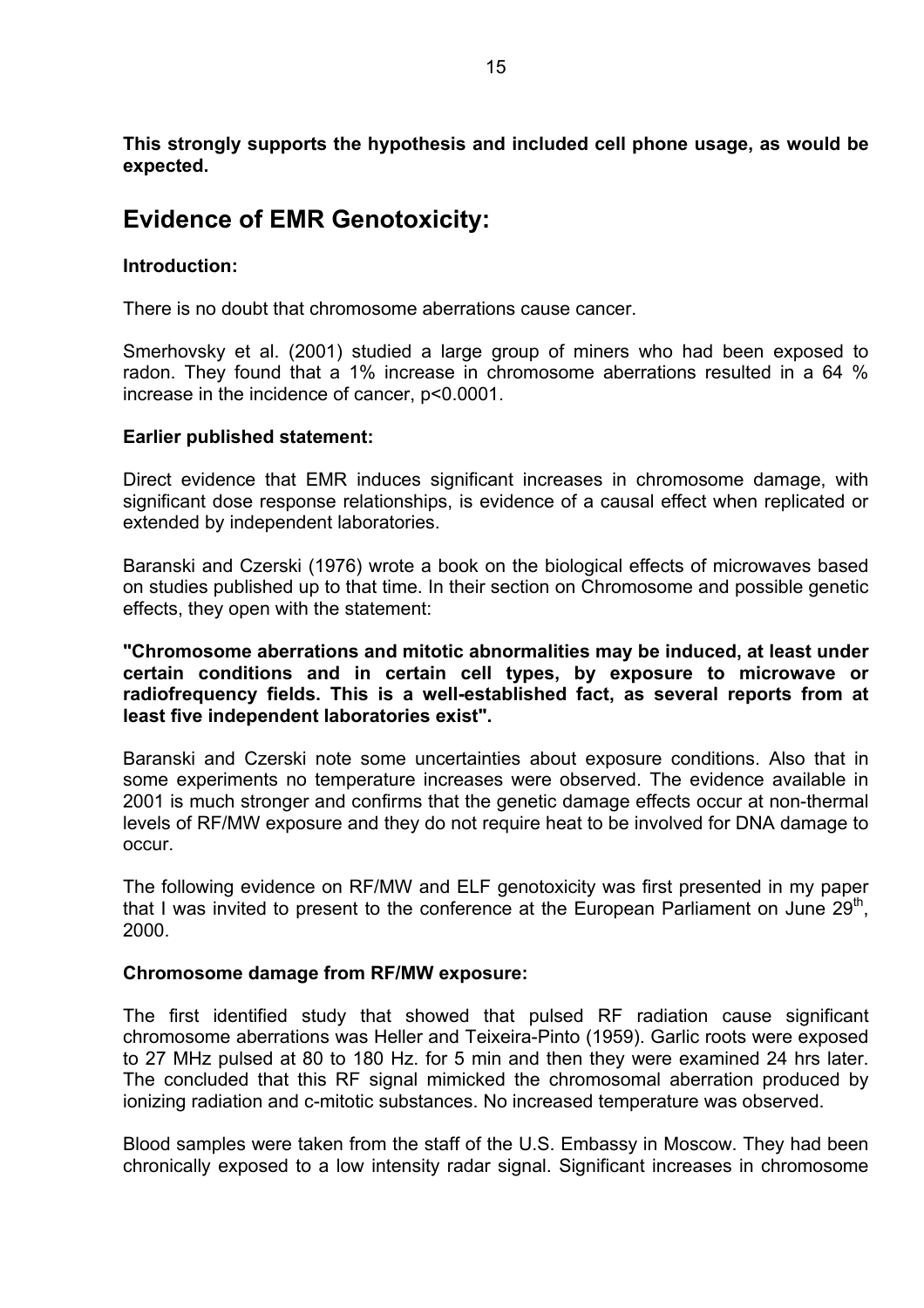damage was reported, Tonascia and Tonascia (1966) cited in Goldsmith (1997), Table 8- 4.

Yao (1982) exposed rat kangaroo RH5 and RH16 cells to 2.45 GHz microwaves, maintaining the temperature at 37°C in the incubator. After 50 passages with microwave exposure there we 30 passages without. Significant chromosome aberrations were measured after 20 MW passages. Yao (1987) also found elevated chromosome damage in Chinese Hamsters.

Garaj-Vrhovac et al. (1990) noted the differences and similarities between the mutagenicity of microwaves and VCM (vinyl chloride monomer). They studied a group of workers who were exposed to 10 to 50  $\mu$ W/cm<sup>2</sup> of radar produced microwaves. Some were also exposed to about 5 ppm of VCM, a known carcinogen. Exposure to each of these substances (microwaves and VCM) produced highly significant (p<0.01 to p<0.001) increases in Chromatid breaks, Chromosome breaks, acentric and dicentric breaks in human lymphocytes from blood taken from exposed workers. The results were consistent across two assays, a micronucleus test and chromosome aberration assay.

Chromosome aberrations and micronuclei are significantly higher than the controls, (p<0.05, p<0.001, p<0.0001), for each of the exposure intensity.

Garaj-Vrhovac, Horvat and Koren (1991) exposed Chinese hamster cells to 7.7 GHz microwave radiation to determine cell survival and chromosome damage. They assayed chromosome aberrations and micronuclei and found that microwaves increased these in a dose response manner, Figure 7, to levels that were highly significantly elevated (p<0.02 to p<0.01).



Figure 7: Chromosome aberrations in V79 Chinese hamster cells exposed to 7.7 GHz microwaves at 30 mW/cm<sup>2</sup>, Garaj-Vrhovac, Horvat and Koren (1991).

An exposure level of 30 mW/cm<sup>2</sup> is usually able to slightly raise the temperature over an hour. This experiment was undertaken under isothermal conditions, with samples being kept within 0.4°C of 22°C. The consistency of the time exposure and the survival assay at non-thermal exposure levels, confirms that this is a non-thermal effect.

This is very strong evidence of genotoxic effects from RF/MW exposures. When chromosomes are damaged one of the primary protective measures is for the immune system natural killer cells to eliminate the damaged cells. Alternatively the cells can enter programmed cell suicide, apoptosis. Garaj-Vrhovac, Horvat and Koren (1991) measured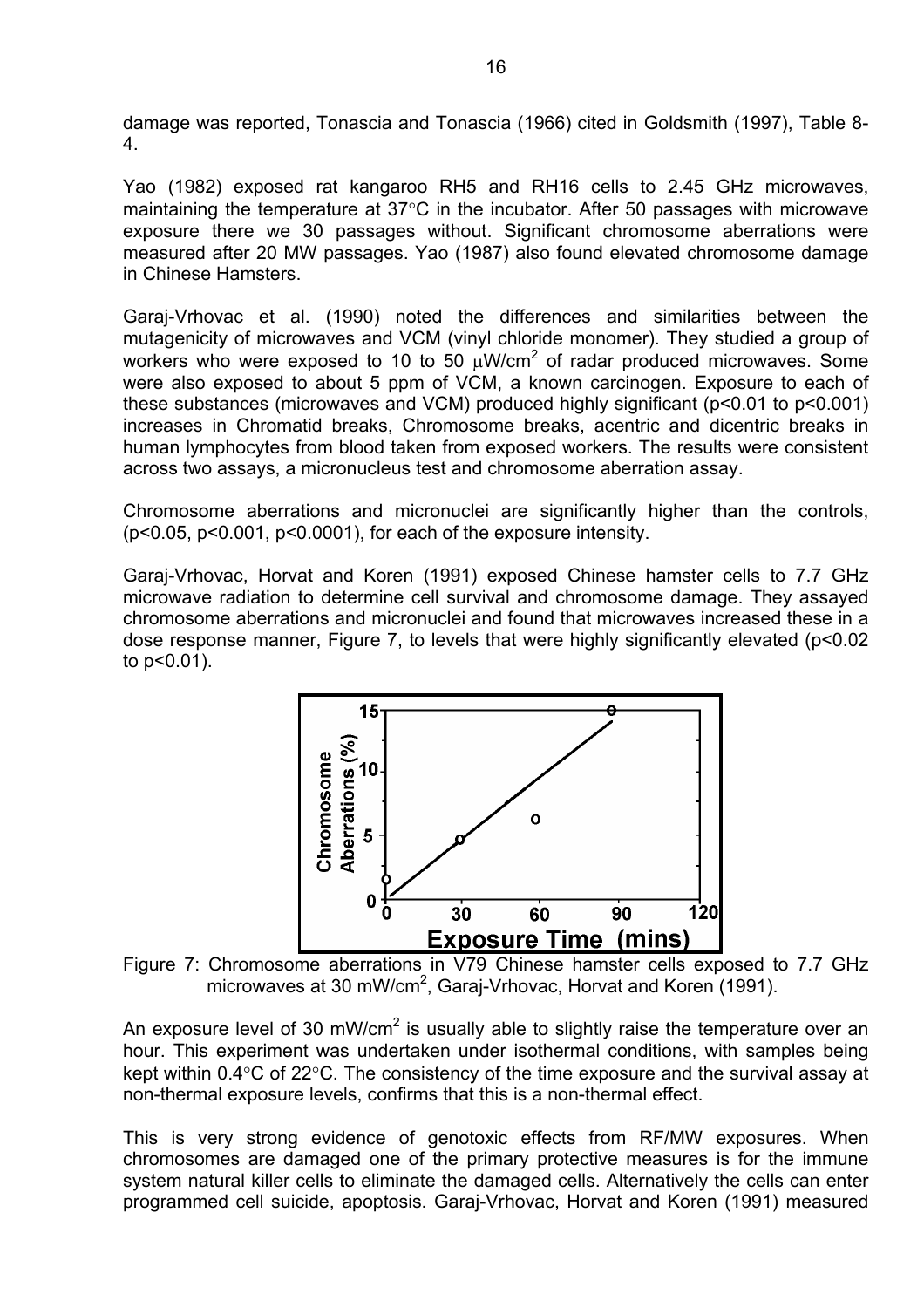the cell survival rates. They found that cell survival reduced and the cell death increased in a time dependent and exposure dose response manner, Figure 8.



Figure 8: Cell death percentage of Chinese hamster cells exposed to 7.7 GHz microwaves (CW) for 30 minutes and 60 minutes in an isothermal exposure system, Garaj-Vrhovac, Horvat and Koren (1991).

Figure 8 shows that cell death varies with time and intensity of exposure, down to very low exposure levels. An apparent 'saturation' at high levels also evident. This is probably because of the lethal effect of high intensity microwaves. Since this is an isothermal experiment it raised important questions about the reasons for the cell death as acute genetic damage which is continuously related to microwave exposure down to nonthermal levels.

Note that the general public ICNIRP guideline for microwaves above 2 GHz is 1 mW/cm<sup>2</sup>, and for workers is 5 mW/cm<sup>2</sup>. Even at 100 times below the public exposure guideline a 60 minute exposure kills 28% of the cells and 30 minutes kills 8 % of the cells. Garaj-Vrhovac et al. (1992) exposed human lymphocytes and showed that microwave radiation produced a dose response increase in chromosome aberrations, Figure 9.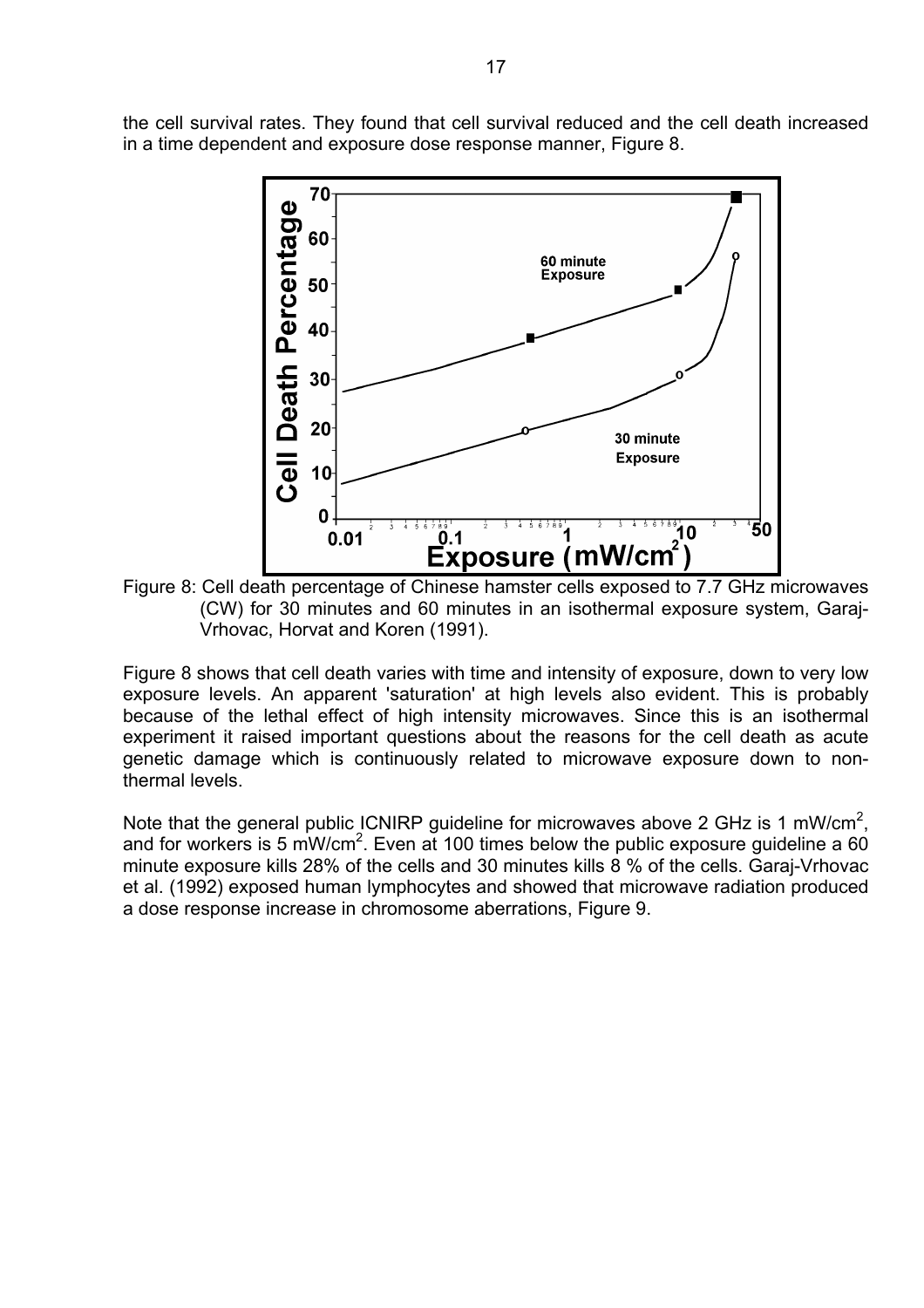

Figure 9: The relation of total chromosome aberrations. micronuclei and specific chromosome aberrations for each cell in human lymphocyte cultures in the dose of microwave radiation in vitro, Garaj-Vrhovac et al. (1992).

Having established that microwave exposure damaged chromosomes, this research group were asked to analyze blood samples from workers who had been exposed to pulsed microwaves generated by air traffic control radars while they were repairing them. Garag-Vrhovac and Fucic (1993) analysed the chromosome aberration (CA) in 6 technical staff who had experienced accidental exposure to the radar. The initial CA percentage ranged from 3% to 33%, all being significantly higher than unexposed people. The repair rate over time was monitored.



Figure 10: The time-dependent decrease in the number of chromosome aberrations for subjects with high numbers of chromosomal impairments,  $y = 0.318$  -0.010x, r=0.98. Garaj-Vrhovac and Fucic (1993).

Figure 10 shows the man who had 33 % CA which was followed over 30 weeks following this exposure. The repair rate follows a significant linear rate (r=0.98), dropping from 33% to 3% over 30 weeks, 1 %/week.

CA Repair rates in four other workers are shown in Figure 11.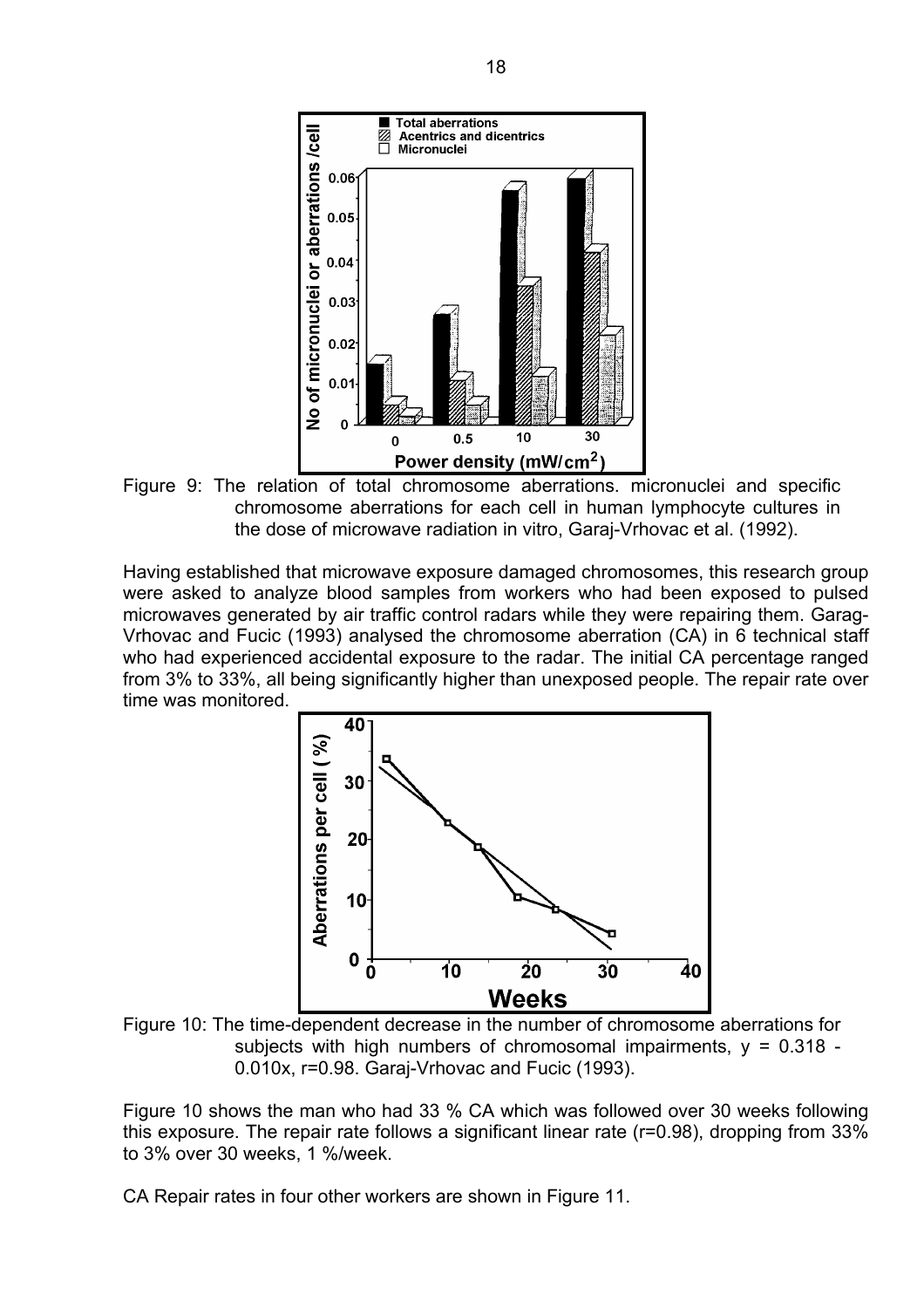

Figure 11: Decreases in human blood Chromosome Aberrations over time from microwave exposed radar repair workers, Garag-Vrhovac and Fucic (1993).

Two different rates are evident. Two people had repair rates at 0.6 to 1.1 %/week and two at 0.25 to 0.35 %/week. The authors note that Sagripanti and Swicord (1986) showed that microwave radiation damaged single-strand DNA and the Szmigielski (1991) showed that out of 29 epidemiological studies in the previous decade, 22 suggested a relationship between various neoplasms and exposure to electromagnetic fields.

Figure 12 shows the actual microscopic images of chromosomes in human blood taken from a man exposed to radar.



Figure 12: Chromosomes from the highly exposed subject, (a) before exposure and (B) after accidental exposure to a microwave radar signal, Garaj-Vrhovac et al. (1993).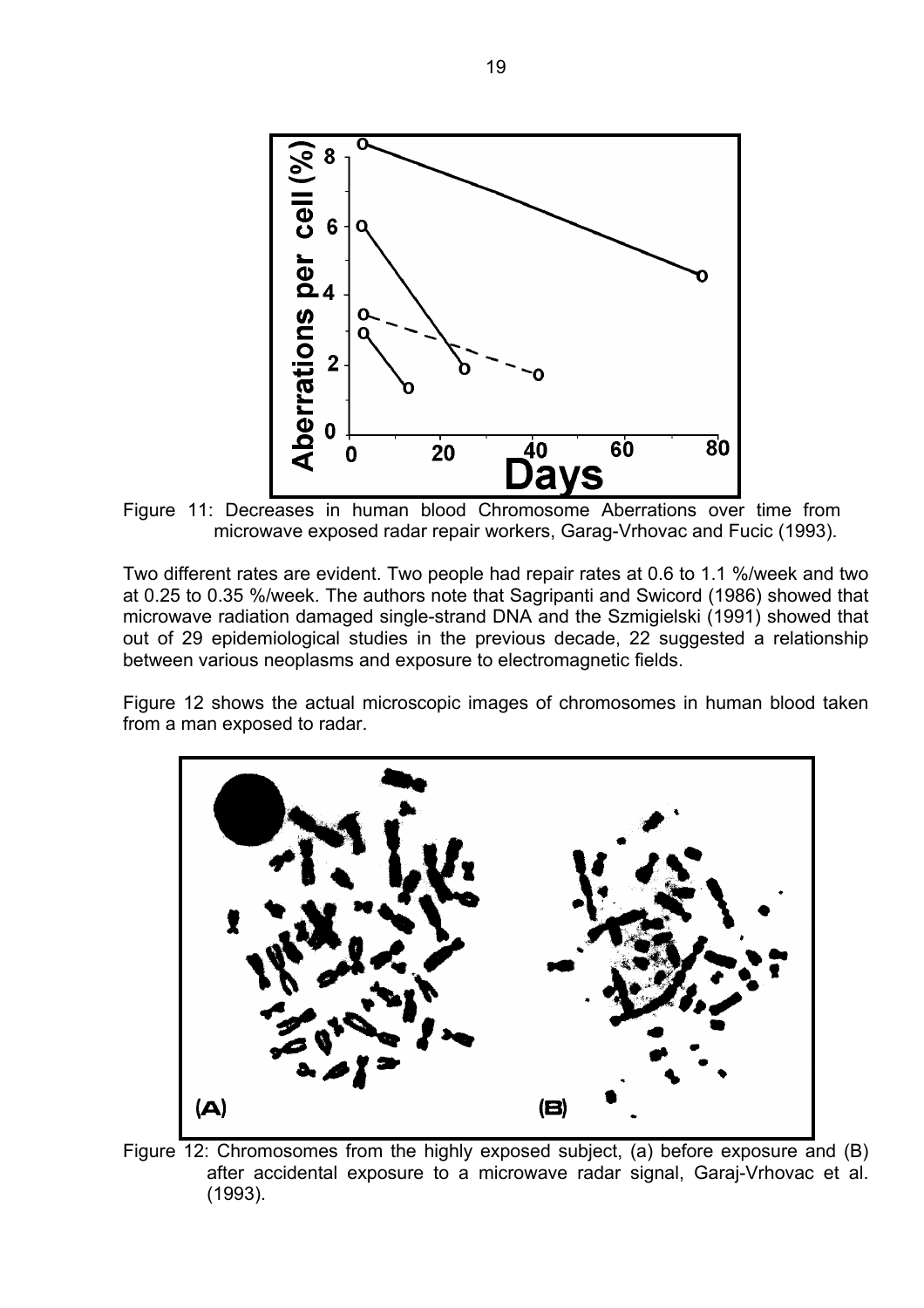There is no doubt that the radar exposure damaged the chromosomes. The damage is highly visible. Figure 12 shows that after microwave exposure there were many acentric, dicentric, polycentric, fragments, chromatid, ring chromosomes, chromosome breaks and chromatid interchange.

Garaj-Vrhovac (1999) found that 12 workers occupationally exposed to microwave had significantly increased chromosome damage as well as disturbances in the distribution of cells over the first, second and third mitotic divisions.

Quite independently, Maes et al. (1993) found highly significant (p<0.001) increases is the frequency of chromosome aberrations (including dicentric and acentric fragments) and micronuclei in human blood exposed to 2.45 GHz microwaves to 30 to 120 minutes in vitro. The micronuclei assay showed a dose response with time, Figure 13.



donors, Maes et al. (1993). Exposure was to 75 W/kg, 2.45 GHz microwaves pulsed at 50 Hz, under controlled isothermal conditions.

Maes et al. (1997) observed elevated CAs from microwave exposure. Koveshnikova and Antipenko (1991a,b), Haider et al. (1994) Timchenko and Ianchevskaia (1995), Balode (1996), Mailhas et al. (1997) and Vijayalaxmi et al. (1997), and Pavel et al. (1998) have reported significant chromosome aberrations from RF/MW exposures.

Vijayalaxmi et al. (1997) chronically exposed cancer prone mice to 2.45 GHz CW microwaves at an SAR of 1 W/kg for 20 hr/day, 7 days/week for 18 months. Their aim was to determine whether microwaves were genotoxic through determining if there was significant chromosome damage. They found highly significant increases in micronuclei in peripheral blood, from 8 per 2000 cells in sham exposed mice to 9 per 2000 cells microwave exposed mice, and increase of 12.5 %, p<0.01. There was a significant increase of 6.6%, p<0.025, of micronuclei in the bone marrow. They also observed a significant 41 % increase in tumours in the exposed mice compared to the sham exposed mice.

This was a totally unexpected result from this group. A great deal of effort was put into playing down the implications. They describe the increase in peripheral blood as a 0.05%,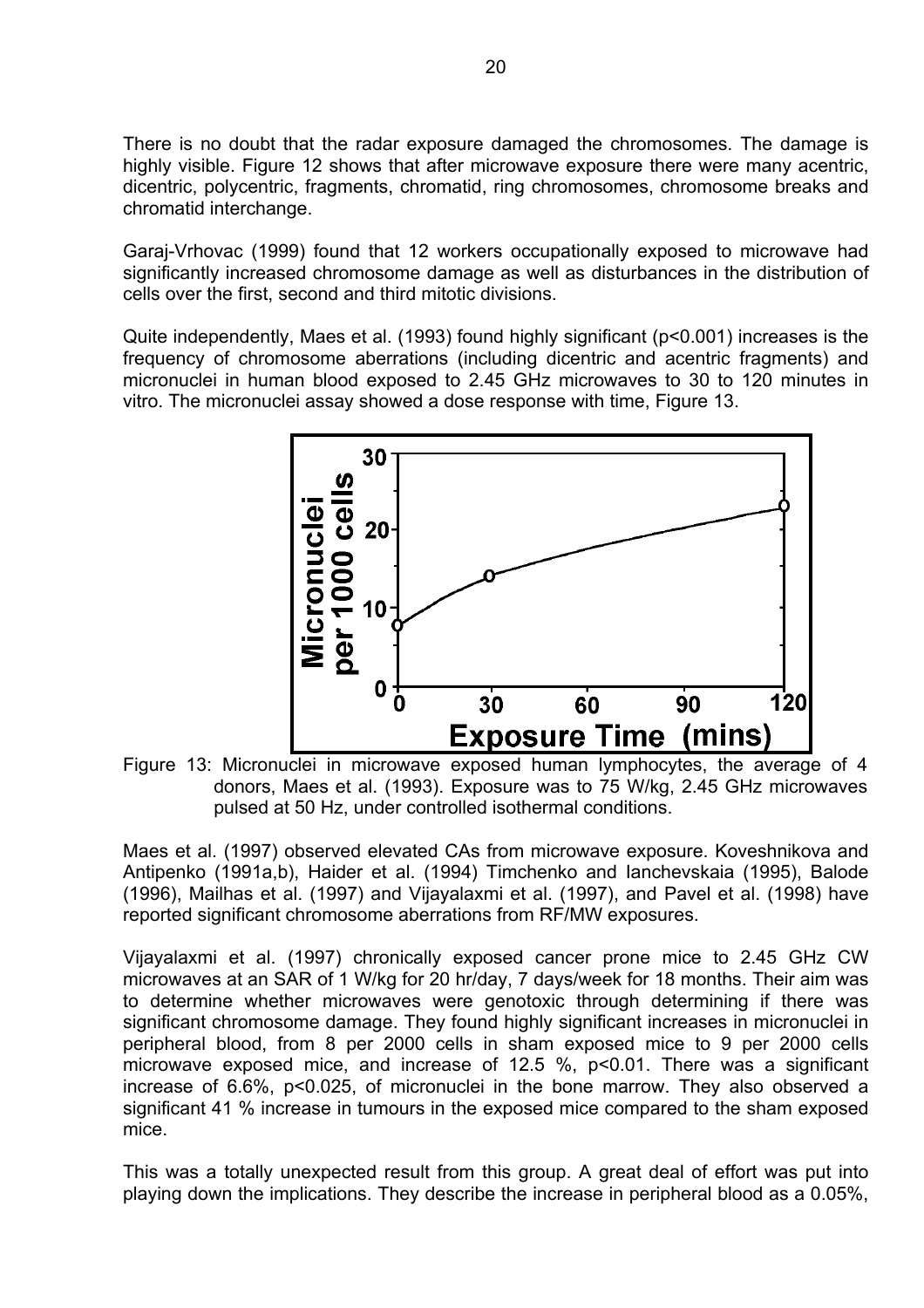by dividing the increase of 1 by 2000. This is not a significant increase and this is not the right comparison. It is a deliberate attempt to disguise their true result that shows that microwaves are genotoxic.

Garaj-Vrhovac (1999) used a micronuclei assay and lymphocyte mitotic activity to assess genetic damage of a group of 12 men occupationally exposed to microwave radiation. Exposures ranged from  $10\mu$ W/cm<sup>2</sup> to 20 mW/cm<sup>2</sup>, in the frequency range 1250-1350 MHz. It was found that there was significantly enhanced micronuclei formation and significantly altered mitotic activity. Figure 8 shows the table of the micronuclei assay of 12 control subjects and 12 MW exposed subjects with MW exposure producing. The exposed group had more than 3 times more micronuclei, 174 vs 50, p<0.0001.

| <b>SUBJECT</b><br>No |             |                                  | <b>CONTROL GROUP</b> |                        | <b>EXPOSED GROUP</b>     |                        |      |     |
|----------------------|-------------|----------------------------------|----------------------|------------------------|--------------------------|------------------------|------|-----|
|                      |             | No. of binucleated cells<br>with |                      | <b>MN/500</b><br>cells | No. of binucleated cells | <b>MN/500</b><br>cells |      |     |
|                      | <b>I MN</b> | 2 MN                             | 3 MN                 |                        | 1 MN                     | 2 MN                   | 3 MN |     |
|                      |             |                                  |                      |                        |                          |                        | o    | 23  |
|                      |             |                                  |                      | ħ.                     | י ו                      |                        | Ω    | 17  |
|                      |             |                                  | o                    |                        | 10                       |                        |      | 12  |
|                      |             | o                                | Ω                    |                        | 10                       |                        |      | 14  |
|                      |             | 0                                |                      |                        | 14                       |                        | 0    | I6  |
|                      |             | o                                |                      |                        | l l                      |                        | 0    | ı s |
|                      |             |                                  | Λ                    |                        | 8                        |                        | 0    | 8   |
|                      |             |                                  |                      |                        | 12                       |                        |      | 12  |
| g                    |             |                                  |                      |                        | 22                       |                        |      | 22  |
| 10                   |             |                                  | o                    |                        |                          |                        |      | 9   |
|                      |             |                                  | Ω                    |                        |                          |                        |      |     |
| כו                   |             |                                  |                      |                        |                          |                        |      |     |

Figure 14: The number of cells/500 with one, two or three micronuclei per cell, comparing the control group with the microwave exposed group, Garaj-Vrhovac (1999).

A relatively high exposure from a cell phone antenna resulted in significant chromosome aberrations, Maes et al. (1996), Figure 15.



Figure 15: Cellphone radiation of 954 MHz significantly enhances several types of chromosome damage including gaps, acentric and dicentric aberrations, in human lymphocytes, Maes et al. (1996)

Tice, Hook and McRee (1999) showed chromosome damage from all cell phones tested, all being statistically significant and all but one highly significant with dose-response relationships up to a factor of three increase in chromosome aberrations. They repeated the experiment and confirmed that the results were robust and not an artifact.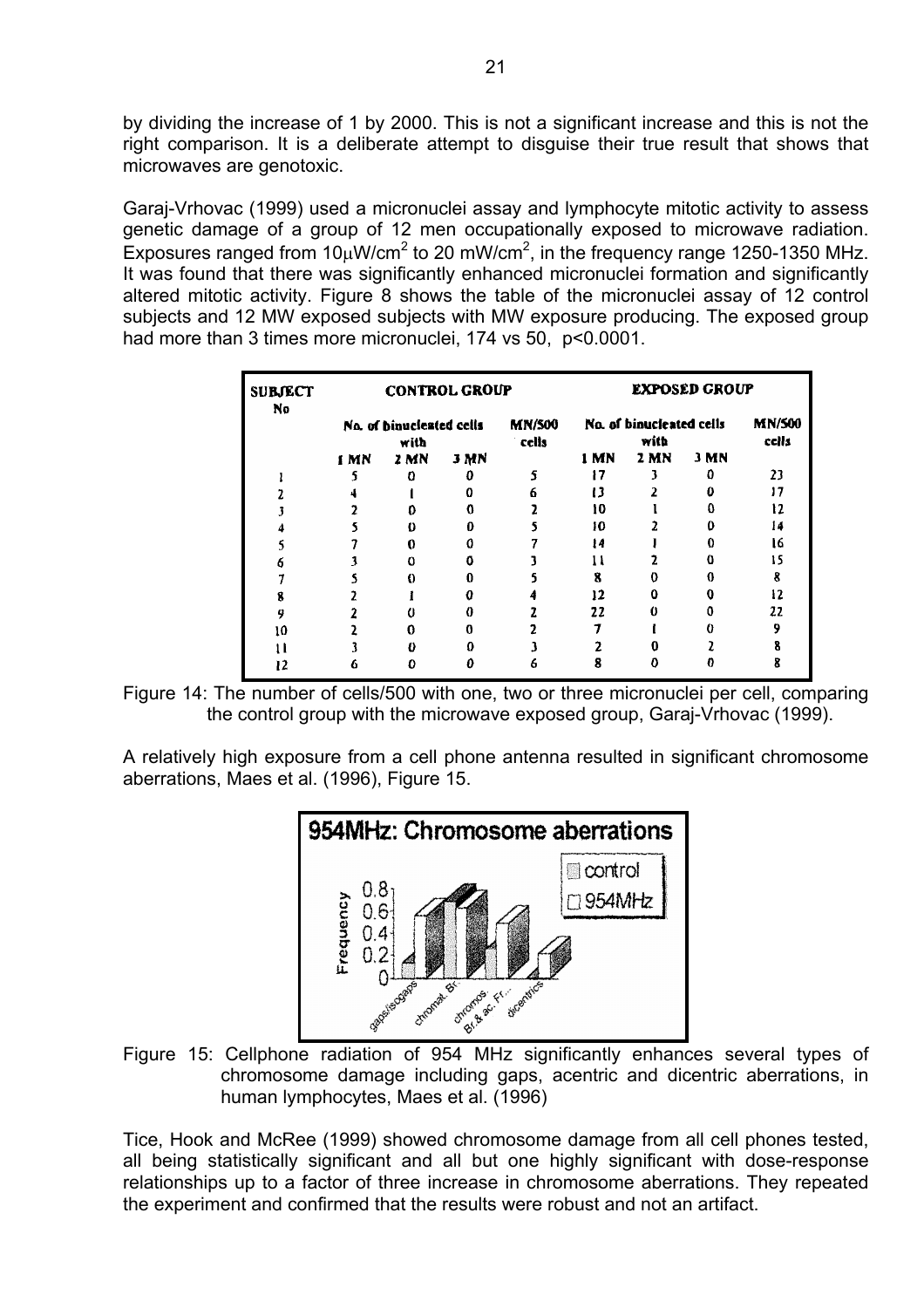Multiple independent studies, over 25 papers, show increases and most show significant increases in chromosome aberrations from RF/MW exposure. Four studies show doseresponse relationships. This is more than adequate to classify RF/MW radiation as genotoxic.

#### **Chromosome Aberrations Conclusions:**

Many studies, from independent laboratories, have shown that ELF, RF/MW and cell phone radiation, significantly increases chromosome aberrations in exposed cells and animals, and including cells taken from human beings who have been exposed to EMR in occupational situations. Even at very low intensity radar exposures that were experienced at the U.S. Embassy in Moscow, significant increases in chromosome damage was measured from human blood samples. This evidence shows conclusively that across the EMR spectrum, EMR is genotoxic. Hence electromagnetic radiation is carcinogenic.

#### **Direct evidence of neoplasm in microwave exposed cells:**

Balcer-Kubiczek and Harrison (1991) observed a significant dose response increase of neoplastic transformation in a standard cell set (C3H/10T1/2) from a 24 hr exposure to 2.45 GHz microwaves.

The transformation was assayed after 8 weeks of exposure to a known cancer promoter chemical TPA, Figure 16. The method was confirmed with a positive control using X-rays. This also showed that 60Hz magnetic fields also significantly increased neoplastic transformation.



Figure 16: Dose-response relationship for induction of neoplastic transformation in C3H/10T1/2 cells by a 24h exposure to 2.45 GHz microwaves at the specific absorption rate (SAR) with and without TPA post-treatment for 8 weeks, Balcer-Kubiczek and Harrison (1991).

#### **Direct evidence of DNA-strand alteration and breakage:**

Sarkar, Ali and Behari (1994) used Southern Blots of mouse DNA to study sections of the genome in cells with and without microwave exposure. The intensity used was that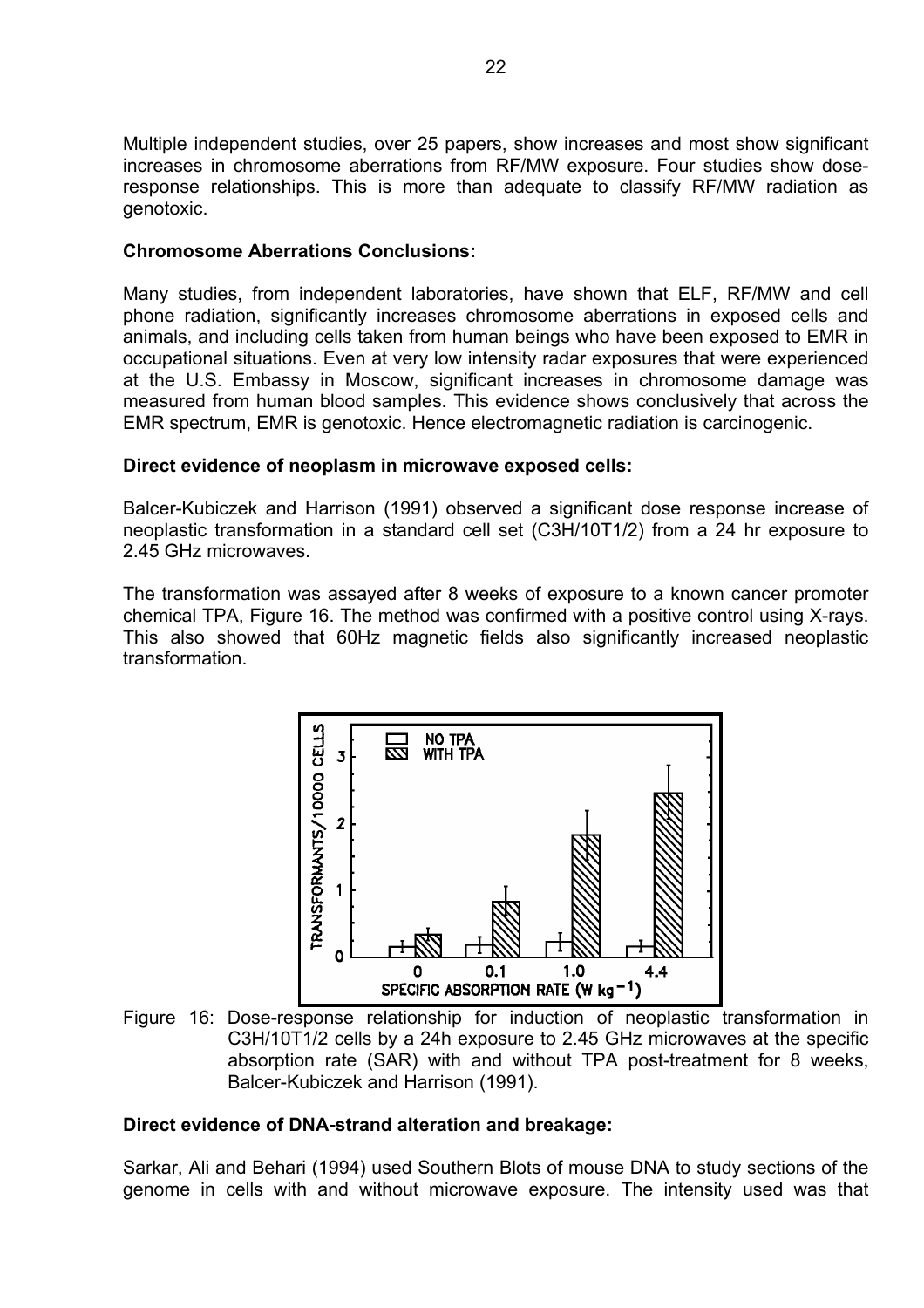accepted as safe by the Non-ionizing Radiation Committee of IRPA (International Radiation Protection Association - the predecessor of ICNIRP), 1mW/cm<sup>2</sup>.



Figure 17: Densitometric analysis of the brain DNA, a and b are control DNA, c to g are DNA from exposed animals. Peak 1 is present in both control and exposed animals while peak 2 appears only in all of the exposed animals.

The exposure regime was a 2 hr exposure to 2.45 GHz CW microwaves at 1 mW/cm<sup>2</sup>, SAR = 1.18 W/kg. They observed significant alterations in the DNA from rat brains and testis in the 7 to 8 kb region of the DNA in the hybridization profile and in a densitometric analysis, Figure 11.

#### **The Comet Assay Method:**

A very advanced assay of DNA strand breakage has been developed by Dr N.P. Singh at the University of Washington. This is called the microgel electrophoresis or Comet Assay, Singh et al. (1994). The Comet Assay involves migration of segments of DNA down an electric field gradient, Figure 18.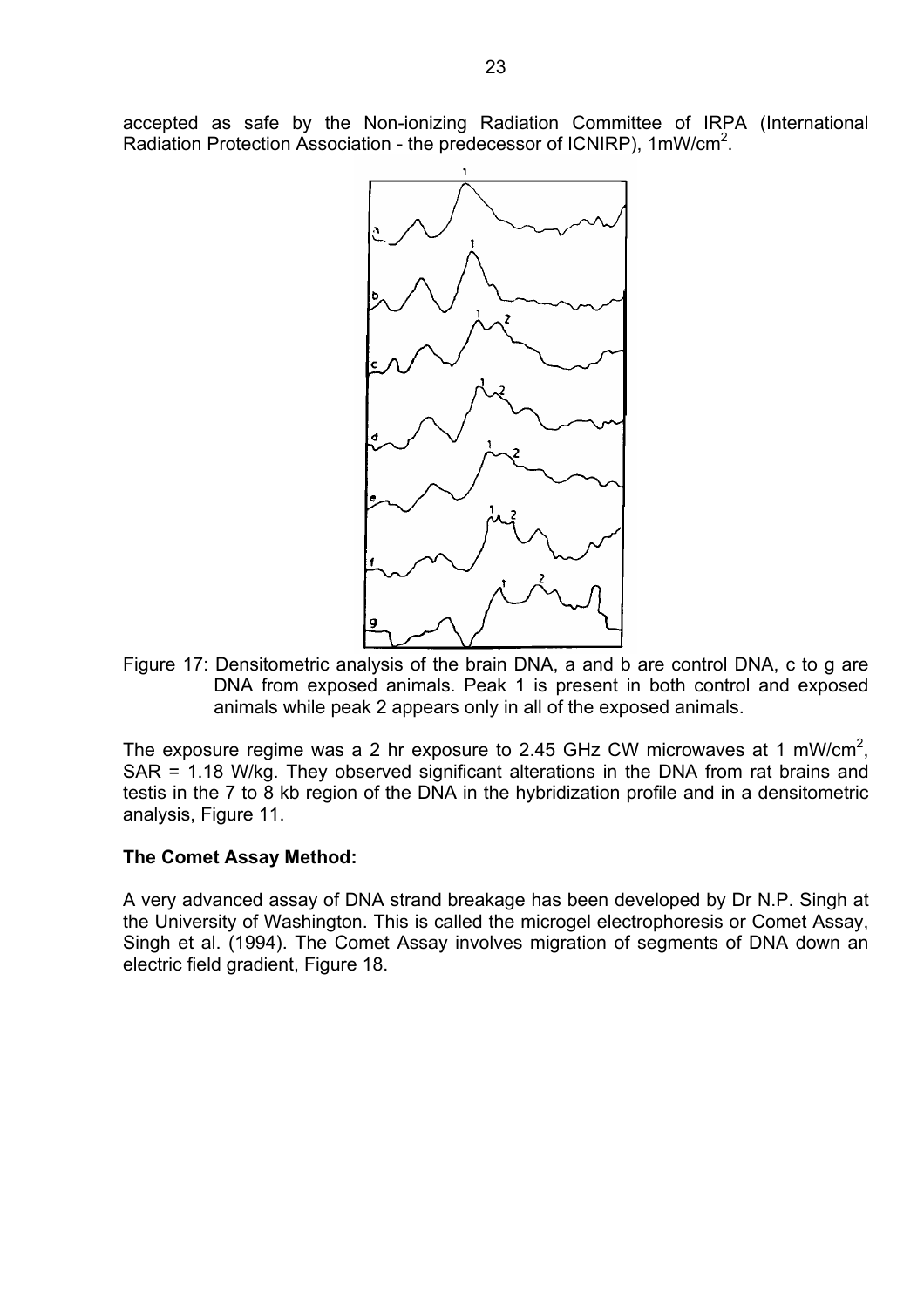

Figure 18: Photographs of double-strand break DNA migration pattern of individual brain cells from rats exposed to (a) bucking condition (0.1 mT), (b) magnetic fields of 0.1 mT, (c) 0.25 mT and (d) 0.5 mT, Lai and Singh (1997a). The "bucking mode" is the condition to reverse the field to cancel the magnetic fields with all else remaining constant.

The modified microgel electrophoresis assay or Comet Assay for single DNA-strand breaks, involves extraction of a sample of tissue, washing it several times to remove blood, snipping the tissue with sharp scissors to reduce the sample sizes and further washing to remove blood. Single cell suspensions are mixed with agarose to make a microgel on a slide that is cooled to form a gel. Slides are immersed in an ice-cold lysing solution and then stored in the dark at 4  $\degree$ C.

DNA is closely associated with protein and RNA. They help to fold and bind the DNA. DNA is negatively charged and the bound protein is positively charged. To release DNA from these bonds, and to separate the charges, Proteinase K must be used to digest proteins and RNAase A to digest RNA. Hence in the morning the slides were treated with DNAasefree proteinase K for 2 hr at 37 °C to remove the bound protein from the DNA. They were then places on the horizontal slab of an electrophoretic assembly. An electrophoresis buffer is added and the sample is left for 20 min to allow the DNA to unwind. The buffer includes antioxidants to counter the free radicals produced by electrophoresis.

The electrophoresis was then carried out for 60 minutes with 0.4 V/m, 250 mA. During this process the fluid in the assembly is re-circulated at the rate of about 100 ml/min. The negatively charged segments of DNA migrate down the electric field gradient, forming a comet-like tail, the mass of which is proportional to the amount of damaged DNA material and the electric field gradient and time of exposure.

For DNA double-strand breaks the microgel preparation is the same as above. Slides are then treated with ribonuclease A for 2 hr and then proteinase K for 2 hr. They are then placed in the neutral electrophoresis buffer (pH 9) for 20 mins and then electrophorezed for 1 hr at 0.4 V/cm. For both single- and double- strand assays the sample are stained with an intense florescent dye solution of YOYO-1 and then examined in a vertical florescent microscope.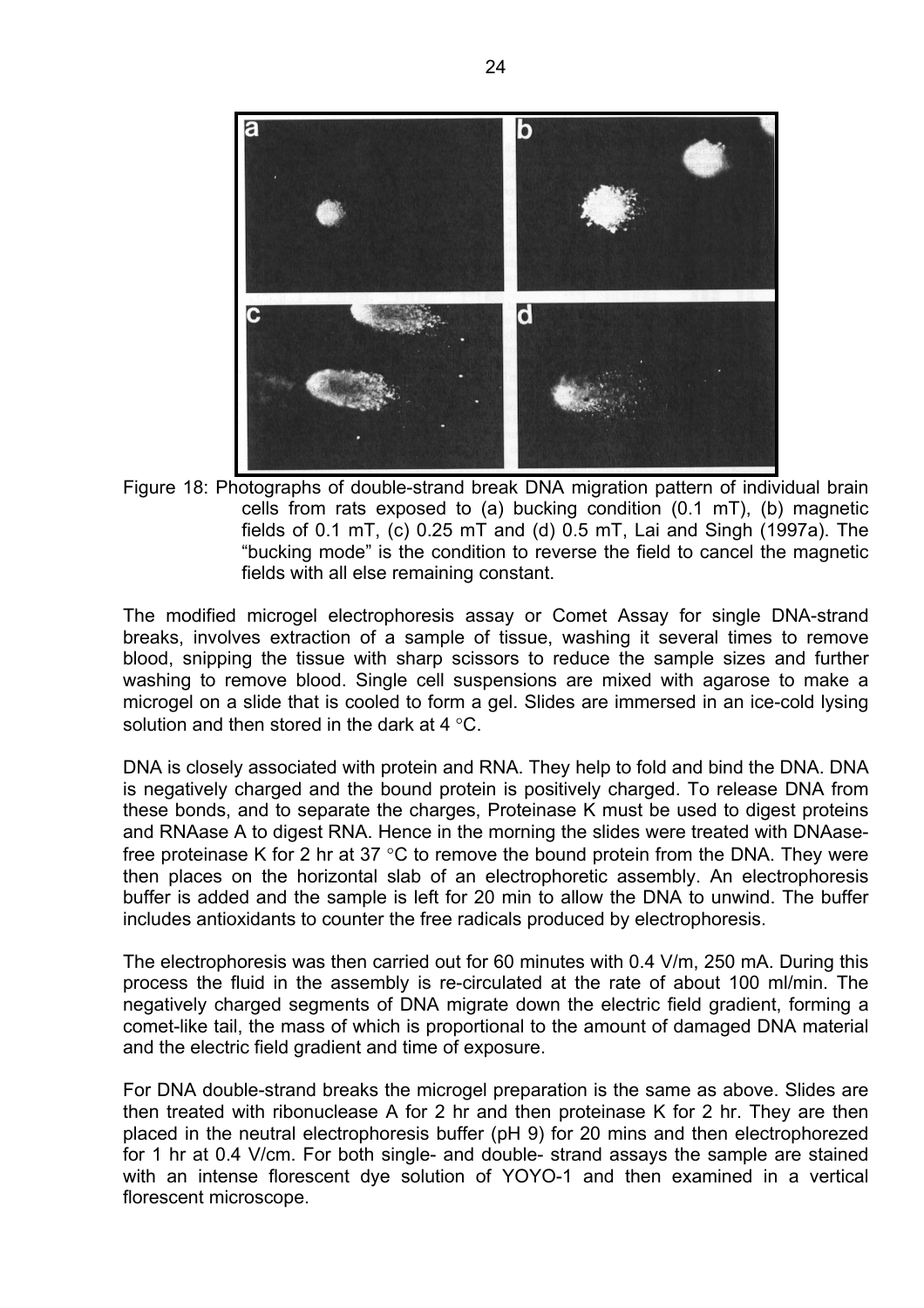The proteinase K treatment is vital. It removes the bound protein from the DNA strands. DNA and protein have the opposite charge and so for the electric field to cause migration, the protein must be removed. Four slides were prepared for each animal, two for single and two for double-strand assays. Fifty representative cells were scored off each slide, giving 100 cells scored for each of the single and double-strand DNA breaks. Frequency distributions for the 100 assayed cells are presented, Figure 19, and the comet tail moment calculated.



Figure 19: Single- and double-strand DNA breaks frequency distribution for percentage of cells of a given tail length from pulsed RFR and sham exposed brain cells, from 8 animals and 100 cells per animal, Lai and Singh (1996).

Figure 19 shows significant increases in single- and double-strand DNA breaks from the pulsed microwave exposed animal brains compared with the sham exposed animals. The tail DNA fragments extend out to 250 microns. The Comet tails in the Malyapa et al. assay extend to less than 40 microns. This clearly documents how less sensitive their method is.

#### **The Comet Assay and EMR effects:**

Drs Lai and Singh have now shown that ELF and RF/MW radiation both cause single and double strand DNA breakage and are associated with free radical and reduced melatonin in living exposed rats. Lai and Singh (1995) observed a dose response increase in Singlestrand DNA breakage in the rat's brain and hippocampus that increased significantly after 4 hours, Figure 20. The increases in DNA single-strand breakage after 4 hrs is highly significant, p<0.001 and they show a dose-response relationship.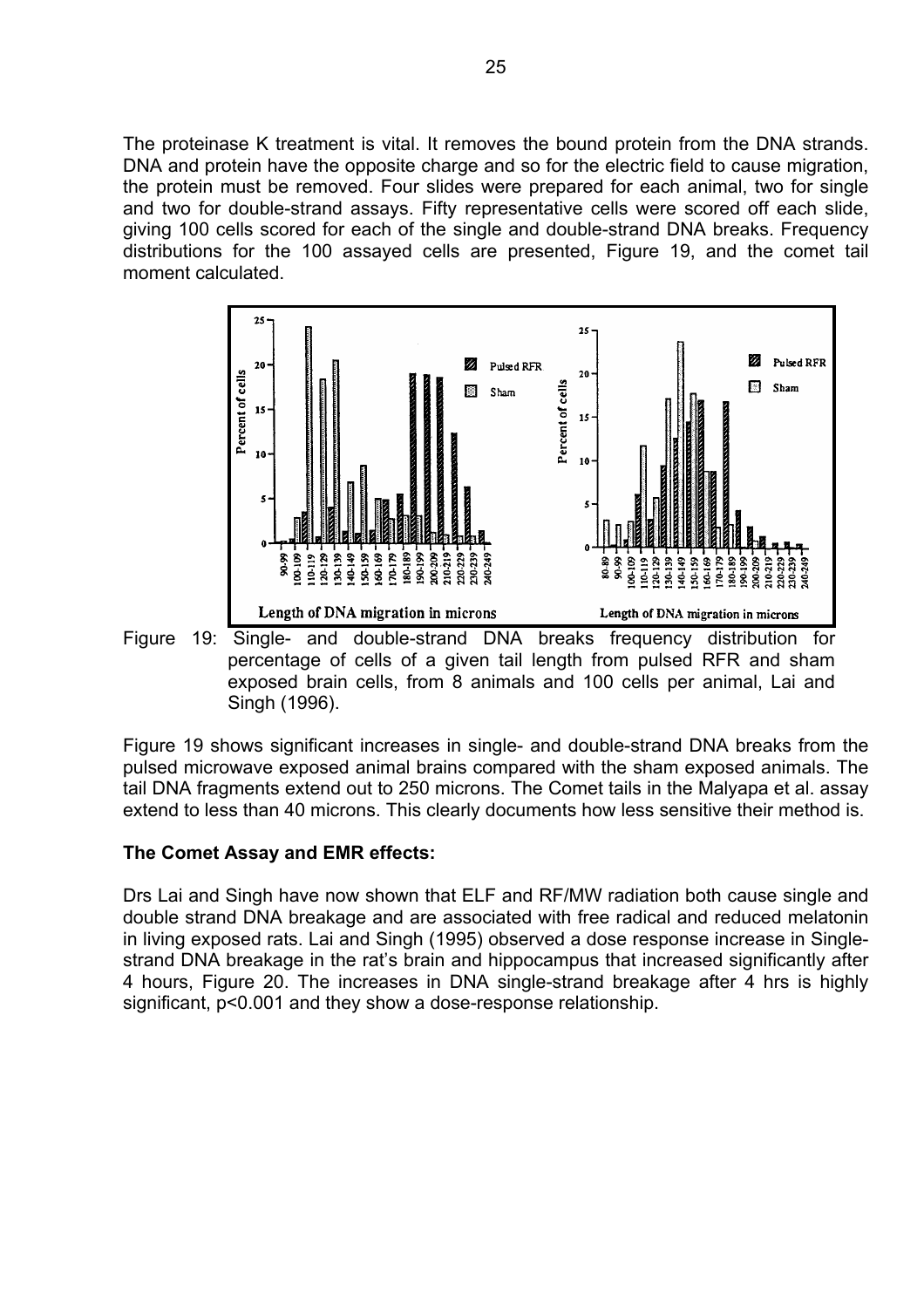

Figure 20: DNA single-strand breakage in cells from the rat brain and hippocampus, immediately after a 2 hr exposure to a whole body SAR of 0.6 and 1.2 W/kg to 2.45 GHz microwave radiation, pulsed at 500 pps. N is the number of rats studied. Lai and Singh (1995).

The assay method was extended to measure DNA double-strand breakage. Lai and Singh (1996) reported that both continuous wave (CW) and pulsed microwaves caused significant (p<0.01) increased single-strand DNA breakage, and double-strand breakage, CW, p<0.05) and pulsed, p<0.01), Figure 21.



Figure 21: Single-strand (left) and double-strand (right) breaks in brain cells of rat after exposure to pulsed or continuous-wave RFR. Each bar represents data from 8 rats, Lai and Singh (1996).

This shows that both continuous and pulsed microwaves cause single and double DNA strand breakage, but pulsed microwaves cause more than continuous waves. Hence pulsed cell phone signals and radar signals are highly likely to cause DNA damage.

Lai and Singh (1997) investigated the mechanism which is involved with this genotoxic effect of RF/MW radiation. They treated the microwave exposed rats with melatonin and a spin-trap compound (PBN) to determine the role of free radicals. They showed that both melatonin and PBN eliminated the microwave induced DNA damage. Figure 22 shows the effect of melatonin for single- and double-strand DNA breaks and Figure 23 the same for PBN.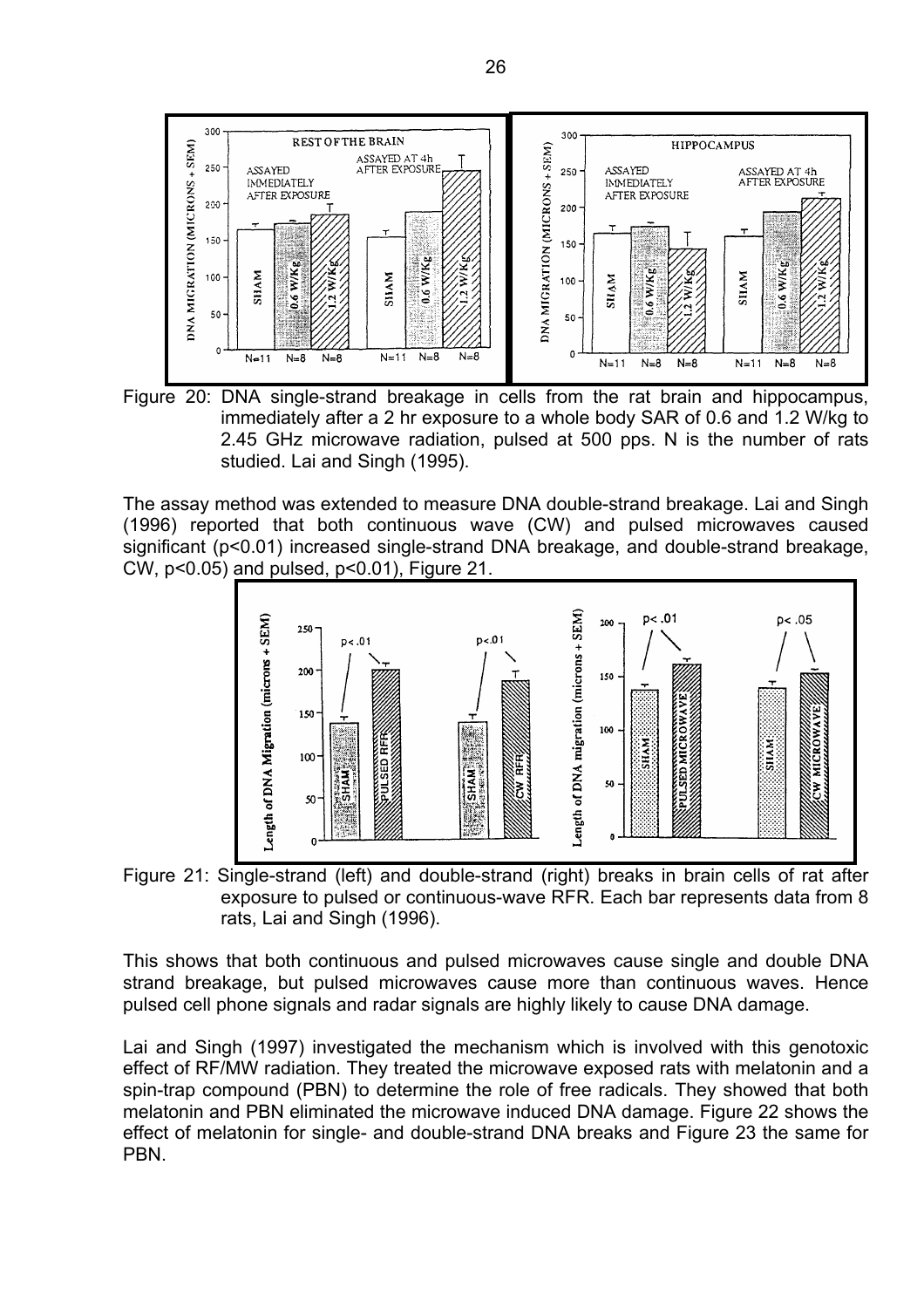

Figure 22: Effect of treatment with melatonin for RFR-induced increase in DNA singlestrand (left) and double-strand (right) breaks in rats brain cells. Data was analysed using the one-way ANOVA, which showed a significant treatment effect (p<0.001) for both cases. "vehicle" involves injecting with the physiological saline without the active substance. Lai and Singh (1997)



Figure 23: Effect of treatment with PBN for RFR-induced increase in DNA single-strand (left) and double-strand (right) breaks in rats brain cells. Data was analysed using the one-way ANOVA, which showed a significant treatment effect (p<0.001) for both cases. "vehicle" involves injecting with the physiological saline without the active substance. Lai and Singh (1997).

Lai and Singh (1997) conclude that if free radicals are involved in the RFR-induced DNA strand breaks in brain cells, the results of their study could have an important implication of the health effects of RFR exposure. Involvement of free radicals in human diseases, such as cancer and atherosclerosis, have been suggested. Free radicals also play an important role in aging processes, Reiter (1994). They also point out that both melatonin and PBN can have other actions on cells in the brain that can decrease DNA damage. Therefore further support is necessary to interpret these results.

Phelan et al. (1992) exposed B-16 melanoma cell line to pulsed 2.45 GHz, 100 pps, 1hr exposure SAR = 0.2 W/kg. This resulted in changes of membrane ordering. Their data indicated that a significant, specific alteration of the cell-membrane ordering followed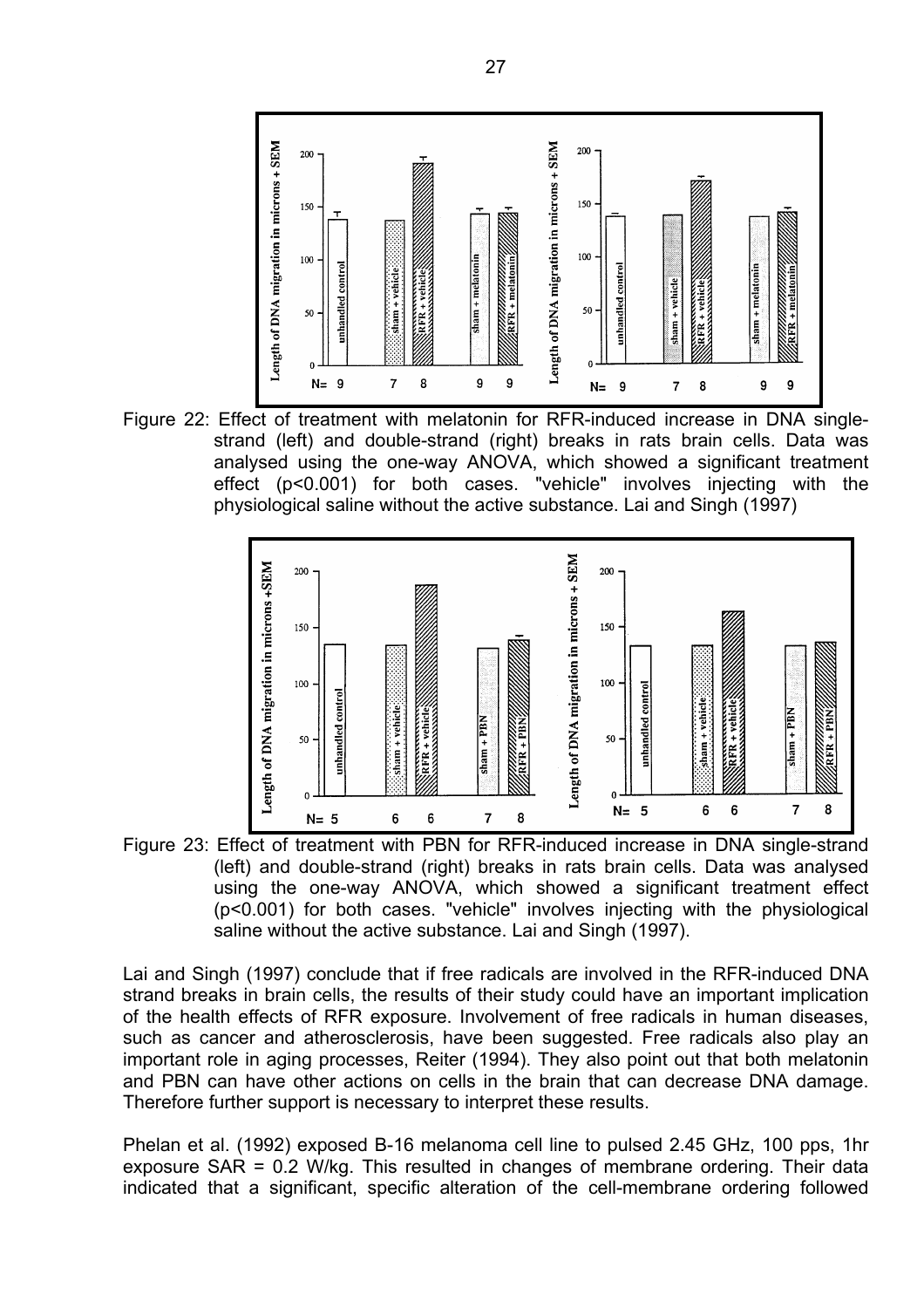microwave exposure and that the alteration was due at least part, to the generation of oxygen radicals. Hence there is independent support for the generation of free radicals by microwaves, as well as the Lai/Singh evidence that PBN and Melatonin reduce the RFR induced DNA damage.

Two other laboratories have recorded RF/MW produced significant DNA stands breaks. Verschave et al. (1998), who used a GSM cell phone signal to expose human and rat peripheral blood lymphocytes, found significantly increased strand breaks at high, but nonthermal exposure levels, Figure 24.



Figure 24: The ratio of comet tail lengths in 954 MHz exposed human lymphocyte cells vs corresponding unexposed samples, Verschaeve and Maes (1998).

Phillips et al. (1998) exposed Molt-4 T-lymphoblastoid cells the a range of cell phone radiation in the SAR range 0.0024 W/kg to 0.026 W/kg for both iDEN and TDMA signals. Using the basic equations, these SARs at the 813-836 MHz range [SAR =  $\sigma E^2/2\rho$ ,  $\sigma=1$ S/m,  $\rho$ =800 kg/m<sup>3</sup>, and S = E<sup>2</sup>/3.77  $\mu$ W/cm<sup>2</sup>, E: the electric field gradient in V/m and S the exposure in  $\mu$ W/cm<sup>2</sup>] result in 1.0 to 11.0 $\mu$ W/cm<sup>2</sup>. A 2 hr exposure to these low levels of cell phone radiation significantly increased (p<0.0001) or decreased (p<0.0001) the DNA damage. Decreased DNA damage is evidence of increased repair that is evidence of damage, Meltz (1995). Significance at these levels is often taken as causal.

Hence RF/MW radiation has been confirmed to enhance DNA damage under RF/MW exposure from radar-like and cell phone exposures in four independent laboratories. One study included an exposure level which is 0.22% of the ICNIRP guideline.

#### **Motorola Funded Counter Research on DNA breakage:**

Motorola funded Dr Joseph Roti Roti's group at Washington University, St Louis, to replicate the Lai/Singh DNA damage research and to extend it to cell phone frequencies. "Replication" requires the work to be very closely following the method and conditions of the earlier study, usually carried out by independent researchers who are well qualified. Both groups used 2.45 GHz microwaves for exposure. However, the follow-up study used a cell-line (C3H/10T1/2) compared to Lai/Singh's living rats. The St Louis group also used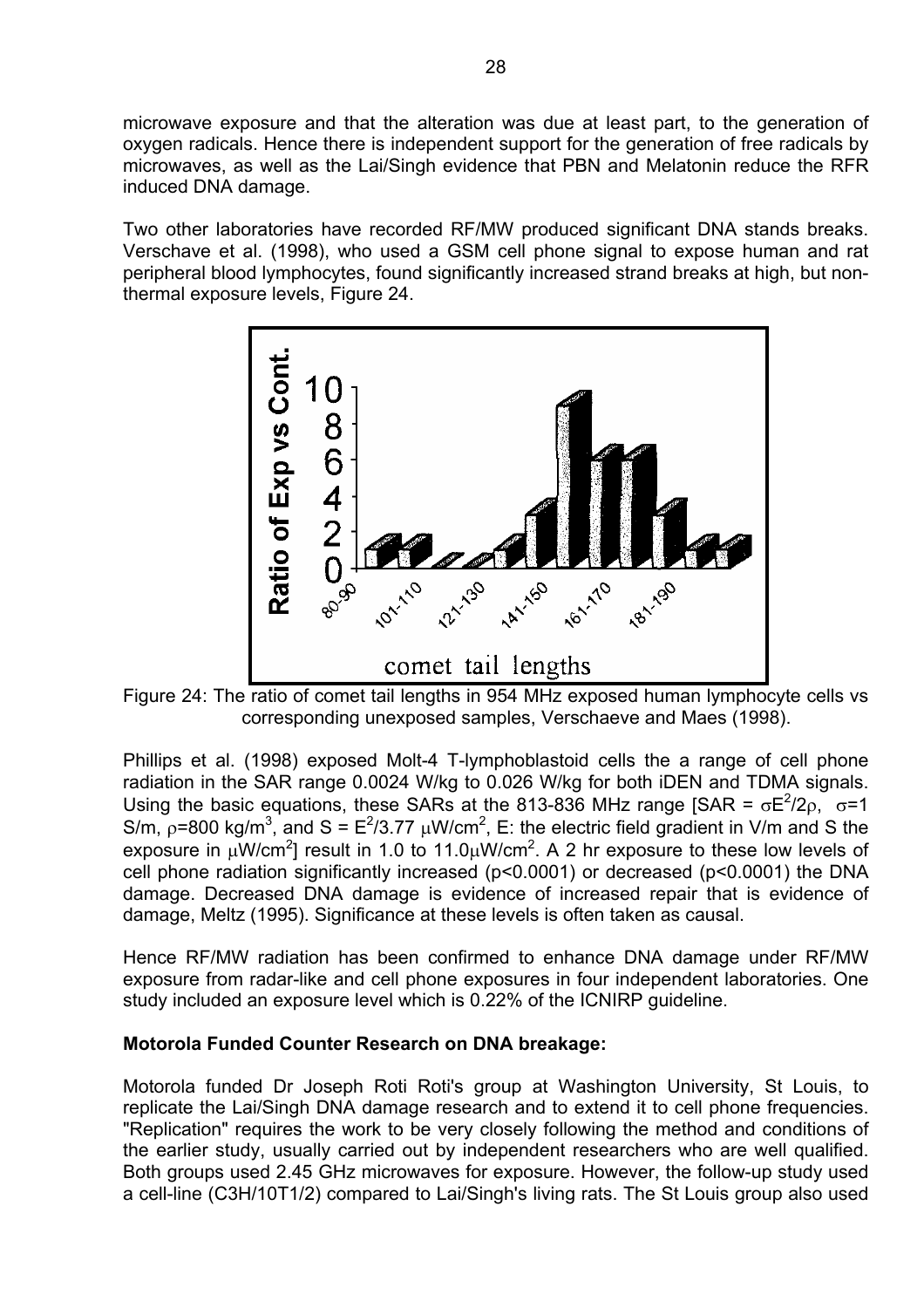a very different DNA damage assay based on Olive et al. (1992) not Singh et al. (1994). The follow-up study also used a much weaker fluorescent stain, an overall weaker electrophoresis field (0.6 V/cm for 25 mins c.f. 0.4 V/cm for 60 mins). Most importantly, they did not use proteinase K to separate the bound protein from the DNA strands. It is therefore understandable evident that they used a much less sensitive method. However, despite this and their claims to find no DNA breakage from 2.45 GHz nor cellphone radiation, the data shows that they actually did.

The first example was from Malyapa et al. (1997a), Figure 5, shown in Figure 25. The sham exposure distribution is very narrow with a maximum at 32 microns. The 2hr distribution has much less at 25 microns and more above 28 microns. The 2x2 analysis is presented in Table 1.



Figure 25: Frequency Distribution of Comet tail lengths for 2.45GHz exposed U87MG cells, Malyapa et al. (1997a).

| Table 1: The 2x2 table of results for DNA strand breakage after<br>exposure of U87MG cells to 2.45 GHz microwaves, from<br>Figure 14: |     |    |      |               |      |        |  |  |  |  |
|---------------------------------------------------------------------------------------------------------------------------------------|-----|----|------|---------------|------|--------|--|--|--|--|
| <b>Comet Length Class</b><br>$\chi^2$ p-value<br>95%Cl<br>$\leq$ 28µm >28µm<br><b>RR</b><br>Time                                      |     |    |      |               |      |        |  |  |  |  |
| Sham                                                                                                                                  | 196 | 29 | 1.00 |               |      |        |  |  |  |  |
| 2 <sub>hr</sub>                                                                                                                       | 174 | 51 | 1.75 | $1.16 - 2.76$ | 7.34 | 0.0067 |  |  |  |  |
| 4 hr                                                                                                                                  | 206 | 20 | 0.06 | $0.40 - 1.18$ | 1.90 | 0.169  |  |  |  |  |
| 24 hr                                                                                                                                 | 197 | 25 | 0.87 | $0.53 - 1.44$ | 0.28 | 0.60   |  |  |  |  |

The time sequence of variations reveals a significant increase in DNA strand breakage after 2 hours and then the repair process kicks in and over compensates, Figure 26.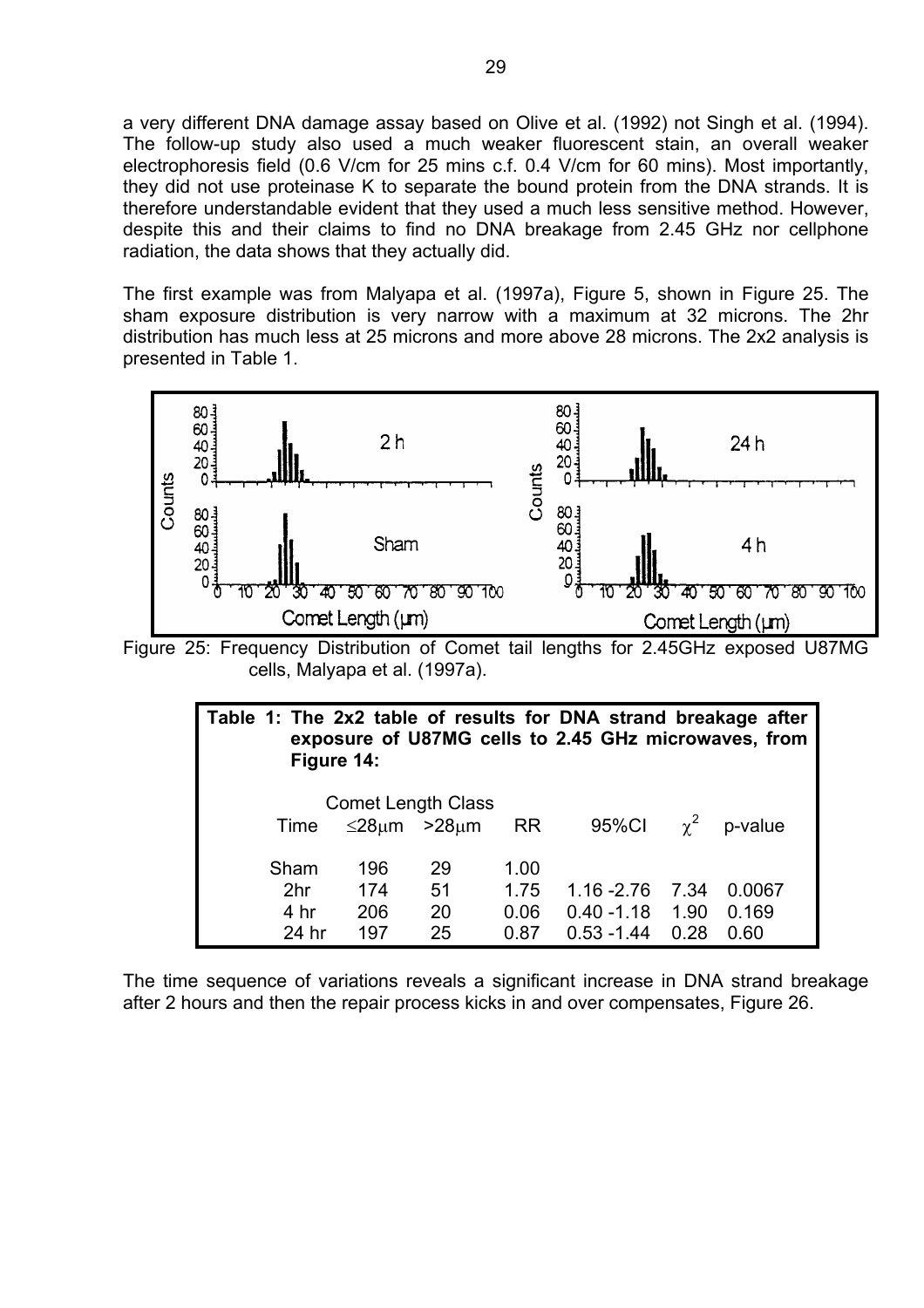

Figure 26: The time sequence of DNA damage and enhanced repair for Figure 5 in Malyapa et al. (1997).

This confirms the Lai and Singh results rather than contradicting them. This shows significant DNA strand breakage after 2 hours.

Two other figures of frequency distributions in Malyapa et al. (1997a and b) were digitized and analysed using a 2x2 analysis of the Risk Ratio, Chi Squared and p-values, using a cut-level in the middle of the distribution. The following time courses of DNA breakage and repairs resulted. Figure 21 shows the frequency distribution of normalized comment moment for CW exposure of 2450 MHz at 0.7 W/kg of C3H 10T1/2 cells, Malyapa et al. (1997a), Figure 6.



Figure 27: The frequency distribution of normalized comment moment for CW exposure of 2450 MHz at 0.7 W/kg of C3H 10T1/2 cells, Malyapa et al. (1997a) Figure 6.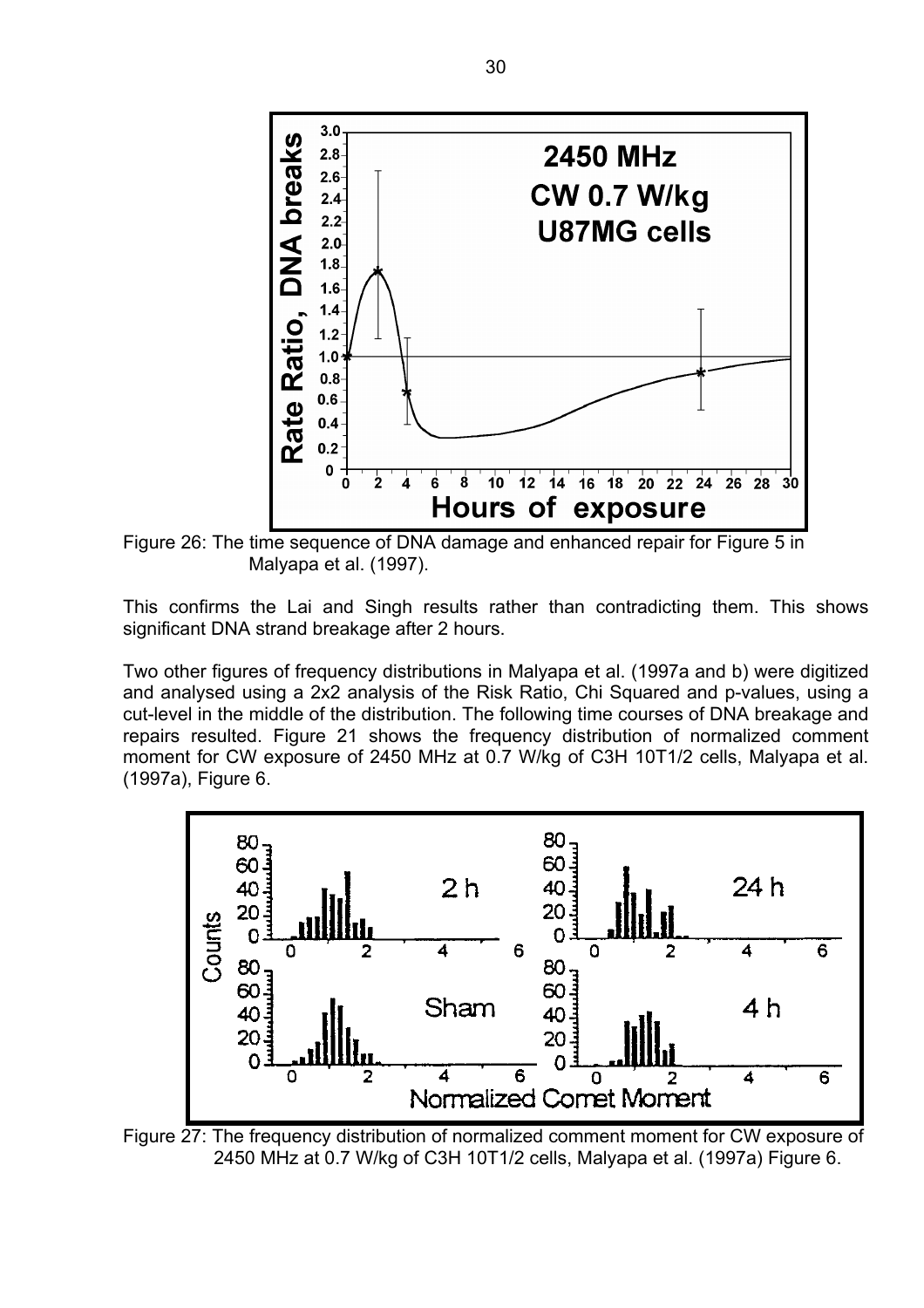|                 | Figure 16: |                                     |           |               |            | Table 2: The 2x2 table of results for DNA strand breakage after<br>exposure of C3H 10T1/2 cells to 2.45 GHz microwaves, from |  |
|-----------------|------------|-------------------------------------|-----------|---------------|------------|------------------------------------------------------------------------------------------------------------------------------|--|
|                 |            | <b>Comet Moment</b><br><b>Class</b> |           |               |            |                                                                                                                              |  |
| Time            | ≤6         | >6                                  | <b>RR</b> | 95%CI         | $\gamma^2$ | p-value                                                                                                                      |  |
| Sham            | 194        | 75                                  | 1.00      |               |            |                                                                                                                              |  |
| 2 <sub>hr</sub> | 176        | 101                                 | 1.31      | $1.02 - 1.67$ | 4.59       | 0.0321                                                                                                                       |  |
| 4 hr            | 126        | 119                                 | 1.74      | $1.38 - 2.20$ | 23.31      | 0.0000014                                                                                                                    |  |
| 24 hr           | 159        | 132                                 | 1.63      | $1.29 - 2.05$ | 18.30      | 0.0000189                                                                                                                    |  |

The time sequence from Table 2 is plotted in Figure 28.



Figure 28: DNA strand breakage Risk Ratio and 95% confidence intervals for the frequency distribution of the Normalized Comet Moment of Malyapa et al. (1997a), Figure 6. The time line is a fitted estimate.

Table 2 and Figure 28 show significantly increased DNA strand breakage for more than 24 hours after a non-thermal microwave exposure of 0.7 W/kg of 2450MHz CW microwaves of C3H 10T1/2 cells.

The third example is derived from Figure 2 in Malyapa et al. (1997b) in which a cell phone signal, CDMA, at an exposure SAR of 0.6 W/kg of U87MG cells, Figure 29.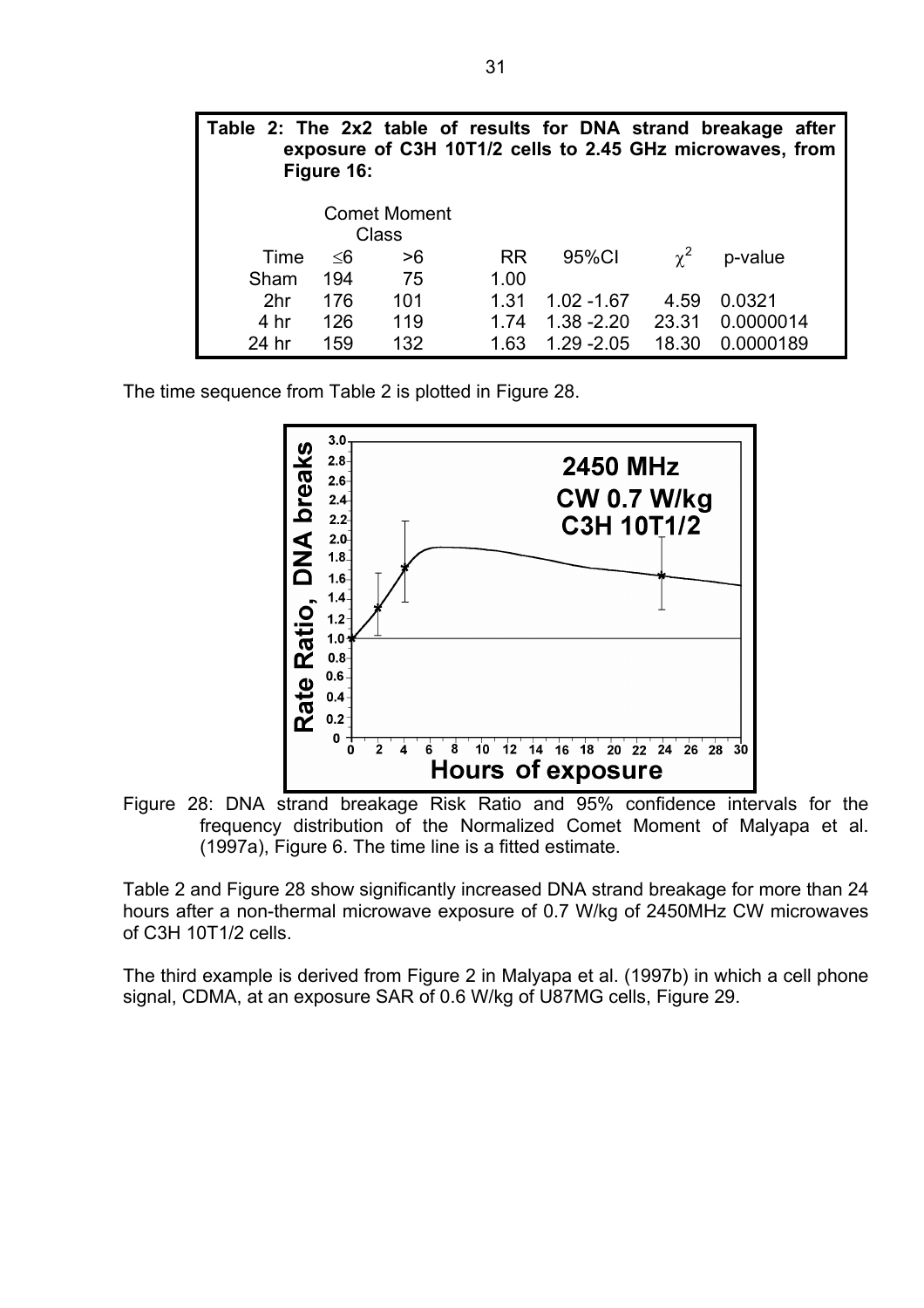

Figure 29: The frequency distribution of normalized comment moment for CW exposure of 847.72 MHz at 0.6 W/kg of U87MG cells, Malyapa et al. (1997b) Figure 2.

| Table 3: The 2x2 table of results for DNA strand breakage after | Figure 18: |    |           |               |            | exposure of U87MG cells to 847.74 MHz microwaves, from |  |  |  |  |
|-----------------------------------------------------------------|------------|----|-----------|---------------|------------|--------------------------------------------------------|--|--|--|--|
| <b>Comet Moment</b>                                             |            |    |           |               |            |                                                        |  |  |  |  |
| Class                                                           |            |    |           |               |            |                                                        |  |  |  |  |
| Time                                                            | $\leq$ 6   | >6 | <b>RR</b> | 95%CI         | $\gamma^2$ | p-value                                                |  |  |  |  |
| Sham                                                            | 168        | 42 | 1.00      |               |            |                                                        |  |  |  |  |
| 2 <sub>hr</sub>                                                 | 138        | 92 | 2.00      | $1.46 - 2.74$ | 20.68      | 0.0000052                                              |  |  |  |  |
| 4 hr                                                            | 158        | 50 | 1.20      | $0.84 - 1.73$ | 0.99       | 0.3196                                                 |  |  |  |  |
| 24 hr                                                           | 195        | 24 | 0.55      | $0.34 - 0.87$ | 6.72       | 0.00956                                                |  |  |  |  |



Figure 30: DNA strand breakage Risk Ratio and 95% confidence intervals for the frequency distribution in Figure 2 Normalized Comet Moment of Malyapa et al. (1997b).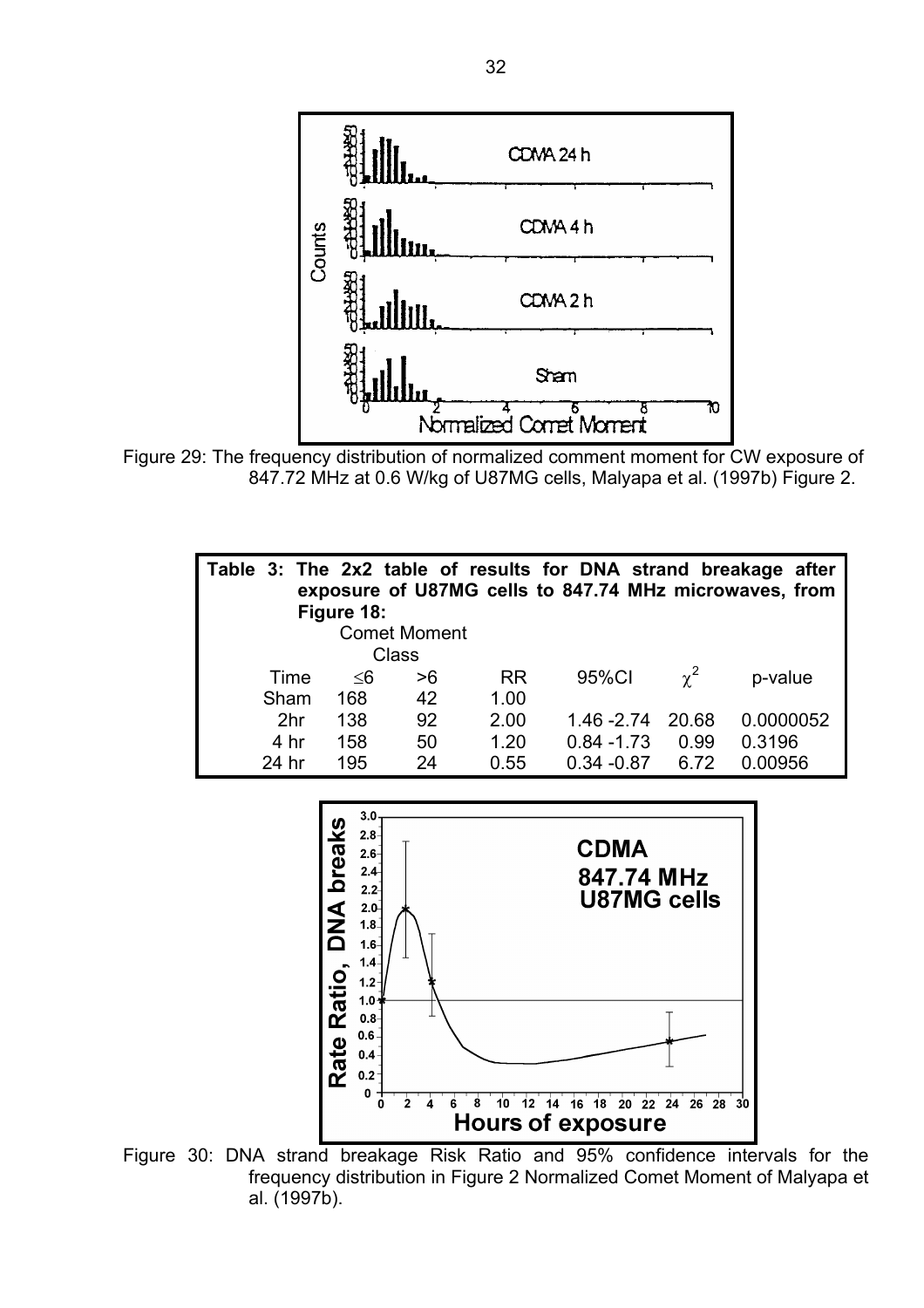Table 3 shows an extremely significant increase in DNA strand breakage 2 hours after the cellphone radiation exposure, p<0.00001. The time sequence, Figure 24, shows the same general pattern as also seen for U87MG cells exposed to 2.45 MHz radiation in Figure 20 above.

These results confirms the Lai and Singh results and confirm that microwave radiation and cell phone radiation significantly damages DNA stands and induces repair and significant repair after 4 hours in some cases. The C3H 10T1/2 cells show much slower DNA repair rates then the U87MG cells, indication a cell-specific characteristic. It is also well known that the damage and repair rates are strongly dependent on the position in the cell cycle, Durante et al. (1994).

The results of Malyapa et al. (197a,b) puts the results of Phillips et al. (1998) into context. Phillips et al. (1998) found highly significant (p<0.0001) DNA-strand breakage at 0.0024 W/kg exposure to cell phone radiation. They also found significant DNA-strand repair (p<0.0001) with other exposure regimes at a similar SAR level. Significant DNA-strand repair is initiated by DNA-strand breakage. This is why earlier assays were based on looking for induced DNA repair as an indicator of DNA damage, Meltz (1995).

The lower sensitivity of the assay used by Malyapa et al. is directly demonstrated by the comet tail lengths. The longest comet tail lengths were 32 microns for Malyapa et al. and 250 microns for Lai/Singh. Despite the lower sensitivity of the Malyapa et al. assay, the results confirm the initial results of Lai and Singh (1995), that pulsed microwaves, including cell phone radiation, significantly enhances DNA-strand breakage.

#### **Genotoxicity Conclusions:**

A large body of scientific evidence is cited above that shows that electromagnetic radiation, across the EMR spectrum, causes comprehensive damage to the genetic material in cells. It also impairs the body's ability to repair and eliminate damaged cells through reducing melatonin, altering calcium ion signalling and impairing the performance of the immune system.

There is strong and robust evidence of chromosome aberrations, micronuclei formation, DNA- strand breakage altered oncogene activity and neoplastic transformation of cells, to conclude that EMR across the spectrum from ELF to RF/MW is genotoxic. This is independently confirmed by the established biological mechanisms of calcium ion efflux and melatonin reduction.

This is also totally independently confirmed by over a hundred occupational groups showing elevated cancer from EMR exposure, scores showing significantly to very highly significantly elevated cancer incidence and mortality, and several with dose-response relationships.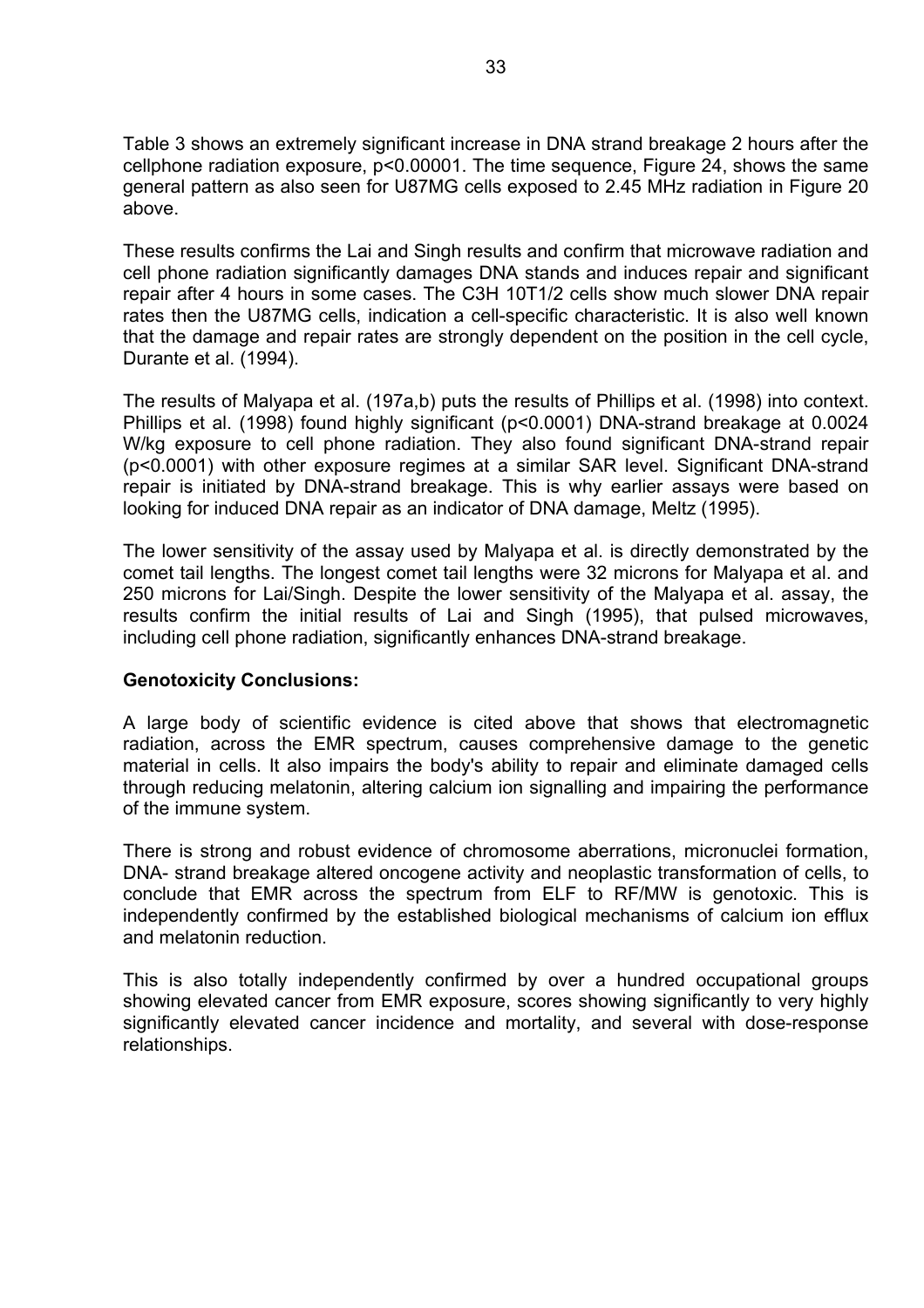**CONCLUSIONS:** 

**The genotoxic and epidemiological evidence strongly support and reinforce each other as confirmation of the hypothesis that:** 

## **Electromagnetic Radiation across the spectrum is a Universal Genotoxic Carcinogen.**

## **This means that the safe level of chronic exposure is zero.**

**Recommendations:** 

• **Based on this robust and extensive evidence, or, if there is any doubts, the Precautionary Principle, then public health protection standards should have residential and occupational levels lower than:** 

## **0.1**µ**W/cm<sup>2</sup> (0.6 V/m)**

- **Cellular telephones can be mode more than 99% safer. Exposing the user's head and body to less than 1% of the present SAR.**
- **Cellphone base stations can generally be sited away from residences and workplaces, with side-lobe protection, to significantly reduce the near vicinity exposure levels.**
- **Legislative measures to enforce these provisions are vital for protecting public health.**
- **Italy is a World Leader with its 6 V/m standard. It can be now reinforce and strengthen its lead by adopting these recommendations of an even stronger and lower standard.**

### **References:**

Ahuja, Y.R., Bhargava, A., Sircar, S., Rizwani, W., Lima, S., Devadas, A.H. and Bhargava S.C., 1997: "Comet assay to evaluate DNA damage caused by magnetic fields. In: Proceedings of the International Conference on Electromagnetic Interference and Compatibility, India Hyderabad, December 1997: 272-276.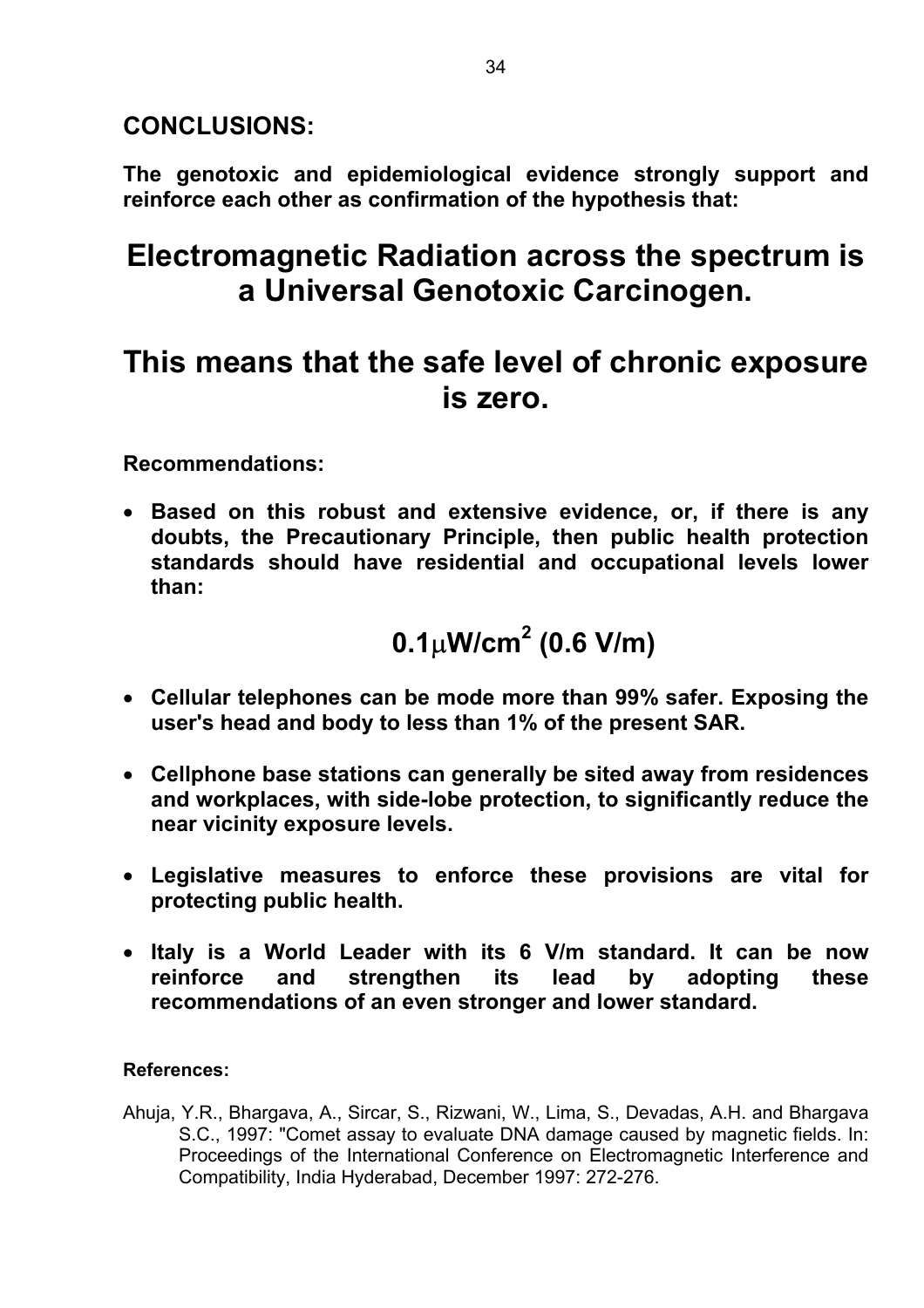- Ahuja, Y.R., Vijayashree, B., Saran, R., Jayashri, E.L., Manoranjani, J.K. and Bhargava S.C., 1999: "In Vitro effects of low-level, low-frequency electromagnetic fields on DNA damage in human leucocytes by comet assay" Indian J Biochem and Biophys 36: 318-322.
- Alberts, B., Bray, D., Lewis, J., Raff, M., Roberts, K. and Watson, J.D., 1994: "Molecular Biology of the cell". 3rd edition, New York, Garland Publishing, 1994.
- Andersen, J.B. and Pedersen, G.F., 1997: "The technology of mobile telephone systems relevant for risk assessment". Radiat Prot Dosim 72 (3-4): 249-257.
- Antipenko, E.N. and Koveshnikova, I.V., 1987: "Cytogenetic effects of microwaves of nonthermal intensity in mammals. Dok. Akad. Nauk USSR, 296(3): 724-726 [In Russian].
- Archimbaud, E., Charrin, C., Guyotat, D., and Viala, J-J, 1989: "Acute myelogenous leukaemia following exposure to microwaves". British Journal of Haematology, 73(2): 272-273.
- Armstrong B, Theriault G, Guenel P, Deadman J, Goldberg M, Heroux P., 1994: "Association between exposure to pulsed electromagnetic fields and cancer in electric utility workers in Quebec, Canada and France". Am J Epidemiol 140(9): 805-820.
- Arnetz, B.B. and Berg, M., 1996: "Melatonin and Andrenocorticotropic Hormone levels in video display unit workers during work and leisure. J Occup Med 38(11): 1108- 1110.
- Burch, J.B., Reif, J.S., Yost, M.G., Keefe, T.J. and Pittrat, C.A., 1998: "Nocturnal excretion of urinary melatonin metabolite among utility workers". Scand J Work Environ Health 24(3): 183-189.
- Burch, J.B., Reif, J.S., Yost, M.G., Keefe, T.J. and Pittrat, C.A., 1999a: "Reduced excretion of a melatonin metabolite among workers exposed to 60 Hz magnetic fields" Am J Epidemiology 150(1): 27-36.
- Burch, J.B., Reif, J.S. and Yost, M.G., 1999b: "Geomagnetic disturbances are associated with reduced nocturnal excretion of melatonin metabolite in humans". Neurosci Lett 266(3):209-212.
- Davis, S., 1997: "Weak residential Magnetic Fields affect Melatonin in Humans", Microwave News, Nov/Dec 1997.
- Balcer-Kubiczek, E.K. and Harrison, G.H., 1989: "Induction of neoplastic transformation in C3H/10T1/2 cells by 2.45 GHz microwaves and phorbol ester". Radiation Research 117: 531-537.
- Balode, Z., 1996: "Assessment of radio-frequency electromagnetic radiation by the micronucleus test in Bovine peripheral erythrocytes". The Science of the Total Environment, 180: 81-86.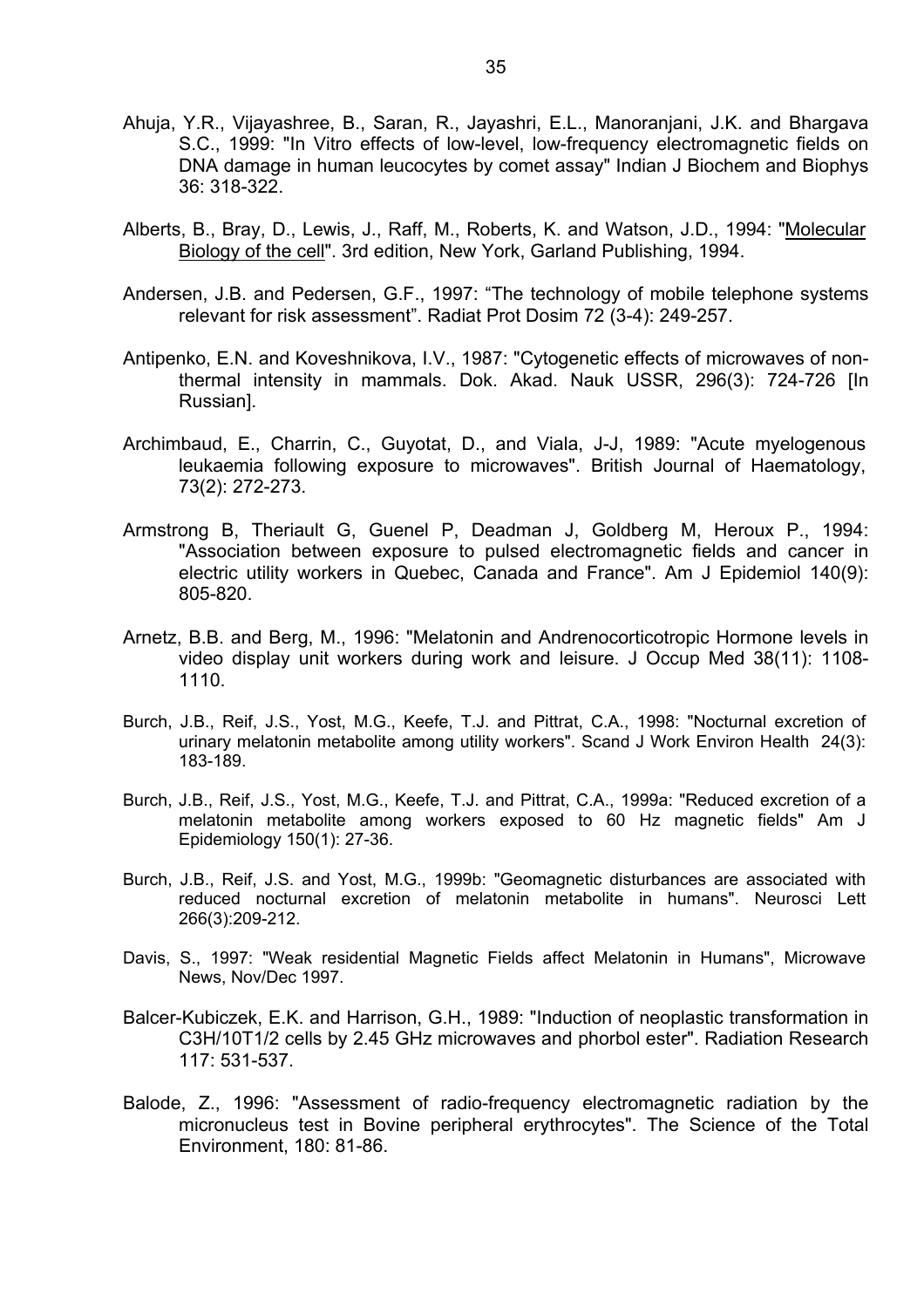- Baranski, S. and Czerski, P., 1976: "Biological effects of microwaves". Publ: Dowden, Hutchinson and Ross Inc, Stroudsburg, Pennsylvania, U.S.A.
- Beaglehole, R., Bonita, R. and Kjellstrom, T., 1993: "Basic Epidemiology". World Health Organization, Geneva, Switzerland.
- Blackman, C.E., 1990: "ELF effects on calcium homeostasis". In "Extremely low freguency electromagnetic fields: The guestion of cancer", BW Wilson, RG Stevens, LE Anderson Eds, PubI. Battelle Press Columbus: 1990; 187-208.
- Burch, J.B., Reif, J.S., Pittrat, C.A., Keefe, T.J. and Yost, M.G., 1997: "Cellular telephone use and excretion of a urinary melatonin metabolite". In: Annual review of Research in Biological Effects of electric and magnetic fields from the generation, delivery and use of electricity, San Diego, CA, Nov. 9-13, P-52.
- Burch, J.B., Reif, J.S., Yost, MG., Keefe, T.J. and Pittrat, C.A., 1998: "Nocturnal excretion of urinary melatonin metabolite among utility workers". Scand J Work Environ Health 24(3): 183-189.
- Burch, J.B., Reif J.S. and Yost, MG., 1999a: "Geomagnetic disturbances are associated with reduced nocturnal excretion of melatonin metabolite in humans". Neurosci Lett 266(3) :209-2 12.
- Burch, J.B., Reif, J.S., Yost, MG., Keefe, T.J. and Pittrat, C.A., 1999b: "Reduced excretion of a melatonin metabolite among workers exposed to 60 Hz magnetic fields" Am J Epidemiology 150(1): 27-36.
- Burch, J.B., Reif, J.S., Noonan, C.W. and Yost, M.G., 2000: "Melatonin metabolite levels in workers exposed to 60-Hz magnetic fields: work in substations and with 3-phase conductors". J of Occupational and Environmental Medicine, 42(2): 136-142.
- Cantor, K.P., Stewart, P.A., Brinton, L.A., and Dosemeci, M., 1995: "Occupational exposures and female breast cancer mortality in the United States". Journal of Occupational Medicine, 37(3): 336-348.
- Davis, R.L. and Mostofi, K.F., 1993: Cluster of testicular cancer in police officers exposed to hand-held radars". Am J Indust Med 24: 231-233.
- Demers, P.A., Thomas, D.B., Rosenblatt, K.A., Jimenez, L.M., Mc Tiernan, A, Stalsberg, H., Stemhagen, A., Thompson, W.D., McCrea, M.G., Satariano, W., Austin, D.F., Isacson, P., Greenberg, R.S., Key, C., Kolonel, L.N., and West, D.W., 1991: "Occupational exposure to electromagnetic fields and breast cancer in men"., Am. J. Epidemiology, 134 (4): 340-347.
- Dockerty JO, Elwood JM, Skegg DC, Herbison GP., 1998: "Electromagnetic field exposures and childhood cancers in New Zealand". Cancer Causes and Control 9(3): 299-309.
- Dolk H, Shaddick G, Walls P, Grundy C, Thakrar B, Kleinschmidt I, Elliott P., 1997a: "Cancer incidence near radio and television transmitters in Great Britain, I Sutton Coldfield transmitter". Am J Epidemiol 145(1): 1-9.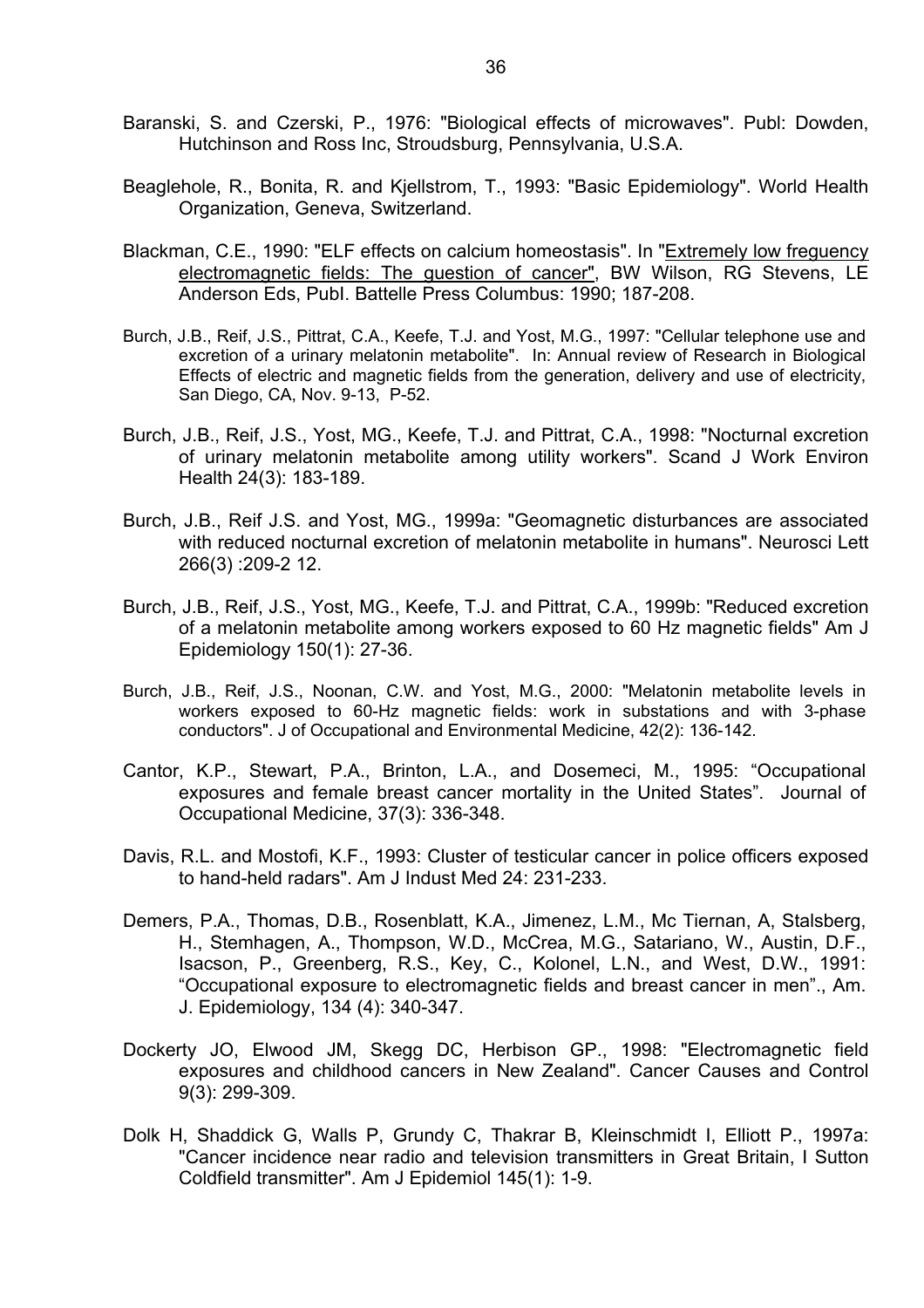- Dolk H, Elliott P. Shaddick G, Walls P Grundy C, Thakrar B., 1997b: "Cancer incidence near radio and television transmitters in Great Britain, II All high power transmitters". Am J Epidemiol 145(1): 10-17.
- Dosemeci, M. and Blair, A., 1994: "Occupational Cancer Mortality Among Women Employed in the Telephone Industry". J Occup Med 36 (11):1204-1209.
- Durante, M., Gialanella, G., Grossi, G.F., Mappo, M., Pugliese, M., Bettega, D., Calzolari P Chiorda, G.N., Ottolenghi, A., and Tallone-Lombardi, L., 1994: "Radiation induced chromosome aberrations in mouse 10T1/2 cells: dependence on the cell cycle state at the time of irradiation". Int J Radiat Biol 65(4): 437-447.
- El Nahas, SM. and Oraby, HA., 1989: "Micronuclei formation in somatic cells of mice exposed to 50 Hz electric fields. Environ Mol Mutagen 13(2): 107-111.
- Fanelli, C., Coppola, S., Barone, R., Colussi, C., Gualandi, G., Volpe, P. and Ghibelli, L., 1999: "Magnetic fields increase cell survival by inhibiting apoptosis via modulation of  $Ca^{2+}$  influx". FASEB Journal  $13(1)$ : 95-102.
- Fear NT, Roman E, Carpenter LM, Newton R, Bull D., 1996: "Cancer in electrical workers: an analysis of cancer registrations in England, 1981-1987". Br J Cancer 73(7): 935- 939.
- Feychting, M. and Ahlbom, A., 1993: "Magnetic fields and cancer in children residing near Swedish High-voltage power lines". Am J Epidemiol 138 (7): 467-481.
- Feychting, M. and Ahlbom, A., 1994: "Magnetic fields, Leukaemia, and central nervous system tumors in Swedish adults residing near high-voltage power lines". Epidemiology 5: 501-509.
- Feychting M, Schulgen G, Olsen JH, Ahlbom A., 1995: "Magnetic fields and childhood cancer-pooled analysis of two Scandinavian studies". Europ J Cancer 31A (12): 2035-2039.
- Feychting M, Forssen U, Floderus B., 1997: "Occupational and residential magnetic field exposure and leukemia and central nervous system tumors". Epidemiology 5(4):384-389.
- Floderus B, Persson T, Stenlund C, Wennberg A, Ost A, Knave S., 1993: "Occupational exposure to electromagnetic fields in relation to leukemia and brain tumors: a casecontrol study in Sweden". Cancer Causes Control 4(5): 465-76.
- Freude, G., Ullsperger, P., Eggert, S. and Ruppe, I., 1998: "Effects of microwaves emitted by cellular phones on human slow brain potentials". Bioelectromagnetics 19: 384- 387.
- Gandhi, O.P. (Ed), 1990: "Biological effects and medical applications of electromagnetic energy". Publ: Prentice Hall, Eaglewood Cliffs, New Jersey, U.S.A.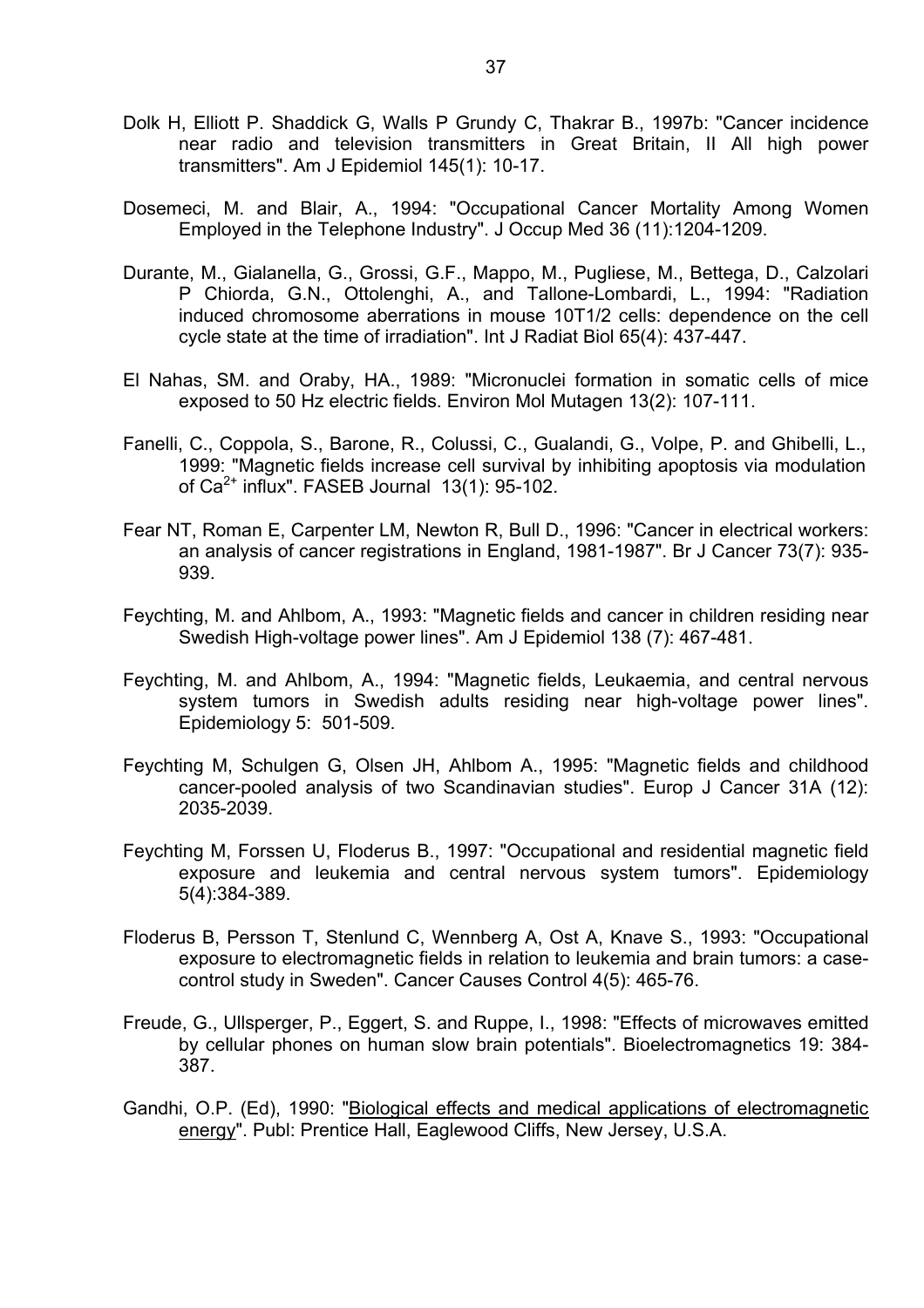- Gandhi, O.P., Lazzi, G. and Furse, C.M., 1996: "Electromagnetic absorption in the human head and keck from mobile telephones at 835 and 1900 MHz". IEEE Trans Microwave Theory and Techniques 44(10): 1884-1897.
- Gandhi, O.P., Lazzi, G., Tinniswood, A. and Yu, Q-S., 1999: "Comparison of numerical and experimental methods of determination of SAR and radiation patterns of handheld wireless telephones". Bioelectromagnetics 20: 93-101.
- Garaj-Vrhovac, V., Fucic, A, and Horvat, D., 1990a: "Comparison of chromosome aberration and micronucleus induction in human lymphocytes after occupational exposure to vinyl chloride monomer and microwave radiation"., Periodicum Biologorum, Vol 92, No.4, pp 411-416.
- Garaj-Vrhovac, V., Horvat, D. and Koren, Z., 1990b: "The effect of microwave radiation on the cell genome". Mutat Res 243: 87-93.
- Garaj-Vrhovac, V., Horvat, D. and Koren, Z., 1991: "The relationship between colonyforming ability, chromosome aberrations and incidence of micronuclei in V79 Chinese Hamster cells exposed to microwave radiation". Mutat Res 263: 143-149.
- Garaj-Vrhovac, V. Fucic, A, and Horvat, D., 1992: The correlation between the frequency of micronuclei and specific aberrations in human lymphocytes exposed to microwave radiation in vitro". Mutation Research 261: 161-166.
- Garaj-Vrhovac, V., Fucic, A. and Pevalek-Kozlina, B. 1993: "The rate of elimination of chromosomal aberrations after accidental exposure to microwave radiation". Bioelectrochemistry and Bioenergetics, 30: 319-325.
- Garaj-Vrhovac, V. 1999: "Micronucleus assay and lymphocyte mitotic activity in risk assessment of occupational exposure to microwave radiation". Chemosphere 39(13): 2301-2312.
- Garcia-Sagredo, J.M. and Monteagudo, J.L., 1991: "Effect of low-level pulsed electromagnetic fields on human chromosomes in vitro: analysis of chromosome aberrations". Hereditas 115(1): 9-11.
- Gasparro, F.P., 2000: "Sunscreens, skin photobiology, and skin cancer: the need for UVA protection and evaluation of efficacy". Environ Health Prospect 108 Suppl 1 :71-78.
- Gavanlas-Medici, R. and Day-Magdaleno, S.R., 1976: "Extremely low frequency,weak electric fields affect schedule-controlled behaviour of monkeys". Nature 261, May 20, 1976: 256-258.
- Gey, K.F., 1993: "Prospects for the prevention of free radical disease, regarding cancer and cardiovascular disease". British Medical Bulletin 49(1): 679-699.
- Gilchrest, B.A. and Bohr, V.A., 1997: "Aging processes, DNA damage, and repair". FASEB J 11: 322-330.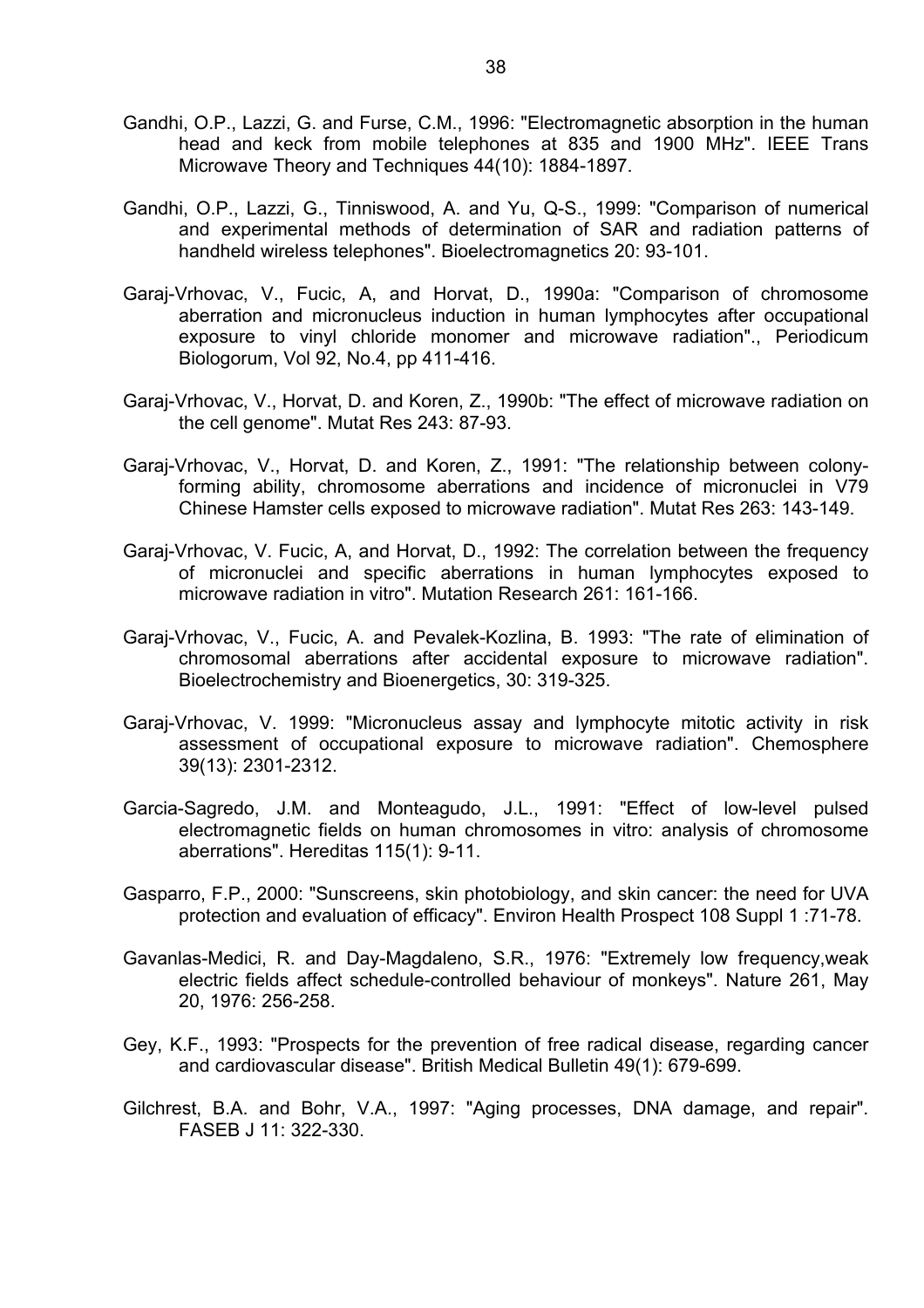- Goldsmith, J.R., 1995: "Epidemiological Evidence of Radiofrequency Radiation (Microwave) Effects on Health in Military, Broadcasting, and Occupational Studies". International Journal of Occupational and Environmental Health, 1, pp 47-57, 1995.
- Goldsmith, J.R., 1996: "Epidemiological studies of radio-frequency radiation: current status and areas of concern". The Science of the Total Environment, 180: 3-8.
- Goldsmith, J.R., 1997: "Epidemiologic evidence relevant to radar (microwave) effects". Environmental Health Perspectives, 105 (Suppl 6): 1579-1587.
- Graham, C., Cook, M.R., Cohen, H.D. and Gerkovich, M.M., 1994: "A dose response study of human exposure to 60Hz electric and magnetic fields". Bioelectromagnetics 15: 447-463.
- Graham, C., Cook, M.R., Sastre, A., Riffle, D.W. and Gerkovich, M.M., 2000: "Multi-night exposure to 60 Hz magnetic fields: effects on melatonin and its enzymatic metabolite". J Pineal Res 28(1): 1-8.
- Grayson, J.K., 1996: "Radiation Exposure Socioeconomic Status, and Brain Tumour Risk in the US Air Force: A nested Case-Control Study". Am J Epidemiol 143 (5), 450- 466.
- Grayson, J.K. and Lyons, T.J., 1996: "Cancer incidence in the United States Air Force". Aviat Space Environ Med 67(2): 101-104.
- Green, L.M., Miller, A.B., Agnew, D.A., Greenberg, M.L., Li, J., Villeneuve, P.J. and Tibshirani, R., 1999: "Childhood leukaemia and personal monitoring of residential exposures to electric and magnetic fields in Ontario, Canada". Cancer Cause and Control 10: 233-243.
- Guberan E, Usel M, Tissot R, Sweetnam PM., 1989: "Disability, mortality and incidence of cancer among Geneva painters and electricians: a historical prospective study". BrJ Ind Med 46: 16-23.
- Guenel, P., Nicolau, J., Imbernon, E., Chevalier, A. and Goldberg, M., 1996: "Exposure to electric field and incidence of leukemia, brain tumors, and other cancers among French electric utility workers". Am J Epidemiol 144(12): 1107-1121.
- Guy, A.W., 1987: "Dosimetry associated with exposure to non-ionizing radiation: very low frequency to microwaves". Health Physics 53(6): 569-584.
- Haider, T., Knasmueller, S., Kundi, M, and Haider, M., 1994: "Clastogenic effects of radiofrequency radiation on chromosomes of Tradescantia". Mutation Research, 324:65-68.
- Hammett and Edison Inc., 1997: "Engineering analysis of radio frequency exposure conditions with addition of digital TV channels". Prepared for Sutra Tower Inc., San Francisco, California, January 3, 1997.
- Hardell, L, Nasman, A, Pahlson, A, Hallquist, A, Hansson Mild, K, 1999: Use of cellular telephones and the risk for brain tumours: A case-control study. Int J Oncol 15(1):1 13-116.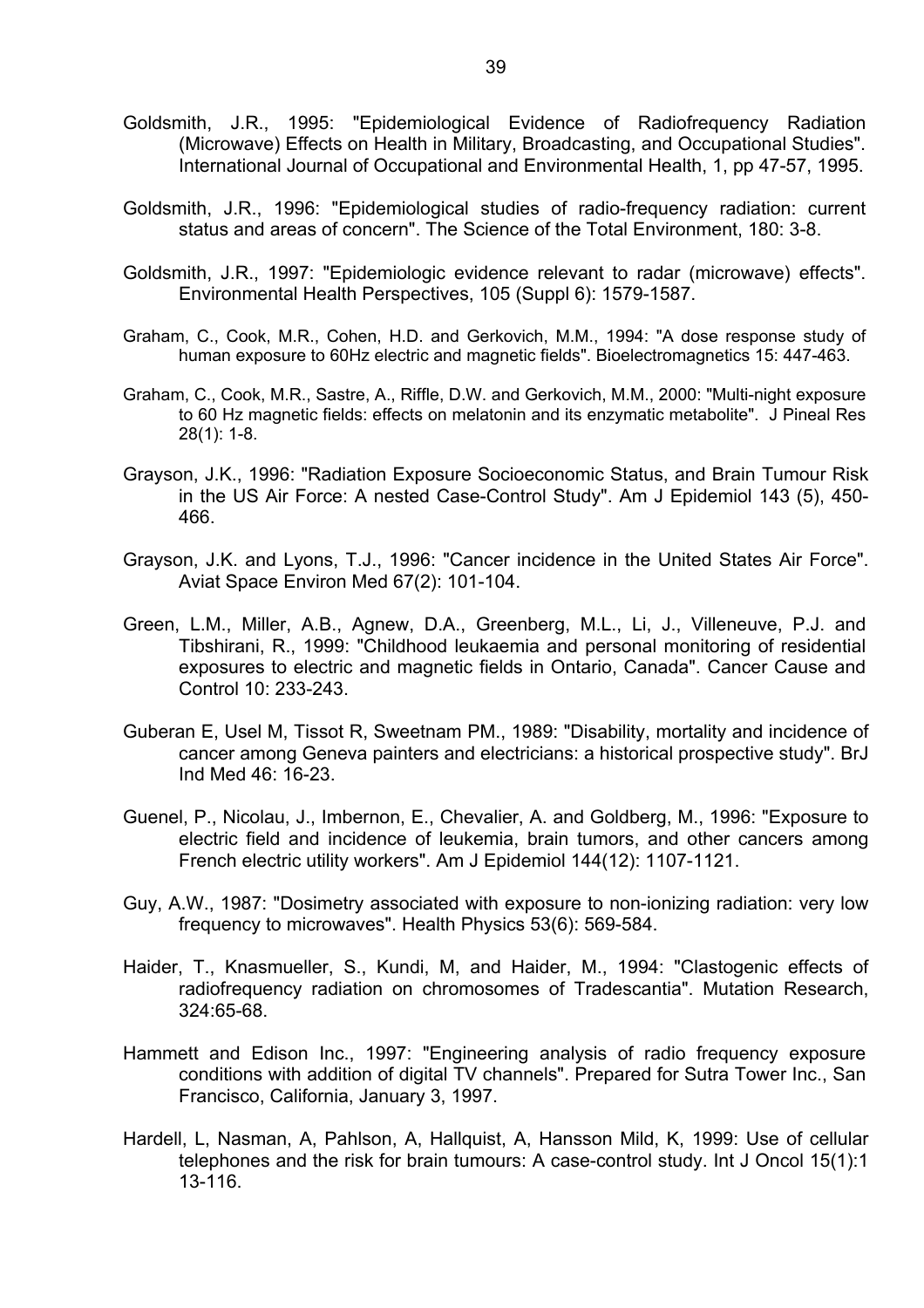- Hardell, L, Nasman, A, Haliquist, A, 2000: "Case-control study of radiology work, medical X-ray investigations and use of cellular telephones as risk factors". J of General Medicine www.medscape.com/Medscape/ GeneralMedicine/journal/2000/v02.n03/>
- Hardell, L, Hansson Mild, K, Hallquist, A., Carlberg, M., Pahlson, A. and Larssen, I., 2001: "Swedish study on use of cellular and cordless telephones and the risk for brain tumours". Proceed. London conference on Mobile phones and Health, June 6-7, 2001.
- Heineman, E.F., Gao, Y.T., Dosemeci, M. and McLaughlin, J.K., 1995: "Occupational risk factors for brain tumors among women in Shanghai, China". J Occup Environ Med 37(3): 288-293.
- Heller JH, Teixeira-Pinto *AA.,* 1959: "A new physical method of creating chromosome aberrations". Nature 183 (4665): 905-906.
- Hill, A. B., 1965: "The Environment and Disease: Association or Causation?" Proc. Royal Society of Medicine (U.K.). 295-300.
- Hitchcock, R.T. and Patterson, R.M., 1995: "Radio-frequency and ELF electromagnetic energies: a handbook for health professionals". Publ: Van Nostrand Reinhold, New York, U.S.A.
- Hocking, B., Gordon, I.R., Grain, H.L., and Hatfield, G.E., 1996: "Cancer incidence and mortality and proximity to TV towers". Medical Journal of Australia, Vol 165, 2/16 December, pp 601-605.
- Hocking, B., Gordon, I.R. and Hatfield, G.E.,1999: "Childhood leukaemia an TV towers revisited". Letters to the editor, Australian and New Zealand J Public Health 23(1): 94-95.
- Hocking, B., 1998: "Preliminary report: Symptoms associated with mobile phone use". Occupational Medicine, 48(6): 357-360.
- Huber, R., Graf, T., Cote, K.A., Wittman, L., Gallmann, E., Matter, D., Schuderer, J., Kuster, N., Borbely, A.A. and Achermann, P., 2000: "Exposure to pulsed highfrequency electromagnetic field during waking affects human sleep EEG". Neuroreport 11(15): 3321-3325.
- ICNIRP ,1985: "Guidelines on limits of exposure to ultraviolet radiation of wavelengths between 180nm and 400nm (incoherent optical radiation)". International Non-Ionizing Radiation Committee of the International Radiation Protection Association.
- ICNIRP, 1996: "Health issues related to the use of hand-held radiotelephones and base transmitters". Health Physics 70(4): 587-593.
- ICNIRP, 1998: "Guidelines for limiting exposure to time-varying electric, magnetic and electromagnetic fields (up to 300 GHz)". Health Physics 74(4): 494-522.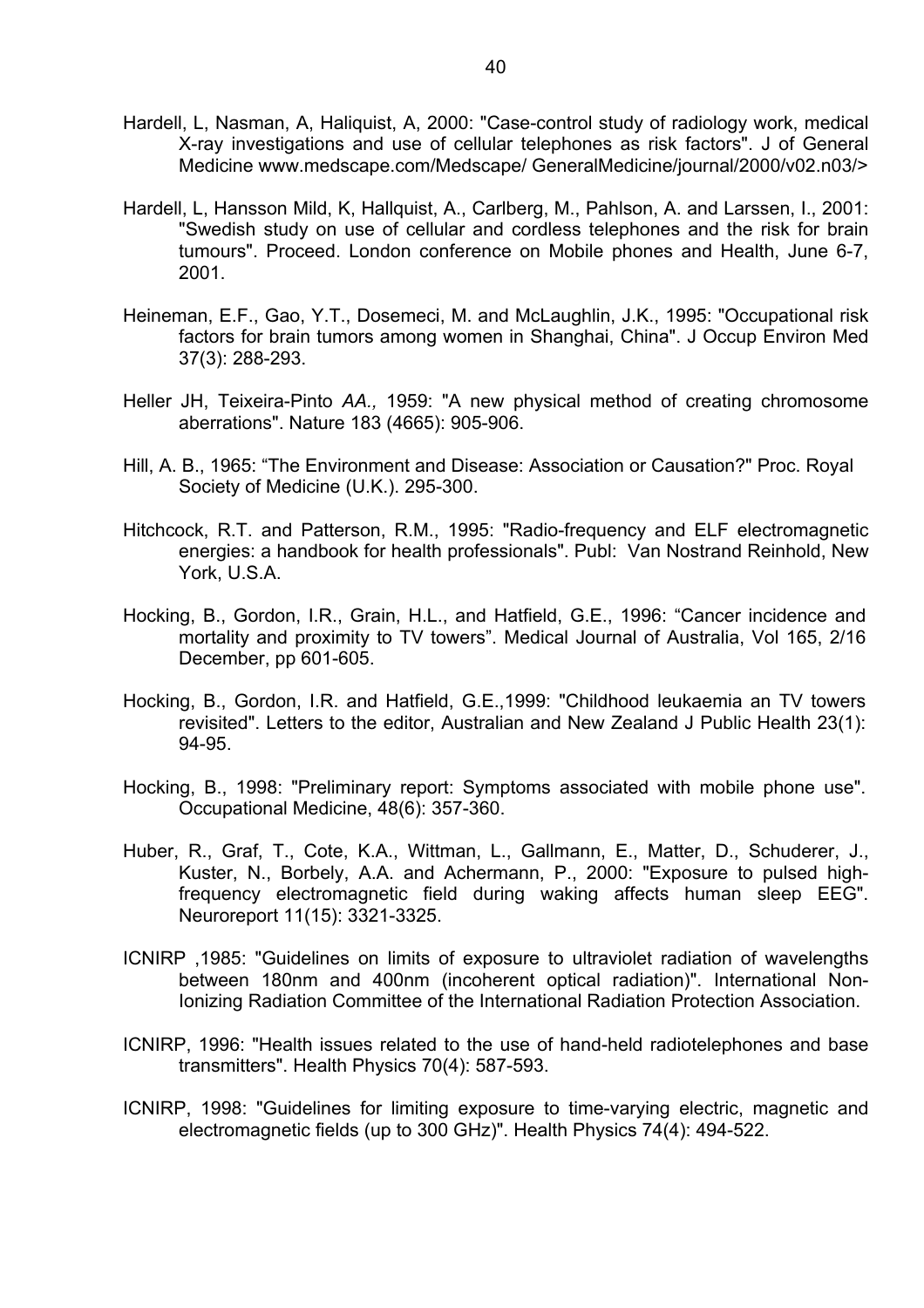- IEGMP, 2000: "Mobile phones and health". Independent expert group on mobile phones, Chairman Sir William Stewart, United Kingdom Government requested inquiry <www.iegmp.org.uk/>
- Inskip, P.D., Tarone, R.E., Hatch, E., Wilcosky, T.C., Shapiro, W.R., Selker, R.G., Fine, H.A., Black, P.M., Loeffler, J.S. and Linet, M.S., 2001: "cellular-telephone use and brain tumors". The New England J of Medicine 344: 79-86.
- IRPA, 1984: "Interim guidelines of limits of exposure to radiofrequency electromagnetic fields in the frequency range from 100 kHz to 300 GHz". Health Physics 46(4): 975- 984.
- Irvine, D. and Davies, D.M., 1992: "The mortality of British Airways pilots, 1966-1989: a proportional mortality study". Aviat Space Environ Med 63(4): 276-279.
- Jacobson, C.B., 1969: Progress report on SCC 31732, (Cytogenic analysis of blood from the staff at the U.S. Embassy in Moscow), George Washington University, Reproductive Genetics Unit, Dept. of Obstertics and Genocolgy, February 4, 1969.
- Jensen, M.A., and Rahmat-Samii, Y., 1995: "EM interaction of handset antennas and a human in personal communications". Proc IEEE 83(1): 7-17.
- Johansen, C., Boice, J.D., McLaughtin, J.K., and Olsen, J., 2001: "Cellular telephones and cancer- a nationwide cohort study in Denmark". J Nat Cancer Inst 93(3): 203-207.
- Johansen, C. and Olsen, J.H., 1998: "Risk of cancer among Danish utility workers"- a nationwide cohort study". Am J Epidemiol 147(6): 548-555.
- Johnson-Liakouris, A.J.. 1998: "Radiofrequency (RF) Sickness in the Lilienfeld Study: an effect of modulated microwaves". Arch Environ Heath 53(3):236-238.
- Johnson, C.C. and Guy, A.W., 1972: "Non-ionizing electromagnetic wave effects in biological materials and systems". Proc IEEE 60(6): 692-718.
- Joines, W.T. and Spiegel, R.J., 1974: "Resonance absorption of microwaves by the human skull". IEEE Trans Biomedical Engineering, Jan 1974, 46-48.
- Jokela, K., Puranen, L. and Gandhi, O.P., 1993: "Radio frequency currents induced in the human body for medium-frequency/high-frequency broadcast antennas". Health Physics 66(3): 237-244.
- Juutilainen, J., Stevens, R.G., Anderson, L.E., Hansen, N.H., Kilpelainen, M., Laitinen, J.T., Sobel, E. and Wilson, B.W., 2000: "Nocturnal 6-hydroxymelatonin sulphate excretion in female workers exposed to magnetic fields". J Pineal Res 28(2): 97-104.
- Karasek, M., Woldanska-Okonska, M., Czernicki, J., Zylinska, K. and Swietoslawski, J., 1998: "Chronic exposure to 2.9 mT, 40 Hz magnetic field reduces melatonin concentrations in humans". J Pineal Research 25(4): 240-244.
- Khaili, AM. and Qassem, W., 1991: "Cytogenetic effects of pulsing electromagnetic field on human lymphocytes in vitro: chromosome aberrations sister-chromatid exchanges and cell kinetics". Mutat Res 247: 141-146.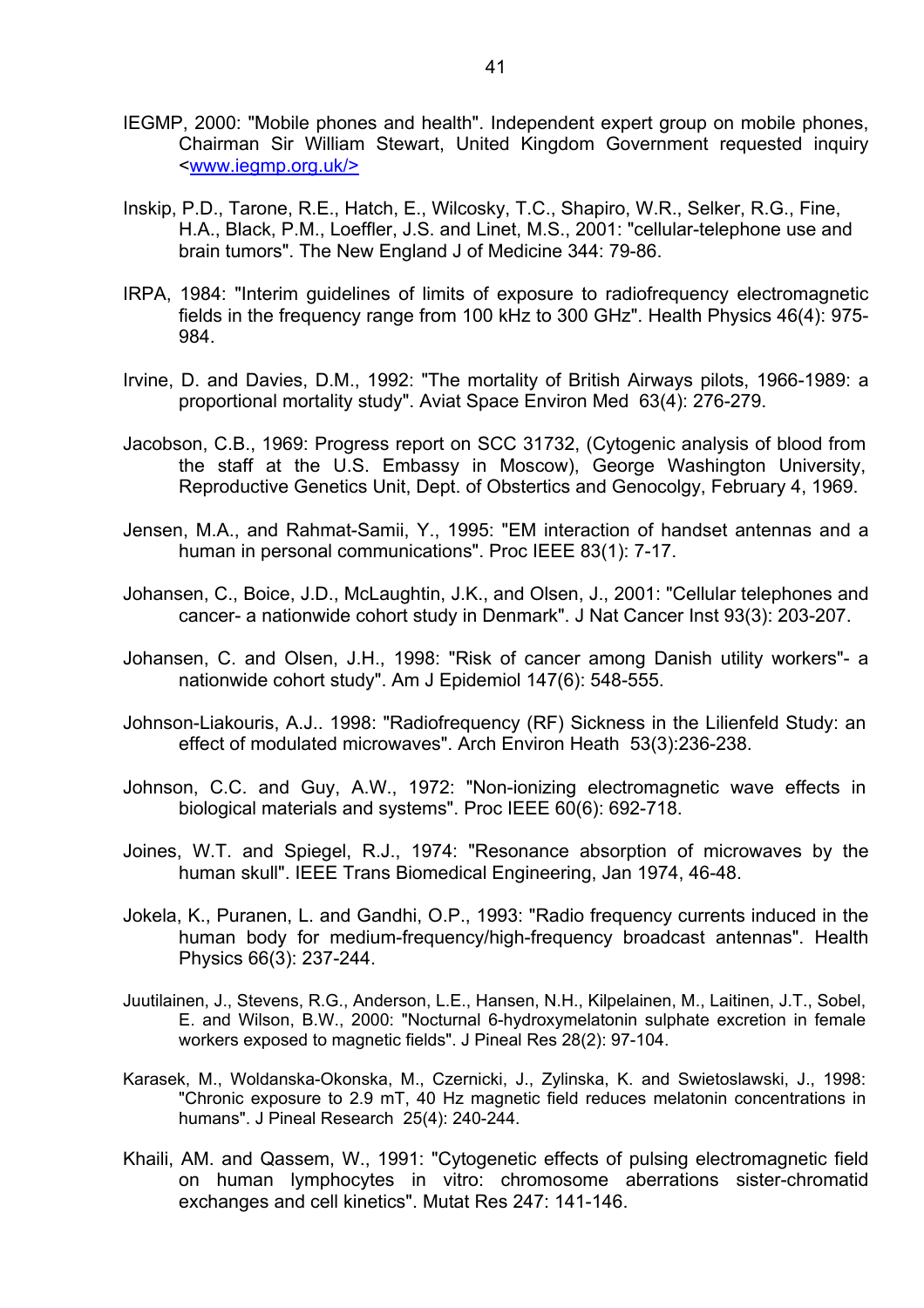- Kheifets, L.I., Afifi, A.A., Buffler, P.A. and Zhang, Z.W., 1995: "Occupational electric and magnetic field exposure and brain cancer: a meta-analysis". J Occup Environ Med 37(12): 1327-1341.
- Kheifets LI, Gilbert ES Sussman SS, Guenel P. SahI JD, Savitz DA, Theriault G., 1999: "Comparative analyses of the studies of magnetic fields and cancer in electric utility workers: studies from France, Canada and the United States". Occup Environ Med 56(8): 567-574.
- Kraut A, Tate R, Tran NM., 1994: "Residential electric consumption and childhood cancer in Canada (1971-1986)". Arch Environ Health 49(3): 156-159.
- Kolodynski, A.A. and Kolodynska, V.V., 1996: "Motor and psychological functions of school children living in the area of the Skrunda Radio Location Station in Latvia". The Science of the Total Environment, 180, pp 87-93.
- König, H.L., 1974: "Behavioural changes in human subjects associated with ELF electric fields". In "ELF and VLF electromagnetic field effects", M.A. Persinger Ed, Publ. Plenum Press, New York.
- Koveshnikov, IV. and Antipenko, EN., 1991a: "Quantitative patterns in the cytogenetic action of microwaves". Radiobiologiia 31(1): 149-151.
- Koveshnikova, IV. and Antipenko, E.N., 1991b: "The participation of thyroid hormones in modifying the mutagenic effect of microwaves". Radiobiologiia 31(1): 147-149.
- Lai, H. and Singh, NP., 1995: "Acute low-intensity microwave exposure increases DNA single-strand breaks in rat brain cells". Bioelectromagnetics 16: 207-210.
- Lai, H. and Singh, NP., 1996: "Single- and double-strand DNA breaks in rat brain cells after acute exposure to radiofrequency electromagnetic radiation". Int. J. Radiation Biology 69 (4): 51 3-521.
- Lai, H., and Singh, NP., 1997a: "Melatonin and N-tert-butyl-a-phenylnitrone Block 60 Hz magnetic field-induced DNA single- and double-strands Breaks in Rat Brain Cells." Journal of Pineal Research 22:152-162.
- Lai, H., and Singh, NP., 1997b: "Melatonin and Spin-Trap compound Block Radiofrequency Electromagnetic Radiation-induced DNA Strands Breaks in Rat Brain Cells." Bioelectromagnetics 18:446-454.
- Lee, W.C.Y., 2001: "Lee's essentials of Wireless Communications". Publ: McGraw-Hill, New York.
- Lester, J.R., and Moore, D.F., 1982a: "Cancer incidence and electromagnetic radiation". Journal of Bioelectricity, 1(1): 59-76.
- Lester, J.R., and Moore, D.F., 1982b: "Cancer mortality and air force bases". Journal of Bioelectricity, 1(1): 77-82.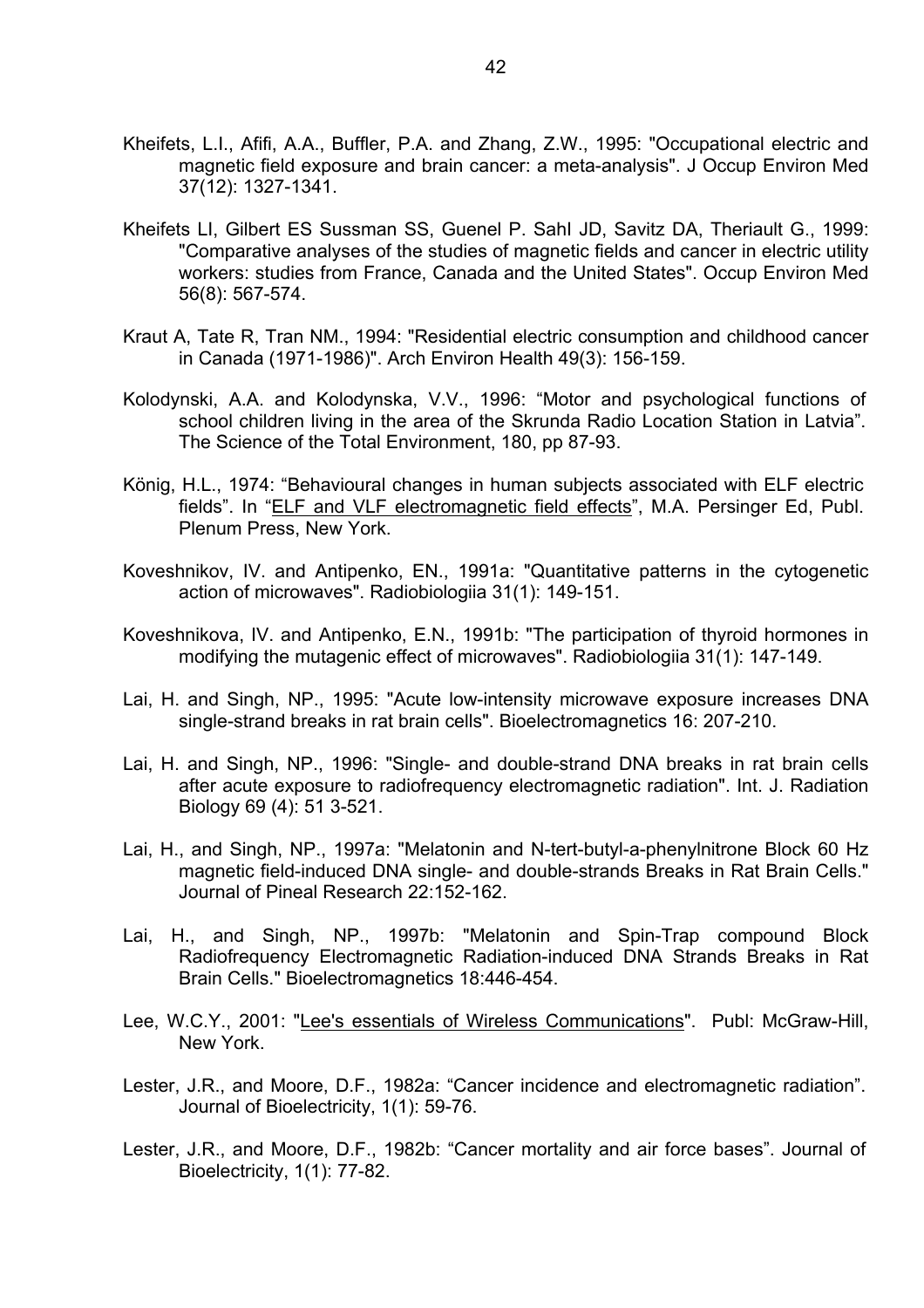- Lester, J.R., 1985: "Reply to: Cancer mortality and air force bases, a reevaluation". Journal of Bioelectricity, 4(1): 129-131.
- Levin, V.A., Gutin, P.H. and Leibel, S., 1993: "Neoplasms of the central nervous system", Chapter 48 of "Cancer: Principles and Practice of Oncology,  $4<sup>th</sup>$  edition, Ed. De Vita, Hellman and Rosenburg. Publ. L.B. Lippincott Co. Philadelphia, U.S.A.
- Li, S.H. and Chow, K-C., 2001: "Magnetic field exposure induces DNA degradation". Biochemical and Biophysical Research Communication 280: 1385-1388.
- Li, C.M., Chiang, H., Fu, Y.D., Shao, B.J., Shi, J.R. and Yao, G.D., 1999: "Effects of 50Hz magnetic fields on gap junction intercellular communication". Bioelectromagnetics 20(5):290-294.
- Lilienfeld, A.M., Tonascia, J., Tonascia, S., Libauer, C.A. and Cauthen, G.M., 1978: "Foreign Service health status study *-* evaluation of health status of foreign service and other employees from selected eastern European posts". Final Report (Contract number 6025-619073) to the U.S. Department of State July 31,1978, 429pp.
- Lin RS, Dischinger PC, Conde J, Farrel KP., 1985: "Report on the relationship between the incidence of brain tumors and occupational electromagnetic exposure". J Occup Med 27: 413-419.
- Loomis, D.P. and Savitz, D.A., 1990: "Mortality from brain cancer and leukaemia among electrical workers". Br J Ind Med 47(9): 633-638.
- Loomis, D.P., Savitiz, D.A. and Ananth, C.V., 1994: "Breast cancer mortality among female electrical workers in the United States". J. National Cancer Institute, 86(12): 921-925.
- Mack W, Preston-Martin 5, Peters JM., 1991: "Astrocytoma risk related to job exposure to electric and magnetic fields". Bioelectromagnetics 12(1): 57-66.
- Maes, A., Verschaeve, L., Arroyo, A. De Wagter, C. and Vercruyssen, L., 1993: "In vitro effects of 2454 MHz waves on human peripheral blood lymphocytes". Bioelectromagnetics 14: 495-501.
- Maes, A. Collier, M., Slaets, D., and Verschaeve, L., 1996: "954 MHz Microwaves enhance the mutagenic properties of Mitomycin C". Environmental and Molecular Mutagenesis, 28: 26-30.
- Maes, A., Collier M., Van Gorp, U., Vandoninck, S. and Verschaeve, L., 1997: "Cytogenetic effects of 935.2-MHz (GSM) microwaves alone and in combination with mitomycin C". Mutat Res 393(1-2): 151-156.
- Mallin K, Rubin M, Joo E., 1989: "Occupational cancer mortality in Illinois white and black males, 1979-1984, for seven cancer sites". Am. J. Ind. Med 15(6): 699-717.
- Malmivuo, J. and Plonsey, R., 1995: "Bioelectromagnetism: principles and applications of bioelectric and biomagnetic fields". Publ: Oxford University Press, Oxford, England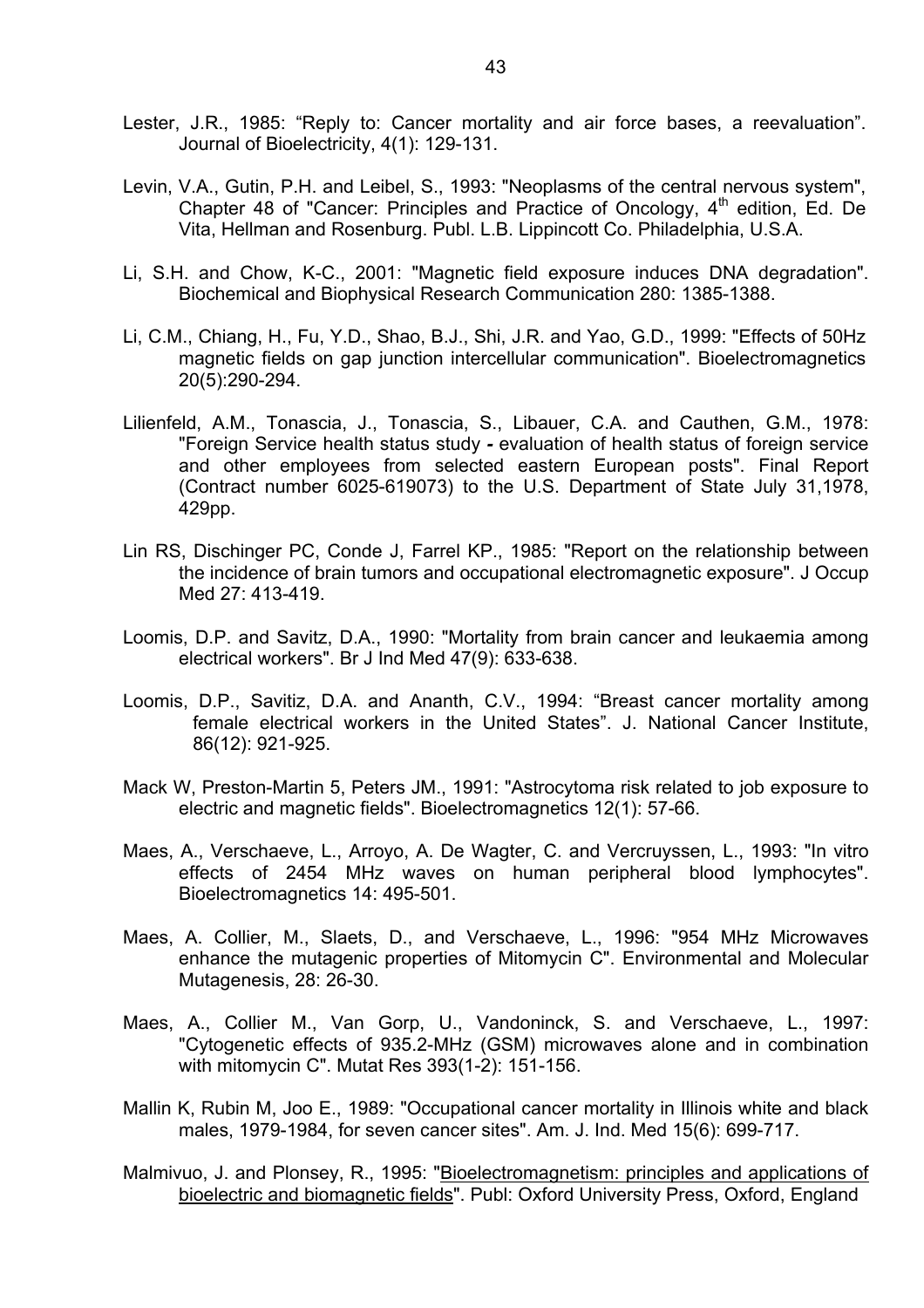- Malyapa, R.S., Ahern, E.W., Straube, W.L., Moros, E.G., Pickard, WE. and Roti Roti, J.L., 1997a: "Measurement of DNA damage after exposure to 2450 MHz electromagnetic radiation". Radiation Research 148: 608-617.
- Malyapa, R.S., Ahern, EW., Bi, C. Straube, W.L., Moros, E.G., Pickard, W.F. and Roti Roti, J.L., 1997b: "Measurement of DNA damage after exposure to electromagnetic radiation in the cellular phone communication frequency band (835.62 and 847.74 MHz)". Radiation Research 145: 618-627.
- Mailhas, J.B., Young, D., Marino, A.A. and London, SN., 1997: "Electromagnetic fields enhance chemically-induced hyperploidy in mammalian oocytes". Mutagenesis 12(5): 347-351.
- Malmivuo, J. and Plonsey, R., 1995: "Bioelectromagnetism: Principles and applications of bioelectric and biomagnetic fields". Publ. Oxford Univ. Press, Oxford, England.
- Manikowska-Czerska E, Czerski P Leach WM., 1985: "Effects of 2.45 GHz microwaves on meiotic chromosomes of male CBA/CAY mice". J Hered 76(1): 71-73.
- Mann, K., and Roschkle, J.: "Effects of pulsed high-frequency electromagnetic fields on human sleep". Neuropsychobiology, 33: 41-47.
- Mantiply, E.D., Pohl, K.R., Poppell, S.W. and Murphy, J.A., 1997: "Summary of measured radiofrequency electric and magnetic fields (10kHz to 30GHz) in general and work environment". Bioelectromagnetics 18: 563-577.
- Maskarinec, G., and Cooper, J., 1993: "Investigation of a childhood leukemia cluster near low-frequency radio towers in Hawaii". SER Meeting, Keystone, Colorado, June 16-18, 1993. Am. J. Epidemiology, 138:666, 1993.
- Mattos IE, Koifman 5., 1996: "Cancer mortality among electricity utility workers in the state of Sao Paulo Brazil". Rev Saude Publica 30(6): 564-575.
- McKenzie, D.R., Yin, Y. and Morrell, S., 1998: "Childhood incidence of acute lymhoblastic leukaemia and exposure to broadcast radiation in Sydney - a second look". Aust NZ J Pub Health 22 (3): 360-367.
- Meinert, R. and Michaelis, J., 1996: "Meta-Analysis of studies on the association between electromagnetic fields and childhood cancer". Radiat Environ Biophys 35(1): 11-18.
- Meltz, M.L., 1995: "Biological effects versus health effects: an investigation of the genotoxicity of microwave radiation". In: Radiofrequency Radiation Standards, NATO ASI Series (B.J. Klauebberg, Grandolfo and Erwin Eds). New York, Plenum Press, 1995: 235-241.
- Mild, K.H., Oftedal, G., Sandstrom, M., Wilen, J., Tynes, T., Haugsdal, B. and Hauger E., 1998: "Comparison of symptoms by users of analogue and digital mobile phones - A Swedish-Norwegian epidemiological study". National Institute for working life, 1998:23, Umea, Sweden, 84pp.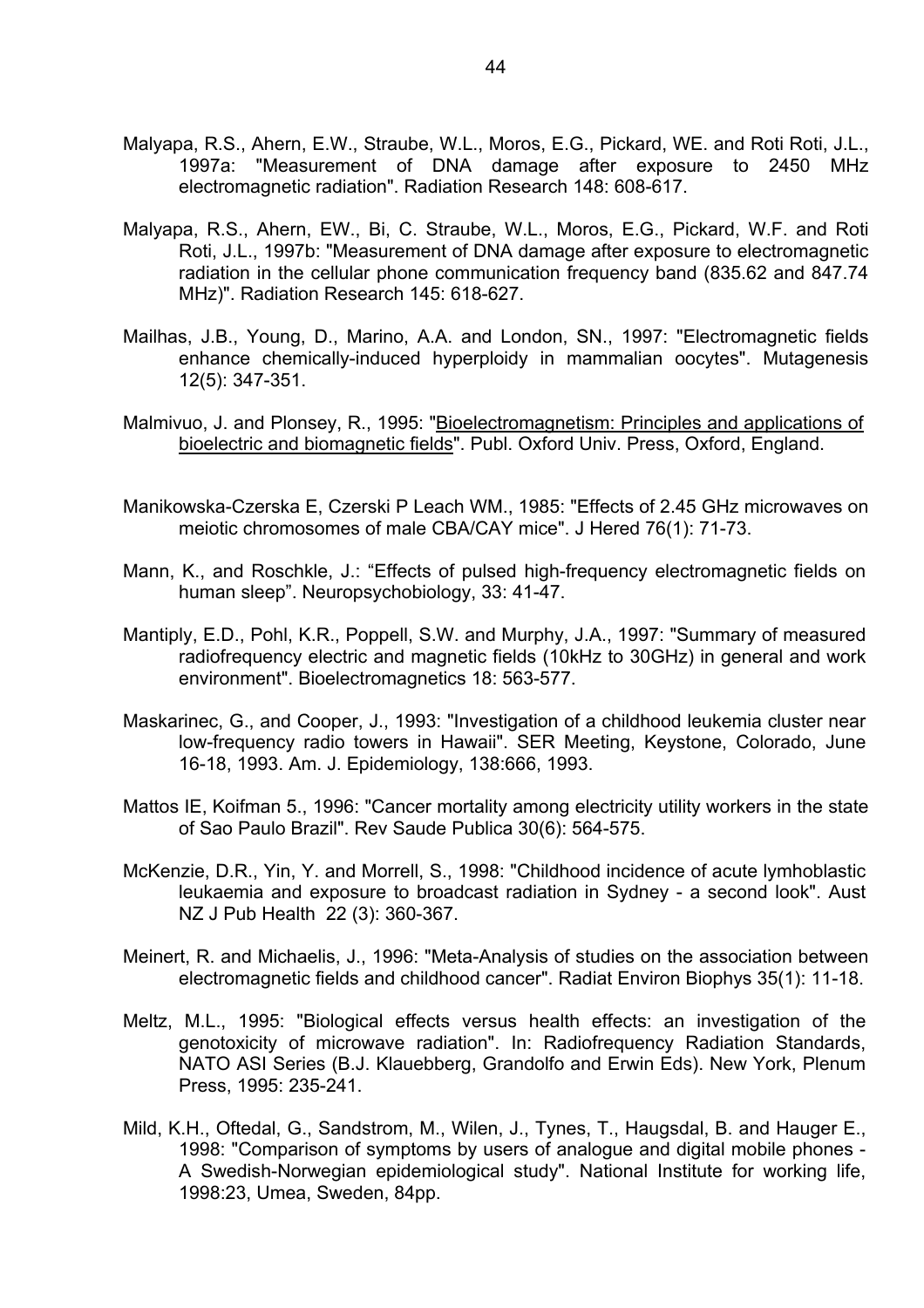- Milham, S., 1982: "Mortality from leukemia in workers exposed to electric and magnetic fields". New England J. of Med., 307: 249-250.
- Milham S., 1985: "Mortality in workers exposed to electromagnetic fields". Environ Health Perspectives 62: 297-300.
- Milham S., 1988: "Increased mortality in amateur radio operators due to lymphatic and hematopoietic malignancies". Am J Epidemiol 127(1): 50-54.
- Milham S Jr. 1996: "Increased incidence of cancer in a cohort of office workers exposed to strong magnetic fields". Am J Ind Med 30(5): 702-704.
- Milham, S and Ossiander, E.M., 2001: "Historical evidence that residential electrification caused the emergence of the childhood leukemia peak". Medical Hypotheses 56(3): 1-6.
- Miller AB, To T, Agnew DA, Wall C, Green LM., 1996: "Leukemia following occupational exposure to 60-Hz electric and magnetic fields among Ontario electric utility workers". Am J Epidemiol 144(2): 150-160.
- Minder, C.E. and Pfluger, D.H., 2001: "Leukaemia, Brain Tumors and exposures to extremely low frequency electromagnetic fields in Swiss Railway Employees". Am J Epidemiol 153(9): 823-833.
- Morgan, R.W., Kelsh, M.A., Zhao, K., Exuzides, K.A., Heringer, S. and Nagrete, W., 2000: "Radiofrequency exposure and mortality from cancer of the brain and Lymphatic/Hematopoietic systems". Epidemiology 11: 118-127.
- Muscat, J.E., Malkin, M.G., Thompson, S., Shore, R.E., Steilman, S.D., McRee, D. and Neugut, Al., 2000: "Handheld cellular telephone use and risk of brain cancer". JAMA 254(23): 3001-3007.
- Nicholas JS, Lackland OT, Dosemeci M, Mohr LC Jr, Dunbar JB, Grosche B, Hoel 0G., 1998: "Mortality among US commercial pilots and navigators". J Occup Environ Med 40(11): 980-985.
- Nordenson, I., Mild, K.H., Nordstrom, S., Sweins, A. and Birke, E., 1984: "Clastogenic effects in human lymphocytes of power frequency electric fields". Radiat Environ Biophys 23(3): 191-201.
- Nordenson, I., Mild, K.H., Ostinan, U. and Ljungberg, H., 1988: "Chromosome effects in lymphocytes of 400 kV-substation workers". Radiat Environ Biophys 27(1): 39-47.
- Nordenson, I, Mild, K.H., Andersson, G., and Sanderson, M,.1994: "Chromosomal aberrations in human amniotic cells after intermittent exposure to fifty Hertz magnetic fields". Bioelectromagnetics 15(4): 293-301.
- Okoniewski, M. and Stuchly, M.A., 1996: "A study of the handset antenna and human body interaction". IEEE Trans Microwave Theory and Techniques 44(10): 1855- 1864.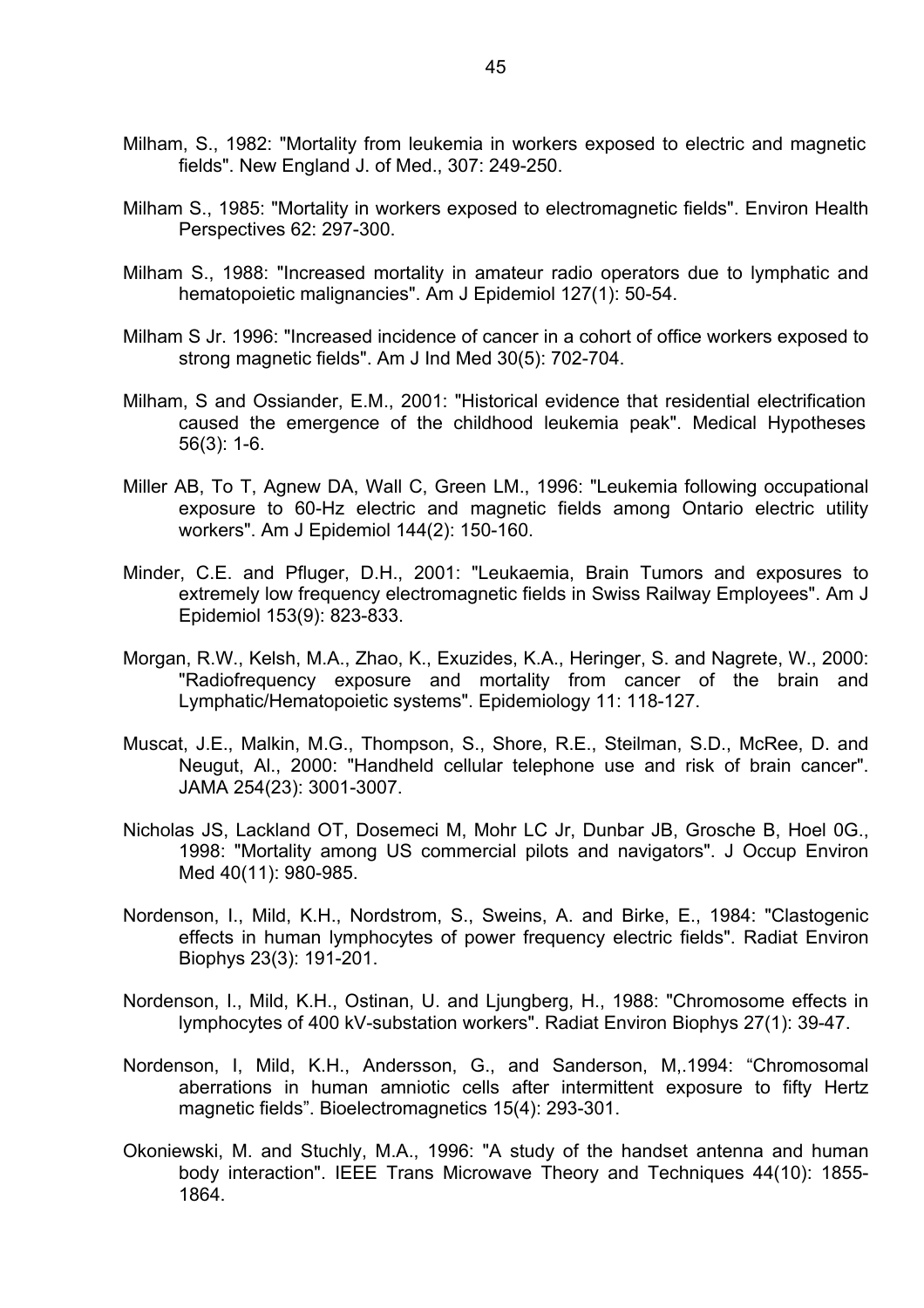- Olive, P.L., Wlodek, D., Durand, R.E. and Banath, J.P., 1992: "Factors influencing DNA migration from individual cells subject to gel electrophoresis". Exp Cell Res. 198: 259-267.
- Olsen, J.H., Nielson, A. and Schulgen, G., 1993: "Residence near high voltage facilities and risk of cancer in children". BMJ 307: 891-695.
- Olsen JH, Jensen JK, Nielsen A, Schulgen G., 1994: "Electromagnetic fields from highvoltage transmissions and cancer in childhood". Ugeskr Laeger 156(17): 2579- 2584.
- Park RM, Silverstein MA, Green MA, Mirer FE., 1990: "Brain cancer mortality at a manufacture of aerospace electrochemical systems". Am J Ind Med 17(5): 537-552.
- Pavel A, Ungureanu CE Bara II, Gassner F, Creanga DE., 1998: "Cytogenetic changes induced by low-intensity microwaves in the species Triticum aestivum". Rev Med Chir Soc Med Nat lasi 102(3-4): 89-92.
- Pearce N, Reif J, Fraser J.. 1989: "Case-control studies of cancer in New Zealand electrical workers". Int J Epidemiol 18(1): 55-59.
- Pecar, J.A. and Garbin, D.A., 2000: "The NEW McGraw-Hill Telecom Factobook, 2<sup>nd</sup> Edition: A readable guide to planning and acquiring products and services.". Publ: McGraw-Hill, New York, N.Y., U.S.A.
- Persson, B.R.R., Salford, L.G. and Brun, A., 1997: "Blood-brain barrier permeability in rats exposed to electromagnetic fields used in wireless communication". Wireless Networks 3: 455-461.
- Pfluger, D.M. and Minder, C.E., 1996: "Effects of 16.7 Hz magnetic fields on urinary 6 hydroxymelatonin sulfate excretion of Swiss railway workers". J Pineal Research 21(2): 91-100.
- Phillips J.L., lvaschuk, 0., Ishida-Jones, T., Jones, RA., Campbell-Beachler, M. and Haggnen, W., 1998: "DNA damage in molt-4 T-lymphoblastoid cells exposed to cellular telephone radiofrequency fields in vitro". Bioelectrochem Bioenerg 45:103- 110.
- Pollack, H., 1979: "Epidemiologic data on American personnel in the Moscow Embassy". Bull. N.Y. Med. Dec 1979.
- Polson, P. and Merritt, J.H., 1985: "Cancer mortality and Air Force bases. A Reevaluation". J Bioelectricity 4: 121-127.
- Preece, A.W., Iwi, G., Davies-Smith, A., Wesnes, K., Butler, S., Lim, E. and Varey, A., 1999: "Effect of a 915-MHz simulated mobile phone signal on cognitive function in man". Int J Radiat Biol 75(4): 447-456.
- Preston-Martin, S, Mack, W. and Henderson, B.E., 1989: "Risk factors for gliomas and meningiomas in males Los Angeles County". Cancer Research 49: 6137.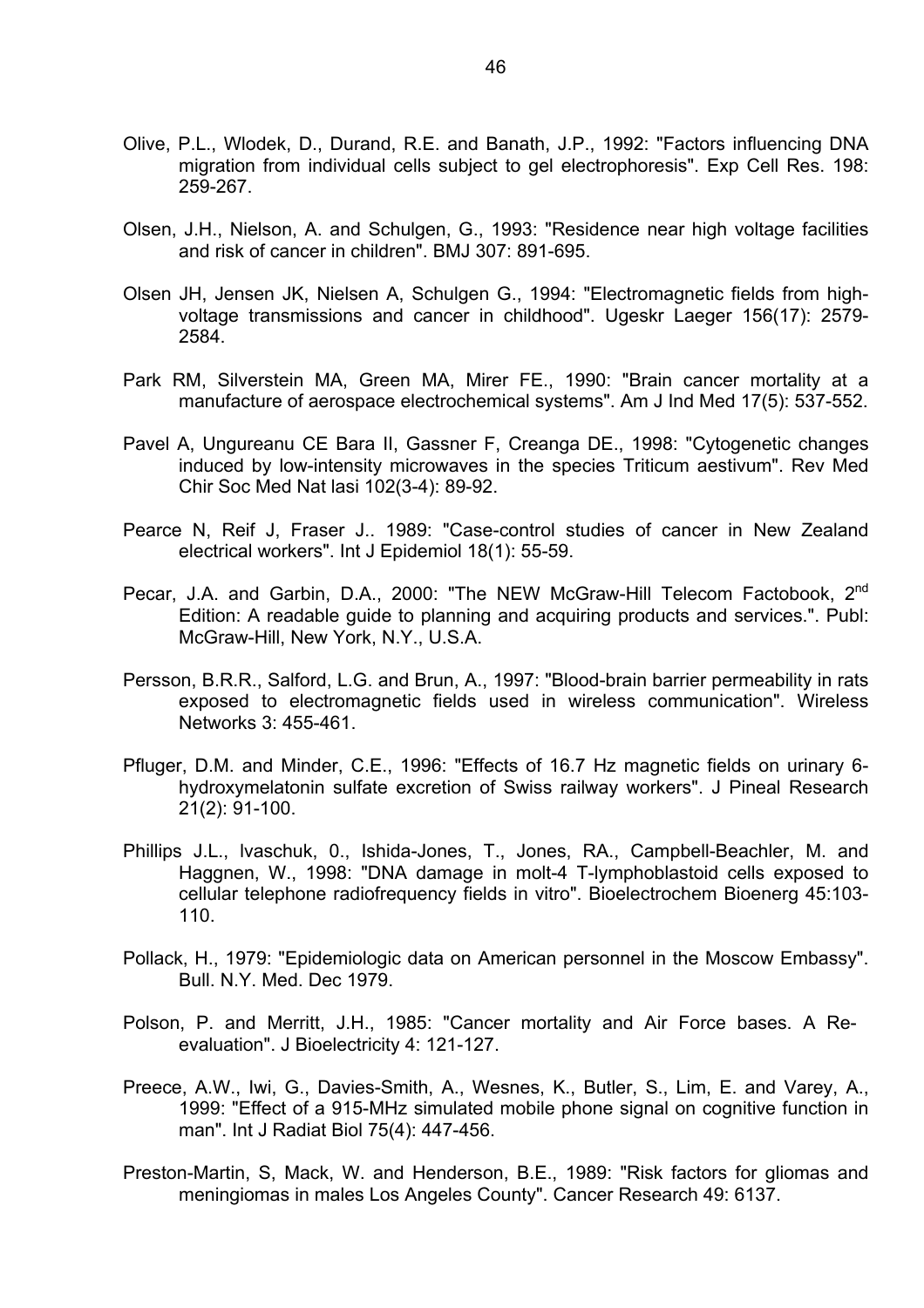- Preston-Martin, S., Lewis, S., Winkelmann, R., Borman, B., Auld, J. and Pearce, N., 1993: "Descriptive epidemiology of primary cancer of the brain, cranial nerves, and cranial meninges in New Zealand, 1948-88". Cancer Causes and Control 4(6): 529-538.
- Preston-Martin S, Navidi W, Thomas D, Lee PJ, Bowman J, Pogoda J., 1996: "Los Angeles study of residential magnetic fields and childhood brain tumors". Am J Epidemiol 143: 105-119.
- Reiter, R.J., 1994: "Melatonin suppression by static and extremely low frequency electromagnetic fields: relationship to the reported increased incidence of cancer". Reviews on Environmental Health. 10(3-4):171-86, 1994.
- Repacholi MH, Basten A, Gebski V, Noonan D, Finnie JH, Harris AW., 1997: "Lymphomas in *Ep.-Piml* Transgenic Mice Exposed to Pulsed 900 MHz Electromagnetic Fields". Radiation Research 147: 631-640.
- Repacholi, M.H., 2000: "Health risks from the use of mobile phones". Toxicology Letters 120(2000): 323-331.
- Richter, E.D., Ben-Michael, E., Berman, T., Laster, R. and Westin, J.B., 2000: "Cancer in radar technicians exposed to RF/MW: Sentinel episodes". Int J Occ Env Health 6(3):187-193.
- Robinette, C.D., Silverman, C. and Jablon, S, 1980: "Effects upon health of occupational exposure to microwave radiation (radar)". Am J Epidemiol 112(1): 39-53.
- Rodvall Y, Ahlbom A, Stenlund C, Preston-Martin S. Lindh T, Spannare B., 1998: "Occupational exposure to magnetic fields and brain tumors in central Sweden". Eur J Epidemiol 14(6): 563-569.
- Rosenthal, M. and Obe, G., 1989: "Effects of 50 Hz electromagnetic fields on proliferation and on chromosomal alterations in human peripheral lymphocytes untreated and pretreated with chemical mutagens". Mutation Research 210(2): 329-335.
- Rothman KJ, Chou CK, Morgan R, Balzano Q, Guy AW, Funch DP, Preston-Martin S, Mandel J, Steffens R, Carlo G. Assessment of cellular telephone and other radio frequency exposure for epidemiologic research. Epidemiology 7:291-298 (1996a).
- Rothman KJ, Loughlin JE, Funch DP, Dreyer NA. 1996b: "Overall mortality of cellular telephone customers". Epidemiology 7(3): 303-305.
- Sagripanti, J. and Swicord, M.L., 1976: DNA structural changes caused by microwave radiation. Int. J. of Rad. Bio., 50(1), pp 47-50, 1986.
- Salford, L.G., Brun, A., Sturesson, K., Eberhardt, J.L. and Persson, B.R.R., 1994: "Permeability of the Blood-brain barrier induced by 915 MHz electromagnetic radiation, continuous and modulated at 8, 16, 50 and 200 Hz". Microscopy Research and Technique 27: 535-542.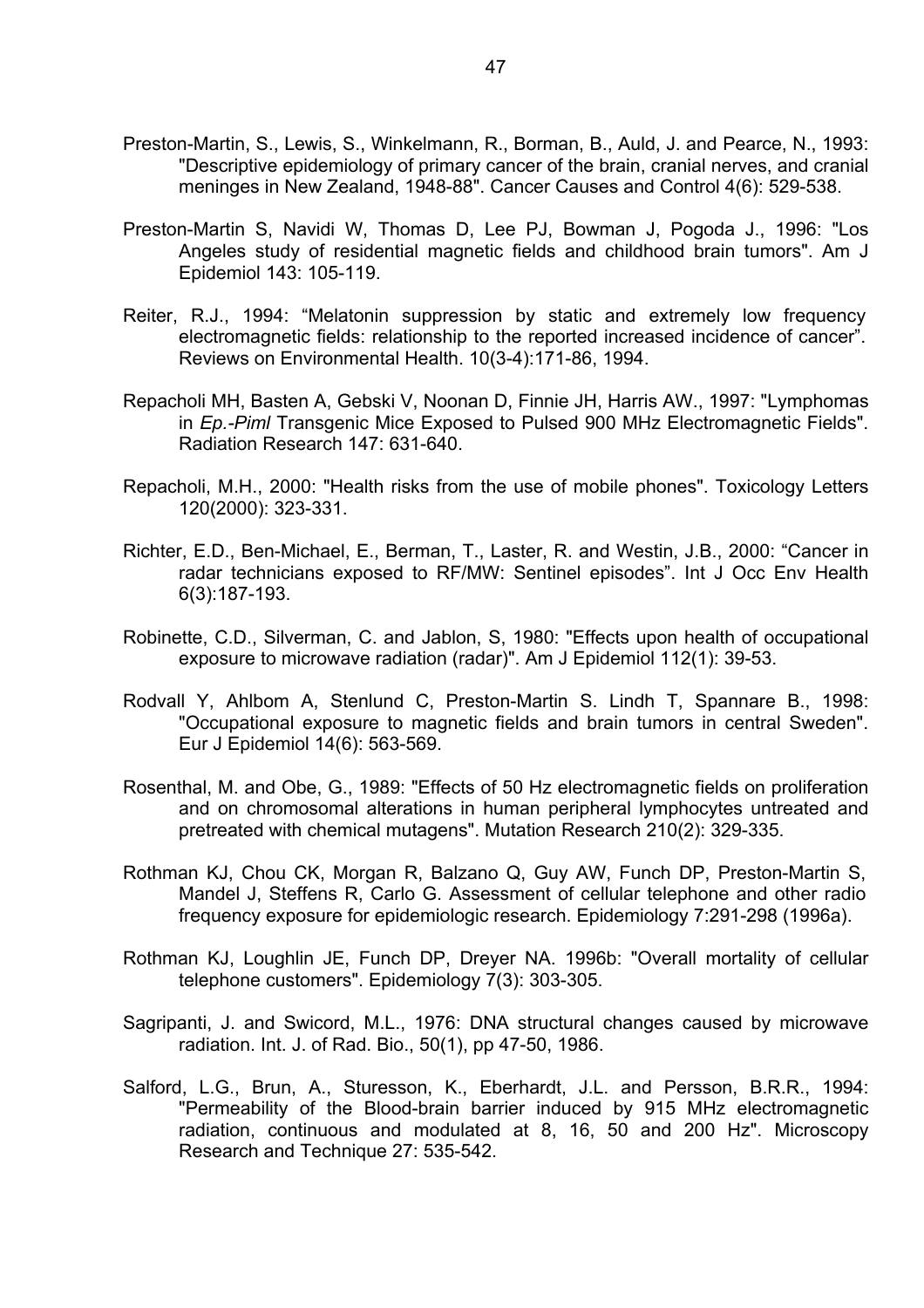- Salisbury DA, Band PR Threlfall WJ, Gallagher RP, 1991: "Mortality among British Colombia pilots". Aviat Space Environ Med 62(4): 351-352.
- Santana VS, Silva M, Loomis D., 1999: "Brain neoplasms among naval military men". Int J Occup Environ Health 5(2): 68-94.
- Sarkar, S., Sher, A. and Behari, J., 1994: "Effect of low power microwave on the mouse genome: A direct DNA analysis". Mutation Research, 320: 141-147.
- Savitz, D.A., Wachtel, H, Barnes, F.A., John, E.M. and Tvrdik, J.G., 1988: " Case-control study of childhood cancer and exposure to 60 Hz magnetic fields". Am J Epidemiol 128: 21-28.
- Savitz, D.A., John, E.M. and Kleckner, R.C., 1990: "Magnetic field exposure from electric appliances and childhood cancer". Am J Epidemiol 131(5): 763-773.
- Savitz, D.A. and Kaune, W.T., 1993: "Childhood cancer in relation to modified residential wiring code". Env Health Perspect 101(1): 76-80.
- Savitz, D.A. and Loomis, D.P., 1995: "Magnetic field exposure in relation to leukemia and brain cancer among electric utility workers". Am J Epidemiol 141(2): 123-134.
- Savitz, D.A., Cai, J,., van Wijngaarden, E., Loomis, D., Mihlan, G., Dufort, V., Klechner, R.C., Nylander-French, L, Kromhout, H. and Zhou, H., 2000: "Case-control analysis of brain cancer and leukemia in electric utility workers using a refined magnetic field job-exposure matrix". Am J Ind Med 38(4): 417-425.
- Scarfi, M.R., Prisco, F., Lioi, M.B., Zeni, O., Della Noce, M., Di Pietro, R., Franceschi, C., Iafusco, D., Motta, M. and Bersani, F., 1997: "Cytogenetic effects induced by extremely low frequency pulsed magnetic fields in lymphocytes from Turner's syndrome subjects". Bioelectrochemistry and Bioenergetics 43: 221-226.
- Schlehofer, B., Kunze, S., Blettner, M., Niehoff, D. and Wahrendorf, J., 1990: "Occupational risk factors for brain tumors: results from a population-based casecontrol study in Germany". Cancer causes and Control 1(3): 209-215.
- Schreiber, G.H., Swaen, G.M., Meijers, J.M., Slangen, J.J. and Sturmans, F., 1993: "Cancer mortality and residence near electricity transmission equipment: a retrospective cohort study". Int J Epidemiol 22(1): 9-15.
- Schwan, H.P. and Foster, K.R., 1980: "RF-Field interactions with biological systems: electrical properties and biophysical mechanisms". Proc IEEE 68(1): 104-113.
- Sears, W.F. and Zemansky, M.W., 1964: "University Physics: 3<sup>rd</sup> Edition complete". Publ. Addison-Wesley Publ. Co.Massachusetts, USA.
- Selvin, S., Schulman, J. and Merrill, D.W., 1992: "Distance and risk measures for the analysis of spatial data: a study of childhood cancers". Soc. Sci. Med., 34(7):769- 777.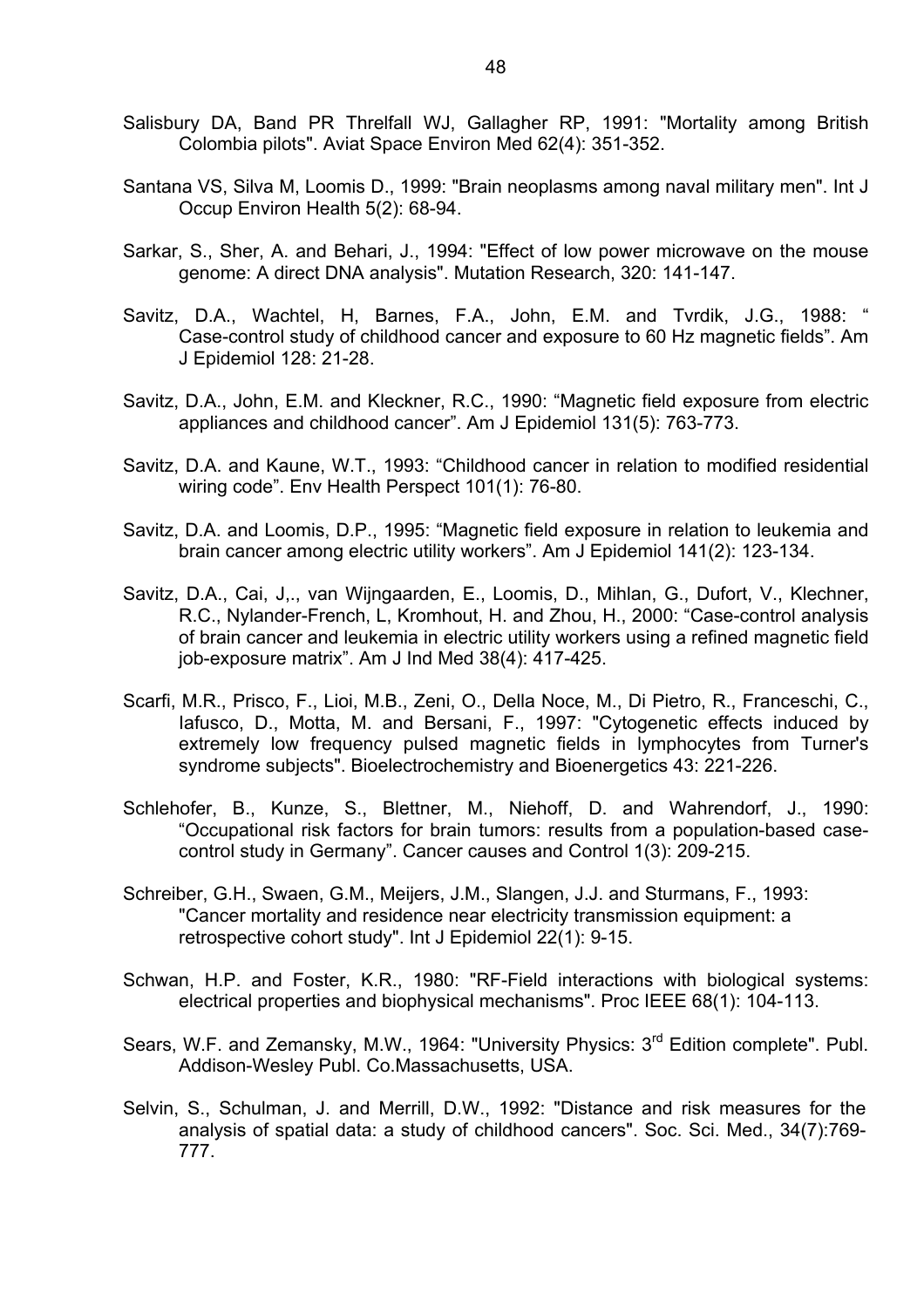- Simko, M., Kriehuber, R., Weiss, D.G. and Luben, R.A., 1998: "Effects of 50Hz EMF exposure on micronucleus formation and apoptosis in transformed and nontransformed human cell lines". Bioelectromagnetics 19L 85-91.
- Singh, N.P., Stephens, R.E. and Schneider, E.L., 1994: "Modification of alkaline microgel electrophoresis for sensitive detection of DNA damage". Int J Radia Biol 66: 23-28.
- Skote, J., 1984: "Exposure of radio officers to radio frequency radiation on Danish Merchant Ships". Am Ind Hyd Assoc 45(12): 791-795.
- Skyberg, K., Hansteen, IL., and Vistnes, Al., 1993: "Chromosome aberrations in lymphocytes of high-voltage laboratory cable splicers exposed to electromagnetic fields". Scandinavian Journal of Work Environment & Health.19(1):29-34.
- Smerhovski, Z., Landa, K., Rossner, P., Brabec, M., Zudova, Z., Hola, N., Pokorna, Z., Mareckova, J. and Hurychova, D., 2001: "Risk of cancer in occupationally exposed cohort with increased level of chromosome aberrations". Environmental Health Perspectives 109(1): 41-45.
- Speers, M.A., Dobbins, J.G. and Miller, V.S., 1986: "Occupational exposures and brain cancer mortality: a preliminary study of East Texas Residents". Am J Ind Med 13: 629-638.
- Svedenstgal, B-M., Johanson, K-L., Mattsson, M-O. and Paulson, L-E., 1999: "DNA damage, cell kinetics and ODC activities studied in CBA mice exposed to electromagnetic fields generated by transmission lines". In Vivo 13: 507-514.
- Svedenstgal, B-M., Johanson, K-L., Mild, K.H. 1999: "DNA damage, induced in brain cells of CBA mice exposed to magnetic fields". In Vivo 13: 551-552.
- Szmigielski, S., Bielec, M., Lipski, S., and Sokolska, G., 1988: "Immunological and cancer-related aspects of exposure to low level microwave and radiofrequency fields". In Marino (Ed), 'Modern Bioelectricity', Marcel Bekker, N.Y., pp 861-925.
- Szmigielski, S.,1991: International Scientific Meeting, Beograd 8-11 April 1991, p34. Cited in Garaj-Vrhovac and Fucic (1993).
- Szmigielski, S., 1996: "Cancer morbidity in subjects occupationally exposed to high frequency (radiofrequency and microwave) electromagnetic radiation". Sci Total Env 180: 9-17.
- Theriault, G., Goldberg, M., Miller, A.B., Armstrong, B., Guenel, P., Deadman, J., Imbernon, E., To, T., Chevalier, A., Cyr, 0., et al., 1994: "Cancer risks associated with occupational exposure to magnetic fields among electric utility workers in Ontario and Quebec, Canada, and France: 1970-1989". Am J Epidemiol 139(6): 550-572.
- Thomas TL, Stolley PD, Stemhagen A, Fontham ETH, Bleecker ML, Stewart PA Hoover RN.,1987: "Brain tumor mortality risk among men with electrical and electronic jobs: A case-control study". J Nat Canc Inst 79(2): 233-238.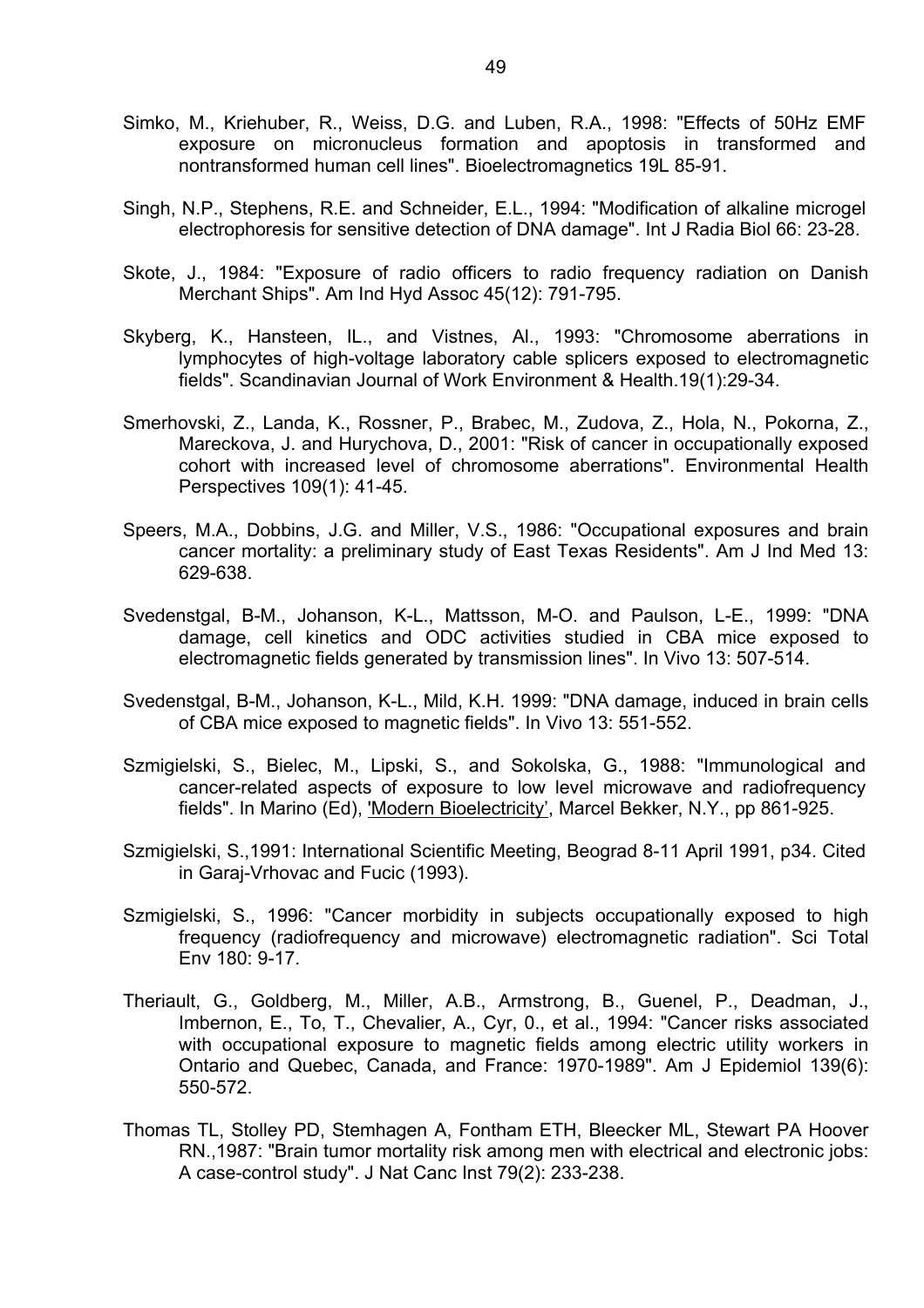- Tice R, Hook G, McRee Dl., 1999: "Chromosome aberrations from exposure to cell phone radiation". Microwave News, Mar/Apr (1999) p7
- Timchenko, 0.T., and lanchevskaia, N.V., 1995: "The cytogenetic action of electromagnetic fields in the shod-wave range". Psychopharmacology Series, Jul-Aug;(7-8): 37-39.
- Tofani, S., Ferrara, A., Anglesio, L. and Gilli, G., 1995: "Evidence of genotoxic effects of resonant ELF magnetic fields". Bioelectrochemistry and Bioenergetics 36: 9-13.
- Tomenius L., 1986: "50-Hz electromagnetic environment and the incidence of childhood tumors in Stockholm Country". Bioelectromagnetics 7(2): 191-207.
- Tonascia, J.A. and Tonascia, 5., 1976: "Hematology Study. October 7, 1976" Report Declassified under Freedom of Information Act. Cited by Goldsmith (1997a).
- Tornqvist S**,** Norell S, Ahlbom A, Knave B., 1986: "Cancer in the electric power industry". Br J Ind Med 43(3): 212-213.
- Tornqvist S, Knave B, Ahlbom A, Persson T., 1991: "Incidence of leukaemia and brain tumours in some 'electrical occupations". Br J Ind Med 48: 597-603.
- Tucker, J.D. and Preston, R.J., 1996: "Chromosome aberrations, micronuclei, aneuploidy, sister chromatid exchanges and cancer risk assessment:. Mutation Research 365: 147-159.
- Tynes, T., Anderson A. and Langmark, F., 1992: "Incidence of cancer in Norwegian workers potentially exposed to electromagnetic fields". Am J Epidemiol 136(1): 81- 88.
- Tynes, T. and Haldorsen, T., 1997: "Electromagnetic fields and cancer in children residing near Norwegian high-voltage power lines". Am J Epidemiol 145(3): 219-226.
- UKRCEP, 1998: "United Kingdom Royal Commission on Environmental Pollution, 23rd Report - Setting environmental standards". UK Parliament, London.
- Valjus, J., Norppa, H., Jarventaus, H., Sorsa, M., Nykyri, E., Salomaa, S., Jarvinen, P. and Kajander, J., 1993: "Analysis of chromosome aberrations, sister chromatid exchanges and micronuclei among power linesmen with long-term exposure to 50 Hz electromagnetic fields". Radiat & Environ Biophysics 32(4): 325-336.
- Valjus, J., 1996: "Health risks of electric and magnetic fields caused by high-voltage systems in Finland". Scand J Work Environ Helath 22: 85-93.
- Van Wijngaarden, E., Nylander-French, L.A., Millikan, R.C., Savitz, D.A. and Loomis, D., 2001: "Population-based case-control study of occupational exposure to electromagnetic fields and breast cancer". Annals of Epidemiology 11: 297-303.
- Verkasola PK, Pukkala E, Hongistro MY, Valjus JE, Jarvinen PJ, Heikkila, KV, Koskenvuo M., 1993: "Risk of cancer in Finnish children living close to power lines". BMJ 307(6909): 895-899.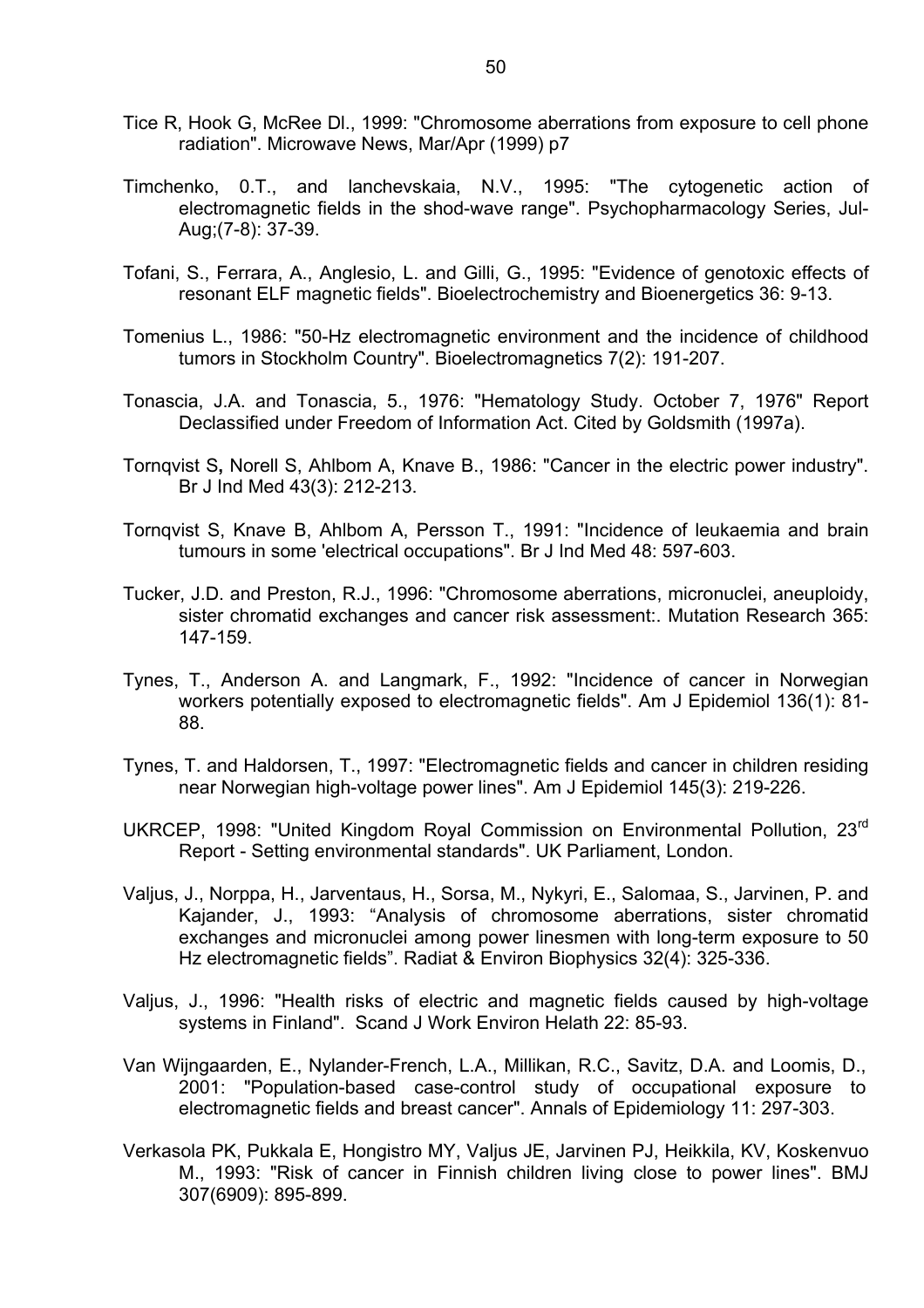- Verschaeve, L., Slaets, D., Van Gorp, U., Maes, A. and Vanderkom, J., 1994: "In vitro and in vivo genetic effects of microwaves from mobile phone frequencies in human and rat peripheral blood lymphocytes". Proceedings of Cost 244 Meetings on Mobile Communication and Extremely Low Frequency field: Instrumentation and measurements in Bioelectromagnetics Research. Ed. D, Simunic, pp 74-83.
- Vignati, M. and Giuliani, L., 1997: "Radiofrequency exposure nerar high-voltage lines". Environmental Health Perspectives, 105 (Suppl 6): 1569-1573.
- Vijayalaxmi BZ, Frei MR, Dusch SJ, Guel V Meltz ML, Jauchem JR. 1997: "Frequency of micronuclei in the peripheral blood and bone marrow of cancer-prone mice chronically exposed to 2450 MHz radiofrequency radiation". Radiat Res 147: 495- 500.
- Von Klitzing, L., 1995: "Low frequency pulsed electromagnetic fields influence EEG of man". Physica Medica XI (2) April-June 1995, pp77-80.
- Walleczek, J., 1992: "Electromagnetic field effects on cells of the immune system: the role of calcium signaling". FASEB J., 6: 3176-3185.
- Washburn, E.P., Orza, M.J., Berlin, J.A., Nicholson, W.J., Todd, A.C., Frumkin, H. and Chalmers, T.C., 1994: "Residential proximity to electric transmission and distribution equipment and risk of childhood leukaemia, childhood lymphoma and childhood nervous system tumors: systematic review evaluation and metaanalysis". Cancer Causes and Control 5(4): 299- 309.
- Wertheimer, N, Leeper E., 1979: "Electrical wiring configurations and childhood cancer". Am J Epidemiol 109(3): 272-284.
- Wever, R., 1974: "ELF-effects on Human Circadian Rhythms", pp 101-144 in "ELF and VLF Electromagnetic Field Effects", Ed. M.A. Persinger, Publ. Plenum Press, New York.
- WHO, 1981: "Environmental health criteria 16: radiofrequency and microwaves". World Health Organization, Geneva, Switzerland.
- WHO, 1993: (UNEP/WHO/IRPA, 1993) "Environmental health criteria 137: Electromagnetic fields (300Hz - 300 GHz)". World Health Organization, Geneva.
- Williams, G.M., 1996: "Comment on 'Acute Low-intensity microwave exposure increase DNA single-strand breaks in rat brain cells" by Henry Lai and Narendra Singh. Bioelectromagnetics 17: 165.
- Wilson, B.W., Wright, C.W., Morris, J.E., Buschbom, R.L., Brown, D.P., Miller, D.L., Sommers-Flannigan, R. and Anderson, L.E., 1990: "Evidence of an effect of ELF electromagnetic fields on human pineal gland function". J Pineal Research 9(4): 259-269.
- Wood, A.W., Armstrong, S.M., Sait, M.L., Devine, L. and Martin, M.J., 1998: "Changes in human plasma melatonin profiles in response to 50 Hz magnetic field exposure". J Pineal Research 25(2): 116-127.